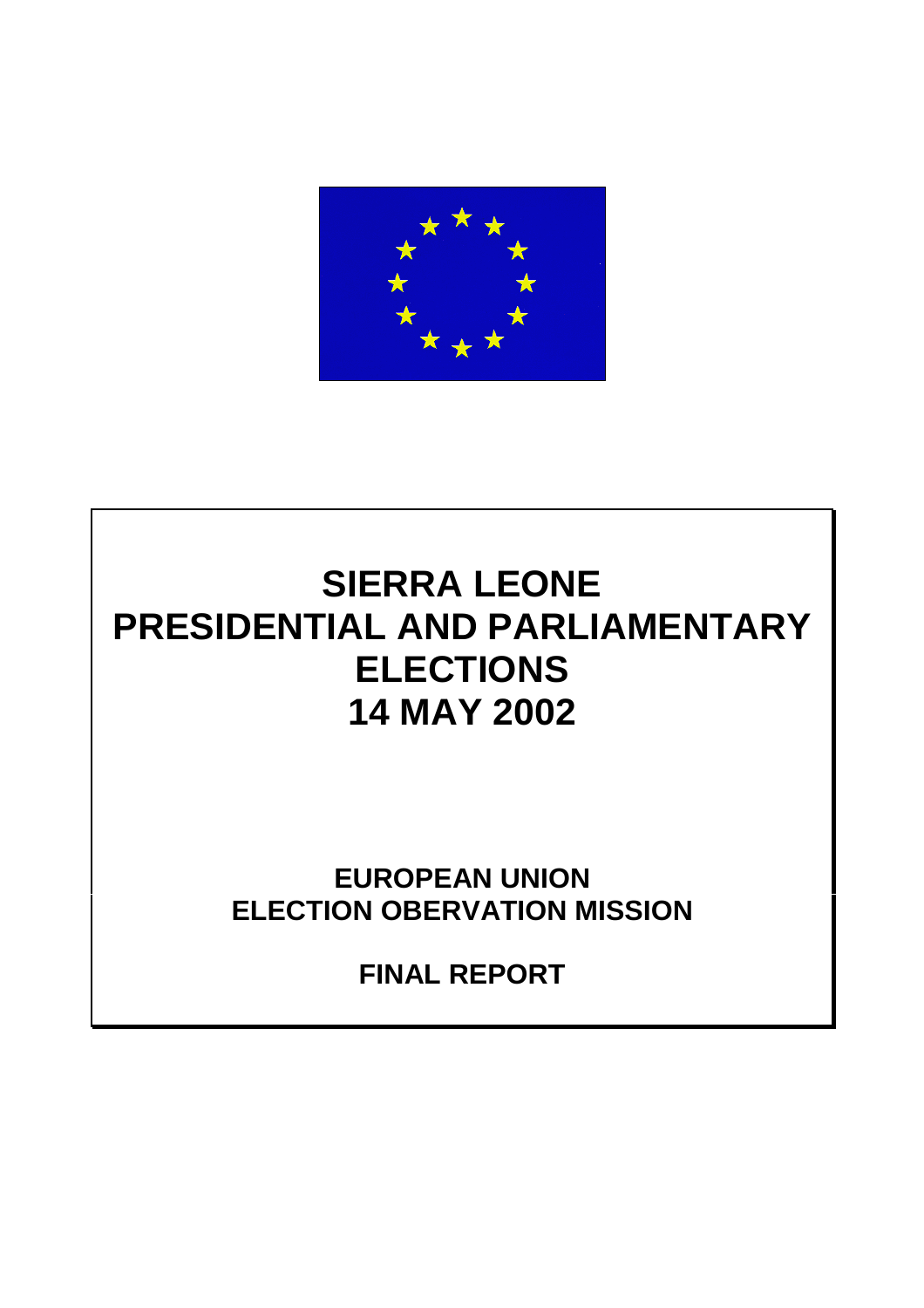## **Table of Contents**

| 1. |         |    |  |  |  |  |  |  |  |
|----|---------|----|--|--|--|--|--|--|--|
| 2. |         |    |  |  |  |  |  |  |  |
| 3. |         |    |  |  |  |  |  |  |  |
| 4. |         |    |  |  |  |  |  |  |  |
| 5. |         |    |  |  |  |  |  |  |  |
| 6. |         |    |  |  |  |  |  |  |  |
| 7. |         |    |  |  |  |  |  |  |  |
| 8. |         |    |  |  |  |  |  |  |  |
| 9. | MEDIA17 |    |  |  |  |  |  |  |  |
|    |         |    |  |  |  |  |  |  |  |
|    |         |    |  |  |  |  |  |  |  |
|    |         |    |  |  |  |  |  |  |  |
|    |         |    |  |  |  |  |  |  |  |
|    |         |    |  |  |  |  |  |  |  |
|    |         |    |  |  |  |  |  |  |  |
|    | 15.1    |    |  |  |  |  |  |  |  |
|    | 15.2    |    |  |  |  |  |  |  |  |
|    | 15.3    |    |  |  |  |  |  |  |  |
|    | 15.4    |    |  |  |  |  |  |  |  |
|    | 15.5    |    |  |  |  |  |  |  |  |
|    | 15.6    |    |  |  |  |  |  |  |  |
|    | 15.7    | 26 |  |  |  |  |  |  |  |
|    | 15.8    |    |  |  |  |  |  |  |  |
|    |         |    |  |  |  |  |  |  |  |
|    |         |    |  |  |  |  |  |  |  |

This report was produced by the EU Election Observation Mission and presents the EUEOM's findings on the Presidential and<br>Parliamentary elections in Sierra Leone. These views have not been adopted or in any way approved by should not be relied upon as a statement of the Commission's. The European Commission does not guarantee the accuracy of the data included in this report, nor does it accept responsibility for any use made thereof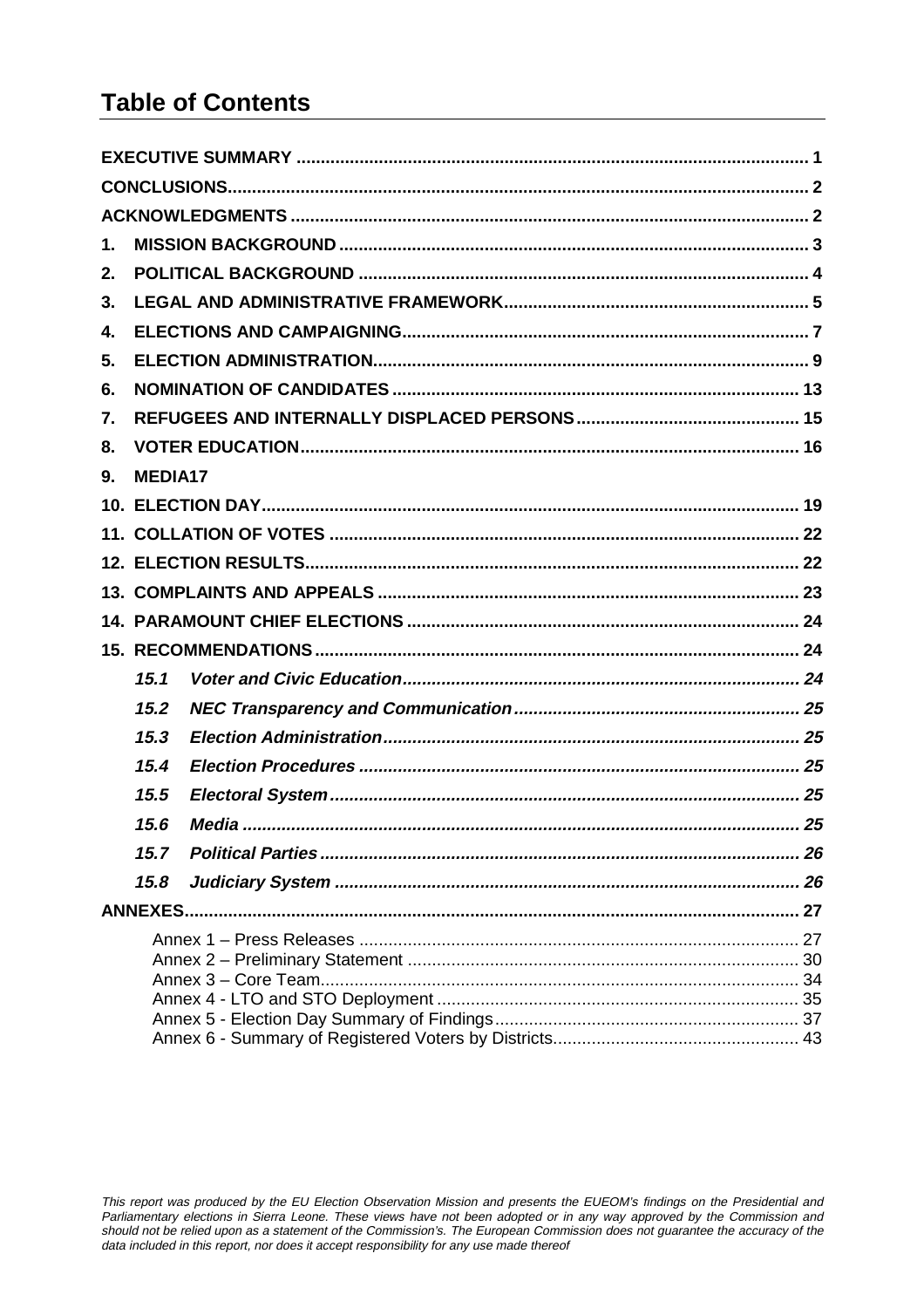## <span id="page-2-0"></span>**EXECUTIVE SUMMARY**

The 14 May 2002 Presidential and Parliamentary elections in Sierra Leone were the first since the end of the civil conflict, which claimed tens of thousands of lives and destroyed large parts of the country's infrastructure. The President officially declared the war over on 16 January 2002 and the State of Emergency was only lifted two months before Election Day. At the time of elections, some 17,500 UNAMSIL peacekeepers were deployed in the country and an estimated 400,000 people were still internally or externally displaced.

In this context, the organisation of elections naturally faced huge difficulties. These were partly caused by the limited time frame for preparation and the country's weak infrastructure, partly by the lack of experience and efficiency of the National Electoral Commission (NEC).

The registration process – both of the resident electorate and of the returnees – showed serious shortcomings in terms of logistics and organisation. Nevertheless, the majority of voters were able to register, i.e. 2.3 million voters out of an estimated 2.5 to 2.7 million eligible voters.

Electoral campaigning was carried out without fear or intimidation throughout the country, owing to a significantly improved security environment provided for by the local security forces, UNAMSIL and the British troops. Party officials and candidates could move freely all over the country, meet the public and organise rallies. Incidents of violence were limited and did not cause any casualties.

Opposition parties complained about the role of some Paramount Chiefs, who directly or indirectly exerted pressure in favour of the ruling party, the lack of co-operation of the NEC and the misuse of state assets by candidates of the ruling party.

The media – both the print and the electronic media – covered the elections extensively, with private papers showing different political tendencies. However, the state-run radio and television SLBS (Sierra Leone Broadcasting Service) gave disproportionate attention to the ruling party, despite provisions in the Electoral Laws Act that national radio and TV should allocate equal airtime to all the political parties.

Voting took place in a peaceful and transparent manner, with party agents and observers present in many places. However, there was initial chaos at some polling stations because of the late arrival of ballot papers and, the absence of erroneous voter lists. Also, a press release of the NEC, authorising people to vote even when their names were not on the voter register, created confusion, leading to lack of uniformity of polling procedures. In some districts, cases of under-age voting and double voting were observed. Serious fraud was discovered at one place in Koinadugu and dealt with by the authorities.

A lack of voter education became apparent on election day, slowing down the voting process at several places as a significant number of voters required information on voting procedures. This sometimes interfered with the secrecy of vote, as polling officials would go inside the polling booths to explain how to vote. In most places however, voting finished on time and counting could start immediately after the closure of the polling stations.

The collation of votes and counting took place in a transparent manner, though at some places there was a lack of polling personnel and the ballot boxes were not sealed. Not enough attention was given to the reconciliation of votes during the counting procedures, causing several problems in the tabulation process. The results were accepted by the majority of opposition parties. Only the main opposition party, All People's Congress (APC), contested the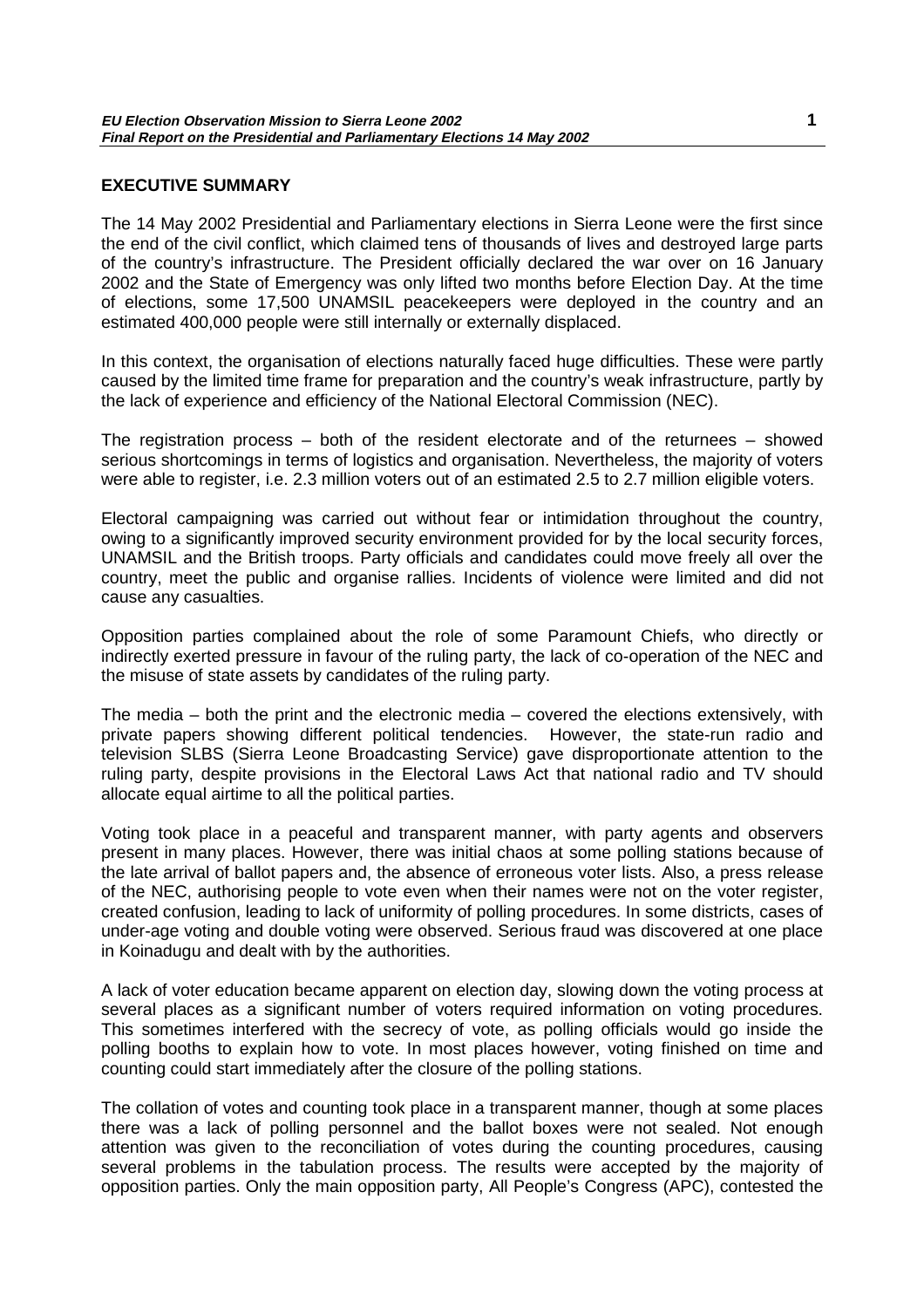<span id="page-3-0"></span>results in two southern districts, Pujehun and Bonthe, where President Kabbah got respectively 99.4% and 99.2% of the votes.

The special vote for the army and the police was not handled according to the procedures. In six districts the vote of the army and police was counted separately and publicised by the media, thus compromising the secrecy of the army's vote.

The above limitations, however, did not affect the overall process. The political parties accepted the results but denounced the irregularities. Relatively few complaints were filed. The NEC, however, failed to respond adequately to the complaints it received.

It should be stressed that the election process benefited from extensive support at all levels by the International Community.

## **CONCLUSIONS**

The voter registration faced several shortcomings but allowed the vast majority of voters to register. Parties could campaign throughout the country, however the opposition complained of obstacles in some places, especially in rural areas where it denounced instances of intimidation and coercion. The voting and counting took place in a transparent manner although some irregularities were observed. As expressed in the preliminary statement of 14 May 2002, the peaceful elections marked a first step to return to democracy in Sierra Leone, but the peace and the democratic process remain fragile.

To build on the election results, the government faces several challenges. It has to ensure that the peace and the democratisation process are consolidated, through respect of the opposition and of the independence of the judiciary. It also faces the huge challenge of rebuilding the country and providing solutions to the basic needs of the people, such as food security, education, health care, employment opportunities and basic infrastructure.

## **ACKNOWLEDGMENTS**

The EU Election Observation Mission (EOM) would like to thank the European Commission Delegation in Freetown and the EU Presidency, held by the British High Commissioner, for their co-operation, hospitality and invaluable assistance in understanding the country, establishing contacts and carrying out its mission.

It wants to express its appreciation to the United Nations Mission in Sierra Leone (UNAMSIL), including the military observers, peacekeepers and electoral experts, for their support in terms of logistics and security. Without the presence of UNAMSIL, these elections would have been difficult, if not impossible.

Thanks also to World Food Program for the provision of a helicopter, to Pacific Architectural Engineers for their help in providing transport, and to the International Organisation for Migration, the implementing agency.

The Mission also want to acknowledge the good co-operation with the National Electoral Commission (NEC), the political parties, the domestic observers of the National Election Watch (NEW) and the Council of Churches, the international observation missions of the Commonwealth, the Carter Centre and the Organisation of African Unity, as well as the civil society of Sierra Leone.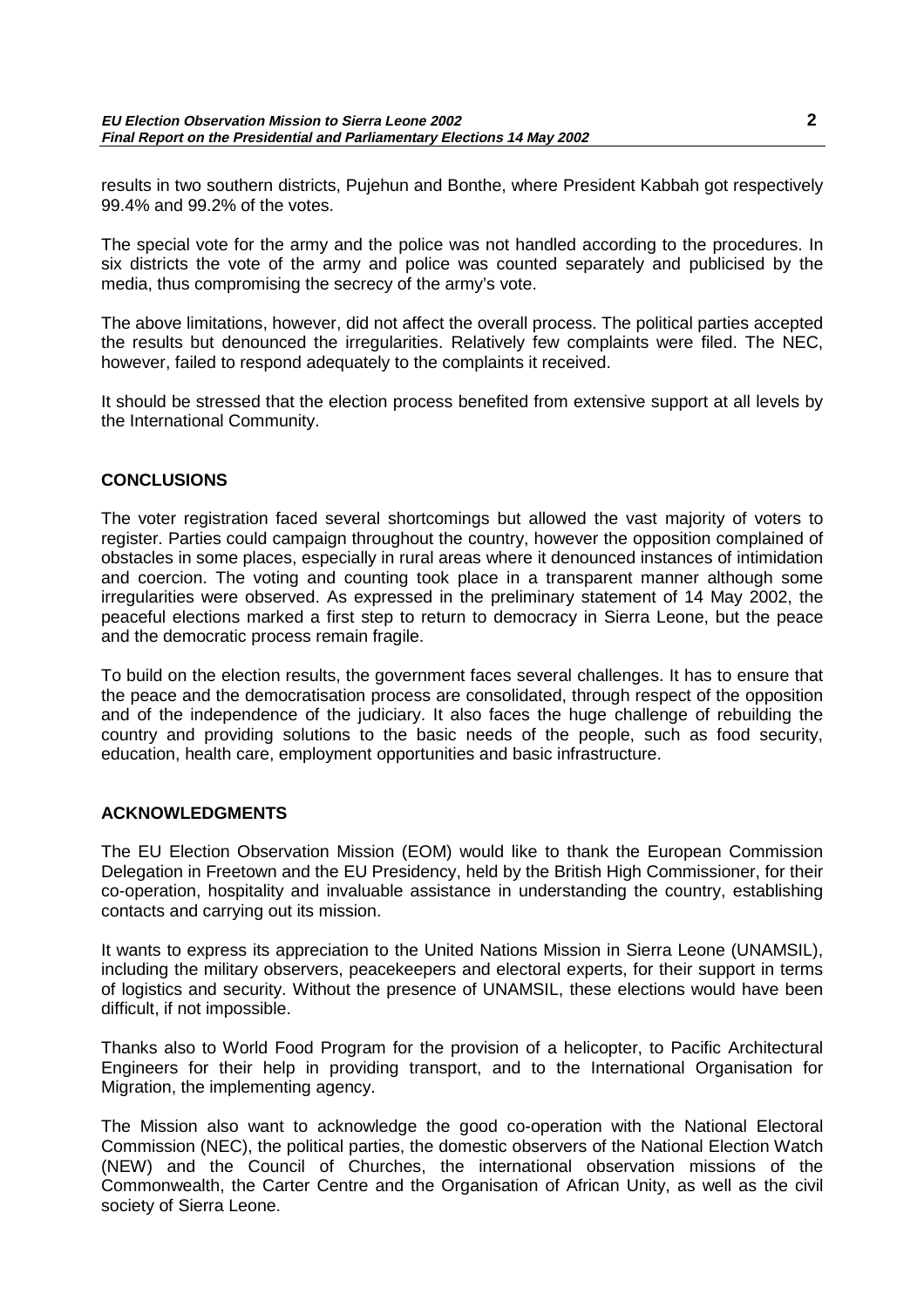<span id="page-4-0"></span>Lastly, the EU EOM would like to congratulate the polling officials and their staff for their admirable dedication and commitment, and the people of Sierra Leone who – by their peaceful and disciplined behaviour – demonstrated a clear desire for peace and a return to democracy in Sierra Leone.

## **1. MISSION BACKGROUND**

- 1.1. On 4 January 2002, the Sierra Leone Government invited the European Union to deploy an Observation Mission for the Presidential and Parliamentary Elections on 14 May. Following the invitation, the European Commission sent an Exploratory Mission to the country between 22 and 28 January. Based on the findings of the Exploratory Mission the EU decided to send an Election Observation Mission.
- 1.2. The EU EOM, led by the Chief Observer Johan Van Hecke (MeP), consisted of six core team members, comprising the Deputy Chief Observer, a legal adviser, an electoral adviser, a media adviser, a Long Term Observers Co-ordinator and one logistics/security adviser. The mission's office in Freetown was opened on 2 April. On 17 April, 20 Long Term Observers (LTOs) arrived. They were deployed in teams of two in 10 of the 14 electoral districts. On 10 May, 64 Short Term Observers (STOs) joined the mission, including three members of the European Parliament led by the former EU-ACP Co-President John Corrie. Two LTOs from Norway and a few STOs from Switzerland were also deployed within the EU EOM. After the election, the mission downsized with the STOs leaving the country on 18 May and the LTOs on 21 May. The Mission was closed on 4 June.
- 1.3. During its presence, the EU EOM regularly met with political parties, the National Electoral Commission, domestic observers, and civil society. The EU EOM provided press releases to the media and informed the public about its activities through interviews on radio and television. A Preliminary Statement was released on 16 May, two days after the elections.
- 1.4. The EU EOM organised a helicopter trip to Bo and Kenema, in collaboration with the Commonwealth and the Carter Center Observer Groups. Delegates of the observation teams of ECOWAS and the Organisation of African Unity also joined the group. The trip allowed the five Chief Observers to share observations of the electoral process in the field. The day after the elections, the respective Chief Observers met again to exchange views. And on 16 May, the Chief Observers of the Carter Centre, the Commonwealth and the EU EOM presented their preliminary statements in a joint press conference. The convergence of observations, and the shared overall positive assessment of the election process, sent a clear message to the population, thus avoiding any confusion. The ECOWAS and the OAU presented their statements on 17 May, after their observers had returned from the districts.
- 1.5. During its stay, the EU EOM observed the nomination of candidates for the Presidential and Parliamentary Elections, the electoral campaign, the registration of refugees and internally displaced persons (IDPs), the transfer of voting, the Special Voting for the security forces, the Presidential and Parliamentary Elections, the counting and the collation of results.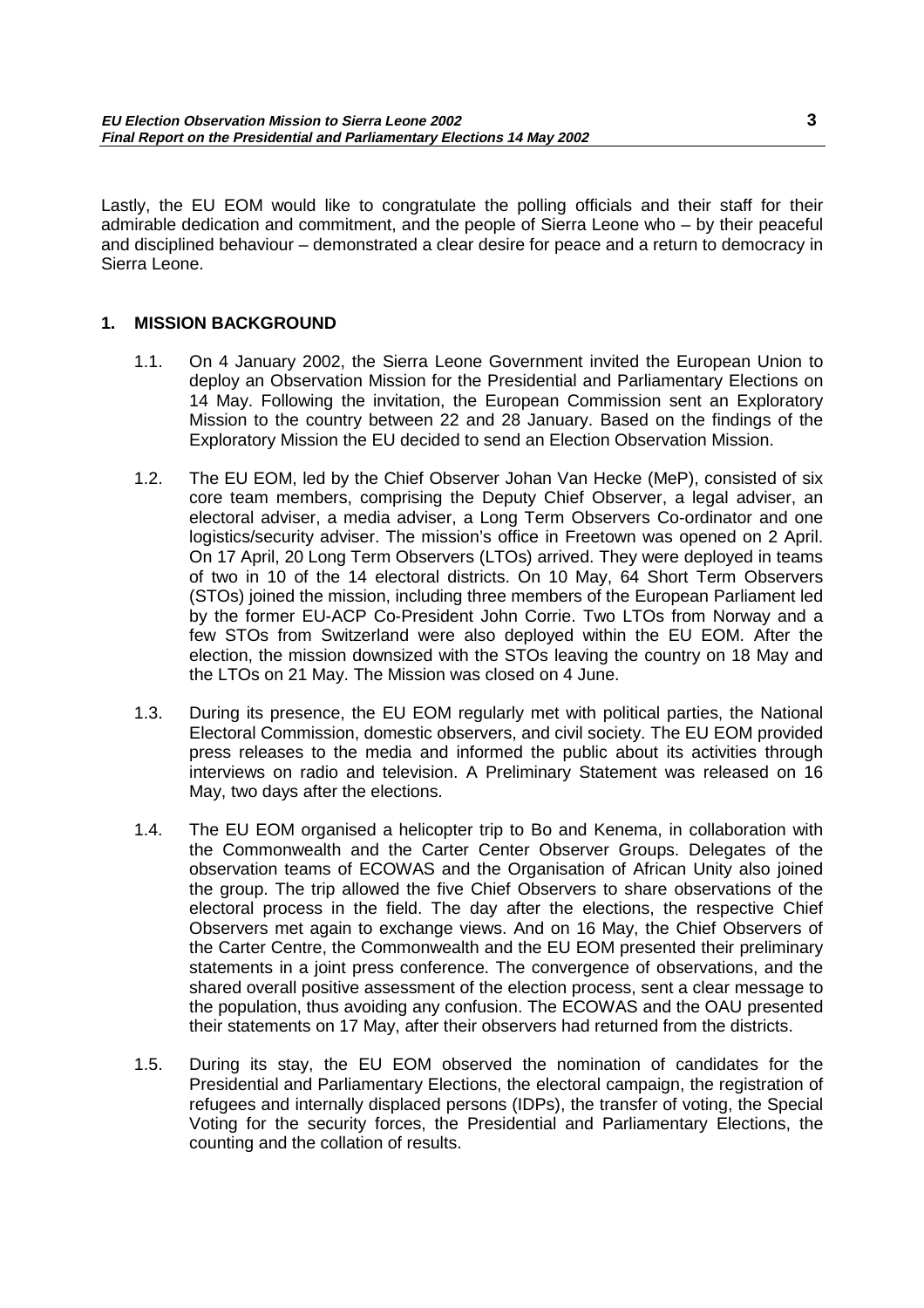## <span id="page-5-0"></span>**2. POLITICAL BACKGROUND**

- 2.1. Sierra Leone's history has been turbulent, with a series of coups and counter-coups since gaining independence on 27 April 1961. From 1978 to 1992, the All People's Congress (APC) was in power, under a one-party system. Voters backed the 1991 referendum for a multiparty system. President Joseph Momoh, however, was overthrown in a military coup the following year, before the system could be introduced. The coup installed the 26-year old Capt. Strasser as leader of the country. The Constitutions of 1991 and 1978 were suspended, the House of Representatives was dissolved and a state of emergency was imposed. Instead, a governing body known as the National Provisional Ruling Council (NPRC) was established. Strasser pledged to end the conflict in the country, which had started in 1991 with border incursions from neighbouring Liberia by Charles Taylor's National Patriotic Front of Liberia (NPFL), joined by members of a Sierra Leonean resistance movement, known as the Revolutionary United Front (RUF), led by Foday Sankoh. In response to international pressure, Capt. Strasser announced a two-year transition programme for the registration of political parties and presidential and legislative elections.
- 2.2. In February 1996, the first multi-party elections since 1967 were held. They were conducted in difficult circumstances, with parts of the country still embroiled in civil conflict. The Sierra Leone People's Party (SLPP) won the majority of votes in the legislative elections, and its leader, Ahmed Tejan Kabbah won the presidential elections in the second round, with 59,9 % of the votes. Some months later, President Kabbah and Sankoh signed a peace agreement in Abidjan whereby RUF forces were to be demobilised and the movement was to be reconstituted as a political organisation, while all foreign troops were to be withdrawn from the country and replaced with foreign observers.
- 2.3. On 25 May 1997 dissident members of the armed forces, led by Maj. Johnny Paul Koroma, seized power, deposing Kabbah, who fled to neighbouring Guinea. Koroma announced the establishment of a 20-member Armed Forces Revolutionary Council (AFRC), with himself as Chairman and Sankoh as Vice-Chairman. The Nigerian Government demanded that the junta relinquish power and increased its military strength in Freetown to about 3,000 troops. The United Nations Security Council, in a resolution, imposed sanctions against the regime in Sierra Leona. In early February 1998, the Nigerian-led West-African intervention force, Ecomog, stormed and occupied Freetown and the exiled president made a triumphant return on 10 March.
- 2.4. Less than a year later, in January 1999, rebels backing Sankoh reached Freetown and succeeded in taking control of parts of the capital from Ecomog forces. After weeks of bitter fighting they were driven out, leaving behind thousands of people dead and amputated and a devastated city. On 7 July 1999, a Peace Agreement was signed between the Government of Sierra Leone and the RUF in Lomé, Togo. The rebels received posts in government and assurances they will not be prosecuted for war crimes. UN troops were to police the peace agreement. The peace agreement however collapsed in 2000 as rebels attacked UN forces and captured UN and British military personnel, while Sankoh himself was seized and jailed by government forces. In March 2001, UNAMSIL for the first time began to deploy peacefully in rebel-held territory and started disarming the rebels. By the beginning of 2002, an estimated 45,000 rebels had been disarmed and demobilised and the war was declared over, paving the way for elections in May.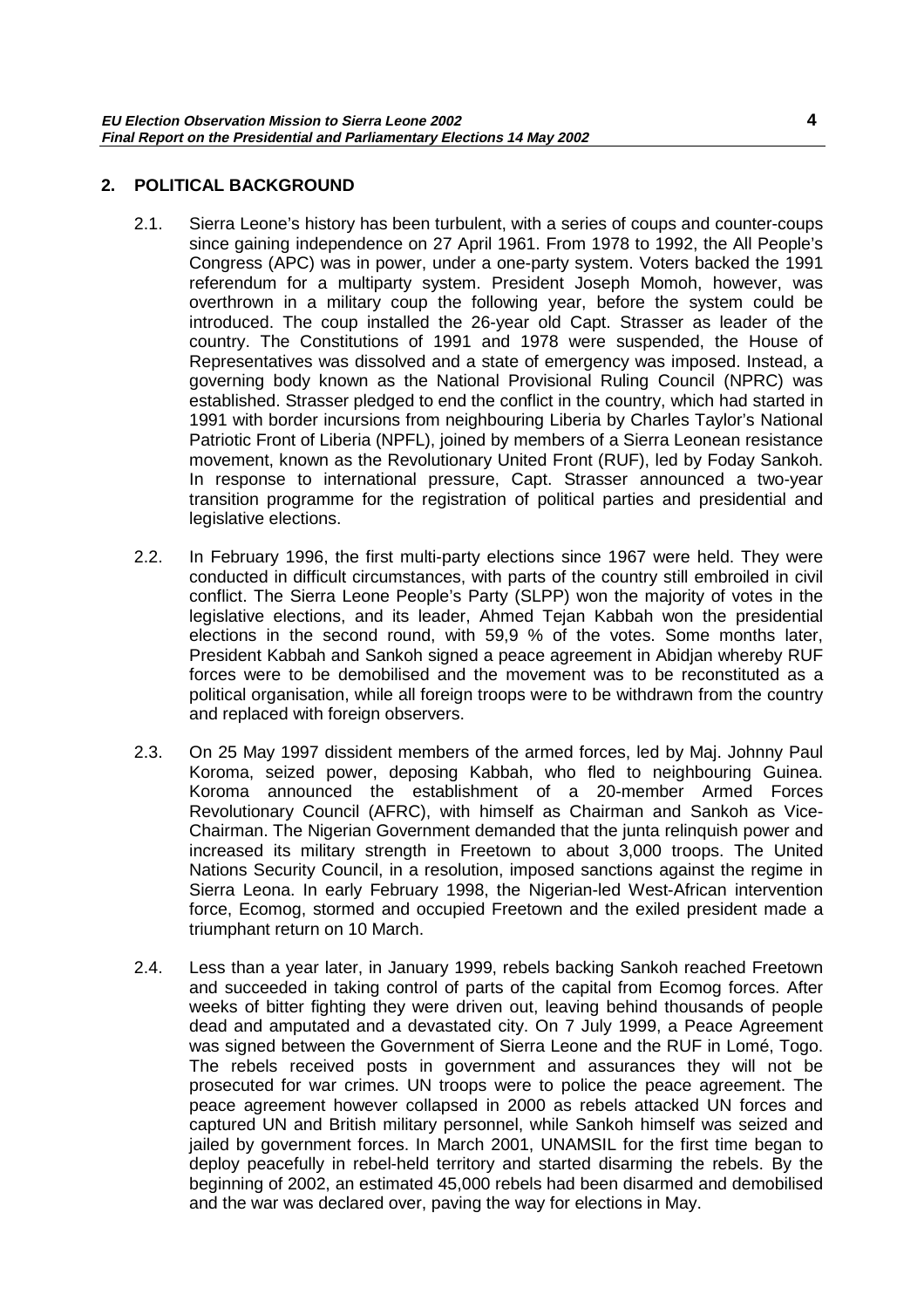## <span id="page-6-0"></span>**3. LEGAL AND ADMINISTRATIVE FRAMEWORK**

3.1. The Presidential and Parliamentary Elections in Sierra Leone were governed by the Constitution of 1991 (especially chapter IV - related to the basic principles of the representation of the people, chapter V - regarding the election of the President and chapter VI - regarding the election of members of Parliament) and by the Electoral Laws Act of 7 February 2002. The Government of Sierra Leone had previously extended its mandate by two 6-month periods under emergency powers. The second extension ended on 28 March 2002, on which date Parliament was dissolved.

On 7 February 2002, the Constitution was amended with the addition of a paragraph to section 43, allowing in exceptional circumstances for the President to continue in office as if Parliament had granted an extension of the term by four months once election date was set. This meant that the President could continue in office until the 14 May 2002 elections.

- 3.2. According to the Constitution, suffrage is universal, equal and secret. Every citizen of eighteen years and above and of sound mind has the right to vote, and accordingly shall be entitled to be registered as a voter for the purposes of public elections (Constitution, section 31). The Register of Electors in any ward shall be conclusive evidence for the purpose of determining whether a person is or is not entitled to vote [Electoral Laws Act, section 27 (2)].
- 3.3. The election of the President (and the vice-presidential running mate) is organised on a national basis. The winning candidate must achieve 55 % of the national votes cast. In default of this, the two candidates with the highest numbers of votes shall participate in a second round. Nine candidates and their running mates contested the 2002 Presidential Elections.
- 3.4. Parliament consists of 112 members and 12 Paramount Chiefs. The Parliamentary Elections are organised on a district basis, according to a District Block Representation System, an innovation compared with the single seat constituency system previously used. With the new system people vote for party lists. Eight seats are allocated to each of the 14 districts. The seats are distributed proportionally within each district to the parties that have reached a threshold of 12.5%. Ten political parties nominated 1,351 candidates to contest the 2002 Parliamentary Elections.
- 3.5. According to the Constitution, the District Block System is a provisional arrangement. The absence of reliable and updated population data was used to justify the adoption of the District Block Representation System. Under the single seat constituency system the Constitution provides that "the boundaries of each constituency shall be such that the number of inhabitants thereof is as nearly equal to the population quota as is reasonably practicable" (section 38, 3). However, the breakdown of the number of registered voters by district does not render this argument as relevant.
- 3.6. Taking into account the basic principle of proportional representation on a district basis, there is a huge difference in the representation of the districts' electorate. This is the result of the allocation of an equal number of seats to every district, despite the fact that the number of registered voters is highly variable (ranging from one to four times the minimal figure). For instance, eight seats are allocated to Kenema District for a total number of 285,275 registered voters, or an average of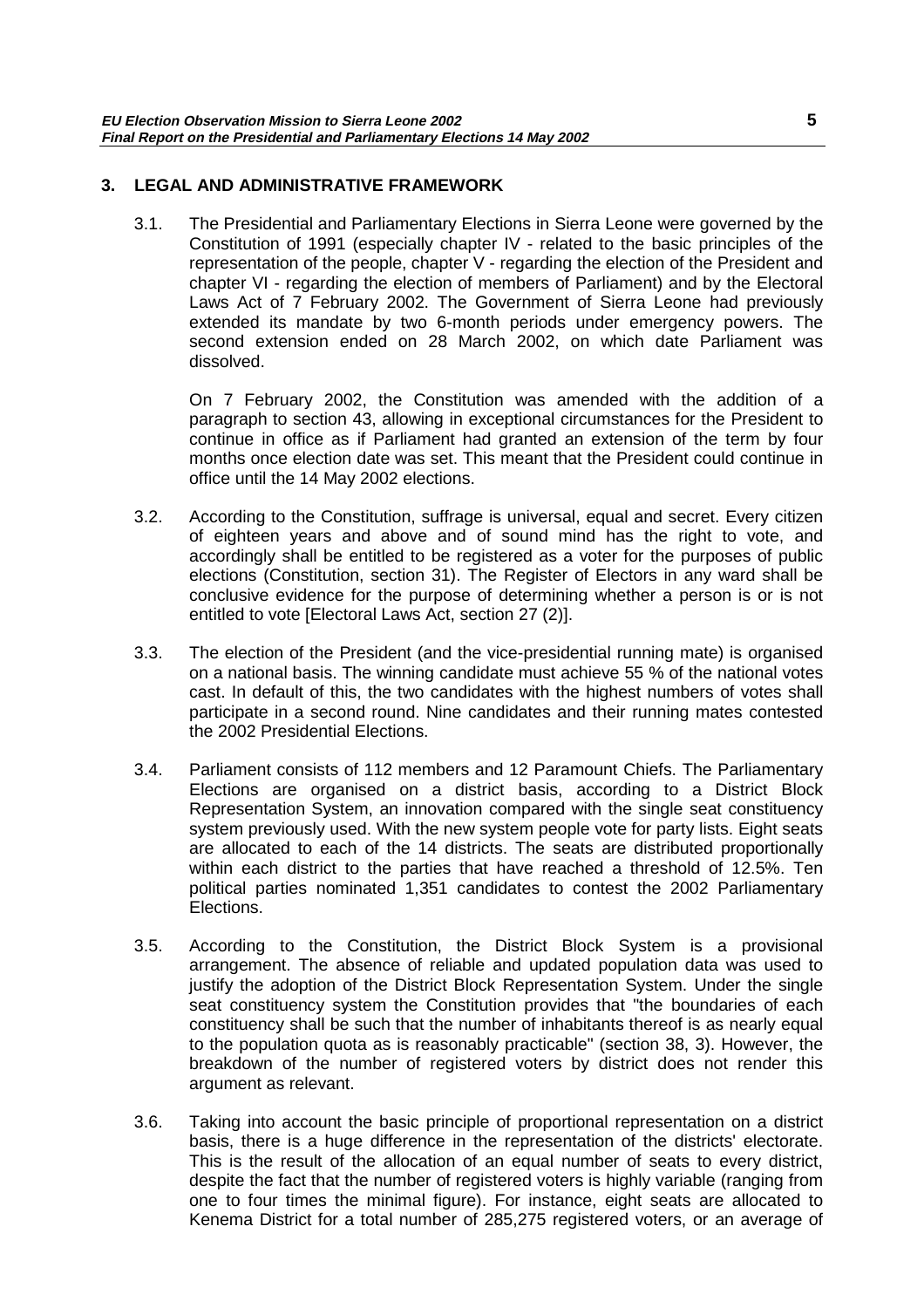35,659 registered voters per seat. The same number of seats is allocated to Bonthe District for a total number of 70,883 registered voters, resulting in an average of 8,860 registered voters per seat.

- 3.7. The Sierra Leonean system presents some peculiarities, such as the requirement to collect 55% of the votes cast to be elected in the first round of the Presidential Election and the threshold of 12.5 % in the Parliamentary Elections. Also, twelve Paramount Chiefs have to be elected separately as members of Parliament on the basis of specific regulations.
- 3.8. The composition and the nomination procedures for the NEC are as follows: The National Electoral Commission, consisting of five members, was set up as an independent body. Its task was to conduct and supervise the elections. For that purpose, it had the power to make regulations by statutory instrument. Four Regional Returning Officers (RROs), 14 District Election Officers (DEOs) and District Returning Officers (DROs) were appointed to conduct and supervise the elections in their respective areas. Five Polling Officers were assigned to each of the 5,223 polling stations. Polling time was set from 7:00 to 17:00. Counting took place in the same location immediately after the closing of the polls. Collation of the results and allocation of seats was conducted at the district level.
- 3.9. Special provisions were adopted to allow some categories of people to vote on another day (the special vote for members of the police, army and election officers took place on 10 May 2002) or at another place than the one where they registered (transfer of vote). This was intended to make the process more inclusive.
- 3.10. According to the Constitution, any candidate has to be officially nominated by a political party. There is no provision for independent candidates. A total of nineteen political parties were registered by the NEC. Only ten of them eventually contested the Parliamentary Elections.
- 3.11. The human rights and fundamental freedoms usually exercised during a campaign are recognised and protected by the Constitution of 1991. Section 25 (1) of the Constitution states that "no person shall be hindered in the enjoyment of his freedom of expression. The freedom of expression includes the freedom to hold opinions and to receive and impart ideas and information without interference, […] freedom to own, establish and operate any medium for the dissemination of information, ideas and opinions". Also, section 26 (1) states that "no person shall be hindered in the enjoyment of his freedom of assembly and association, that is to say, his right to assemble freely and associate with other persons and in particular to form or belong to any political party, trade unions or other economic, social or professional associations, national or international, for the protection of his interests".
- 3.12. The electoral campaign period started on 5 April 2002 and ended on 11 May 2002 (i.e. lasting 37 days). As to the holding of political rallies, the amendment to the Electoral Laws Act of 21 March 2002<sup>1</sup> was a positive step: a written notification to the police replaced the previous procedure of authorisation by the Electoral Commission. Another section of the Act (118) provides that "no candidate or political party shall during the campaign period […] abuse or engage in the improper use of Government property for political propaganda purposes". Where he believes that his rights have been violated, a candidate or a political party may

<sup>1</sup> Amendment to section 114 (1) of the Electoral Laws Act signed on 21 March 2002.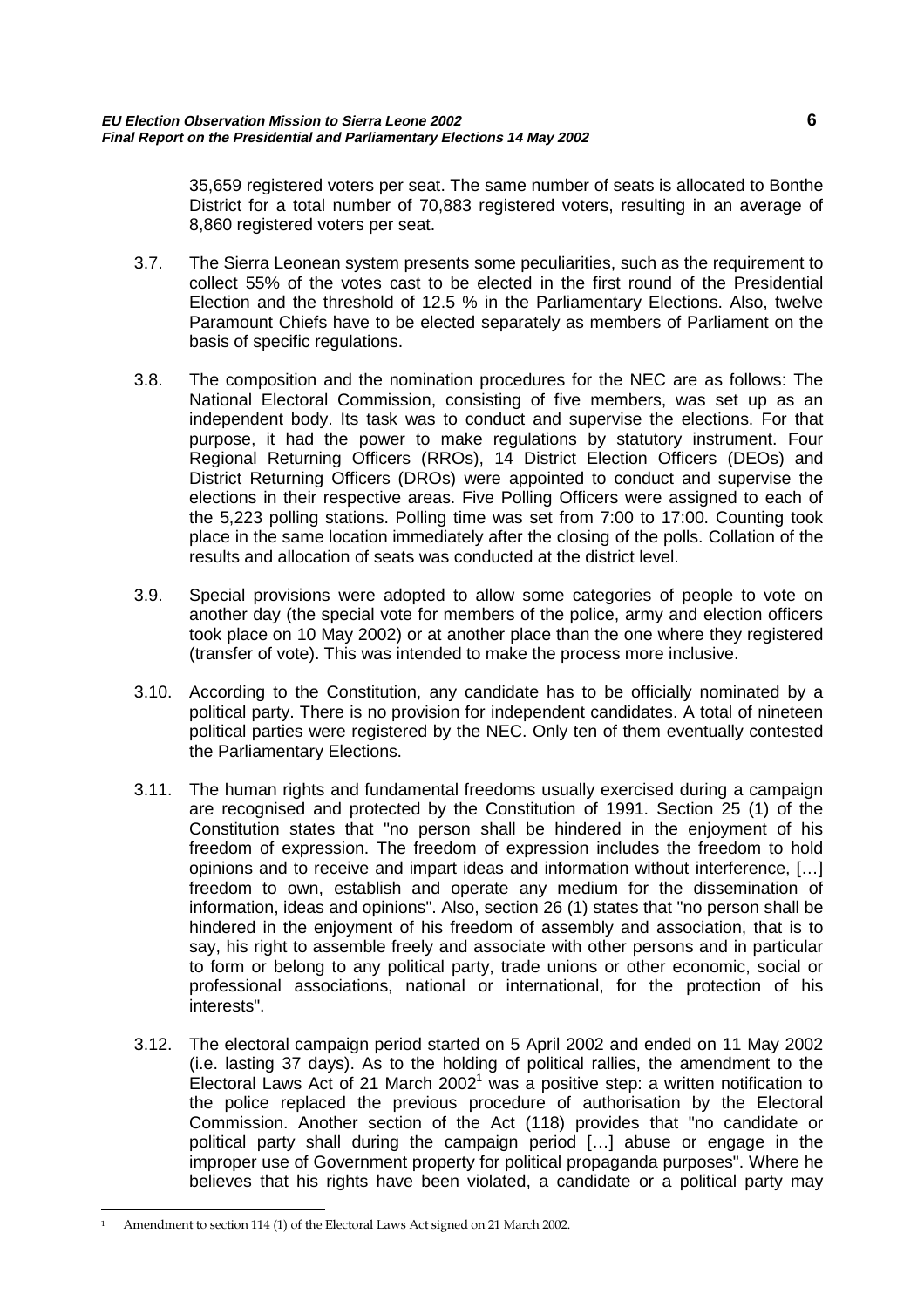<span id="page-8-0"></span>lodge a complaint with the Electoral Commission. The Electoral Commission must, upon receipt of a complaint, take all necessary steps to ensure that the issues raised by the complaint are properly addressed and any fault or defect is rectified without delay. The adoption of a code on election campaign ethics by the NEC, to which every candidate had to adhere formally, was another positive step.

- 3.13. A detailed list of offences and penalties is included in part VIII of the Electoral Laws  $Act<sup>2</sup>$ .
- 3.14. The Electoral Laws Act also recognises the role of observers and party agents during the electoral process. Each political party contesting the election can appoint two persons (polling agents) to attend the voting and counting process at each polling station. Written notice of the appointment must be given by each political party to the District Returning Officer not later than three days before Election Day (section 62). The role of the party agent consists of detecting multiple voting and impersonation. More generally, she/he is entitled to draw the attention of the Presiding Officer to irregularities in any procedure at a polling station.
- 3.15. Both the Supreme Court and the High Court play an important role in the electoral process. Questions which may arise as to whether the provisions of the Constitution or laws relating to the election of the President have been complied with, or whether a person has been validly elected as President shall be referred to and determined by the Supreme Court [Constitution, section 45 (2)]. Any person who is a citizen of Sierra Leone may challenge the validity of the election of the President by petition to the Supreme Court within seven days after the declaration of the result of the Presidential Election [Electoral Laws Act, section 40 (1)].

The High Court has jurisdiction to hear and determine any questions regarding whether a person has been validly elected as a Member of Parliament. The High Court shall give judgement within four months after the commencement of the proceedings. An appeal can be filed to the Court of Appeal, which shall give judgement within four months after the appeal was filed. The decision of the Court of Appeal is final (Constitution, section 78).

## **4. ELECTIONS AND CAMPAIGNING**

4.1. There were nine presidential candidates, and ten parties contested the Parliamentary Elections. The main contenders were the incumbent SLPP, the former ruling party APC, the UNPP which challenged Kabbah in the second round of the 1996 Presidential Elections, and the PLP, led by the 1997 coup leader Johnny Paul Koroma. Smaller parties included GAP (Grand Alliance Party), MOP (Movement for Progress Party), NDA (National Democratic Alliance), PDP (People's Democratic Party), and YPP (Young People's Party). The Revolutionary United Front, which had transformed itself into a political party (RUFP) participated in both the Parliamentary and Presidential Elections, despite the former rebels'

<sup>2</sup> The provisions cover most of the possible cases: interference with lawful public meeting; prevention of election by force; undue influence; offences in respect of nomination papers, ballot papers, ballot box; improper practices by election staff; penalty for false answer; infringement of secrecy; falsification of election return; impersonation (attempt to vote in the name of some other person); bribery; prohibition of campaigning within the vicinity of the place of voting on the day of the election; prohibition of interference with voting materials; prohibition of unauthorised printing, manufacture and supply of voting and election material; prohibition of interference with free political canvassing and campaigning (sections 94 to 109).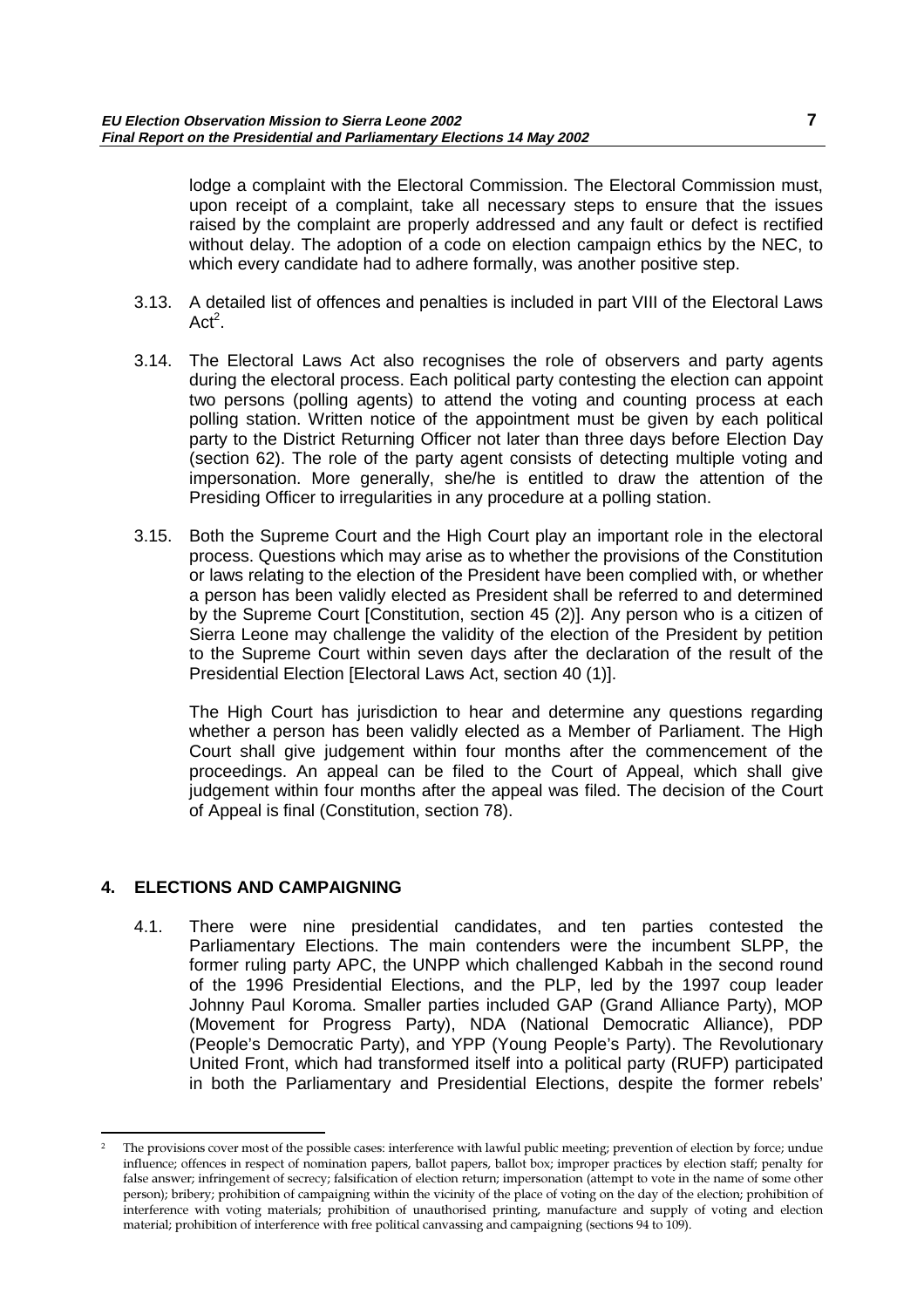initial demand that their leader, Foday Sankoh, be released and eligible to stand as a candidate.

- 4.2. During the electoral campaign, both the opposition parties and the SLPP denounced the short-comings of the registration process, claiming that a significant number of voters were left out of the process or did not appear on the list despite their registration. In addition, they mentioned the need for voter education, made more critical due to the ten-year civil war and an illiteracy rate of more than 80%. These elements affected voting day (see also 10.15 and 10.16). Some opposition parties suggested the elections were premature and the government took advantage of the fact that the opposition parties were not prepared.
- 4.3. The electoral campaigning took place in a violence-free atmosphere. After a history of violent campaigns and a decade of civil war, this was a remarkable achievement. Towards the end of the campaigning, tensions increased between SLPP, APC and RUFP. Three incidents were reported: a stone-throwing confrontation between RUFP and SLPP supporters in Freetown on 9 May, which ended with the intervention of UNAMSIL and left seven persons slightly injured; riots by excombatants in Makeni, demanding the immediate payment of their training allowances, and the alleged forced displacement of opposition supporters from Kono.
- 4.4. The campaigning in general was conducted with a low profile, consisting mostly of small gatherings and door-to-door activities. Only SLPP and APC were able to organise some large rallies. The opposition parties complained about difficulties in accessing some rural areas, particularly in the southern region, as Paramount Chiefs acted in favour of the ruling party, practically denying access to other parties. There were reports of Paramount Chiefs exerting pressure on the population not to attend rallies of the opposition or advising opposition parties not to stop and rally in their chiefdom lest they would face negative consequences from the government<sup>3</sup>. Other complaints included lack of independence of the public administration, the misuse of official cars in support of the ruling party and incidents of intimidation by the  $RUPF<sup>4</sup>$ .
- 4.5. Only the SLPP disposed of structures all over the country, which allowed it to organise campaigns in all towns and villages. The APC and the smaller parties faced communication and transport problems and a general lack of resources, such as office space, office equipment or campaign material. Usually only A4 size paper was used for propaganda posters. Only SLPP and APC could afford billboards and only SLPP had colour posters. In addition, Sierra Leonean tradition requires that when a candidate visits a village, he/she should provide food or money as to pay respect and show that he/she has the capacity to support the village, putting additional strains on the smaller parties. For example, en route to the last political rally held by SLPP in Freetown on 11 May, beverages and food were distributed.
- 4.6. Only a few parties produced a manifesto and/or a political programme. In general, the political debate was limited to catchwords such as "decentralisation", "health care", "education", "communication" and "transport". More important than the

<sup>3</sup> For example in Bo and Pujehun Districts the APC complained that some Paramount Chiefs prevented them from campaigning in their villages. Observers in Bo witnessed a Paramount Chief supporting SLPP.

<sup>4</sup> On another occasion, military observers in Tonkolili witnessed a case of RUFP leaders openly threatening villagers to "cut their throats" if they voted SLPP.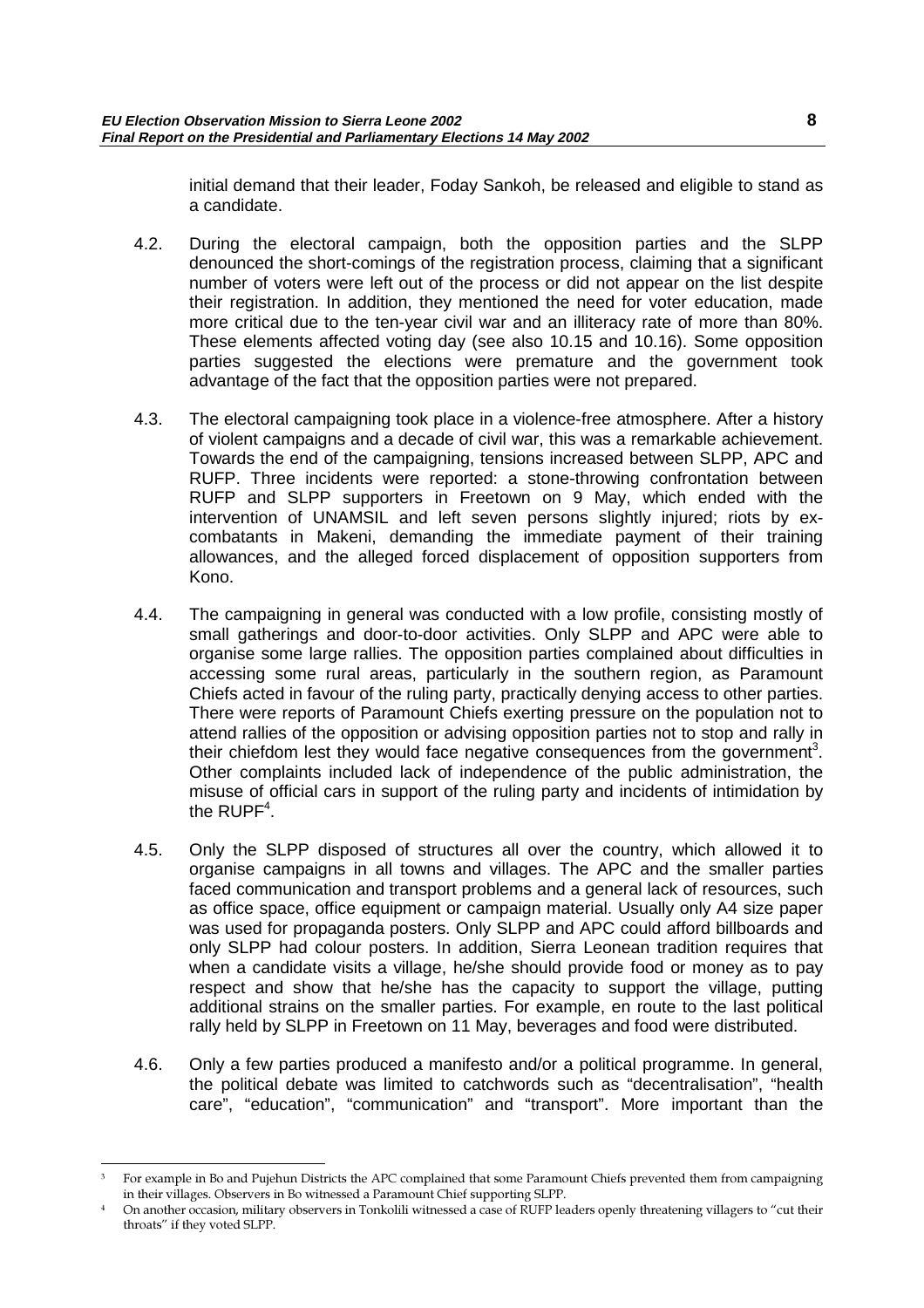<span id="page-10-0"></span>political programme seemed factors like ethnicity, loyalty, patronage, and allocation of state resources.

## **5. ELECTION ADMINISTRATION**

- 5.1. At the national level, the NEC was assisted by 13 international consultants from the EU, Commonwealth and International Foundation for Electoral Systems (IFES). These consultants were involved in all aspects of the electoral process, including the registration process, the preparation of the elections, and the training of the 25,000 registration and polling staff. Of particular importance was the expert in information technology who prepared the databases for the final voters lists and the polling stations lists.
- 5.2. UNAMSIL provided the logistical support for the elections. Their assistance was essential. Neither the NEC nor the government had the capacity and resources to overcome the huge communication and logistical constraints. The District Election Commissions were allocated only one vehicle each. Without the support of UNAMSIL, in terms of delivering material and equipment to the polling stations, the elections would not have taken place as smoothly as they did. In addition, the NEC received support from the US Embassy (two helicopters for the transport of ballot papers and other electoral material).
- 5.3. International observers had easy access to the NEC Chairman, Secretary General, the local staff and the international expert. Meetings with the Chairman often included regional NEC officials. Towards the end, almost daily meetings were held with the Secretary General who was forthcoming with information as it became available. There was a general willingness at the NEC to be transparent when dealing with the observation missions.
- 5.4. On the contrary, the political parties did not perceive the NEC as being transparent and were consistently suspicious of its decisions. A National Consultative Committee was set up to enable the NEC Chairman to regularly meet the political parties as to listen to complaints and explain policy. However, these meetings did not materialise until some weeks before the elections. They considerably improved the NEC's image in terms of communication, co-operation and transparency. Unfortunately, these consultative committees were not replicated at district level.
- 5.5. The main complaint about the NEC was that it did not meet legislative deadlines, including the posting of the notices of the polls, the publication of the polling station lists and the transfer voting list, and that decisions taken on the national level did not reach the districts quickly and effectively.
- 5.6. The NEC fully applied the Electoral Act section 126 to extend the period of voter registration by three days, the period of nomination of candidates by three days, and the period of refugee voting by three days. Also, the date of Special Voting was changed.
- 5.7. The NEC provided good reasons for not meeting the deadlines in all the above elements of the elections. The changes, however, undermined confidence in the system and in the NEC. There was always the underlying suspicion about the lack of adherence to the timetable foreseen by the law. In addition the delay in meeting the deadlines undermined the organisational capabilities of the parties. For example, the NEC's delay in providing the polling station lists which were received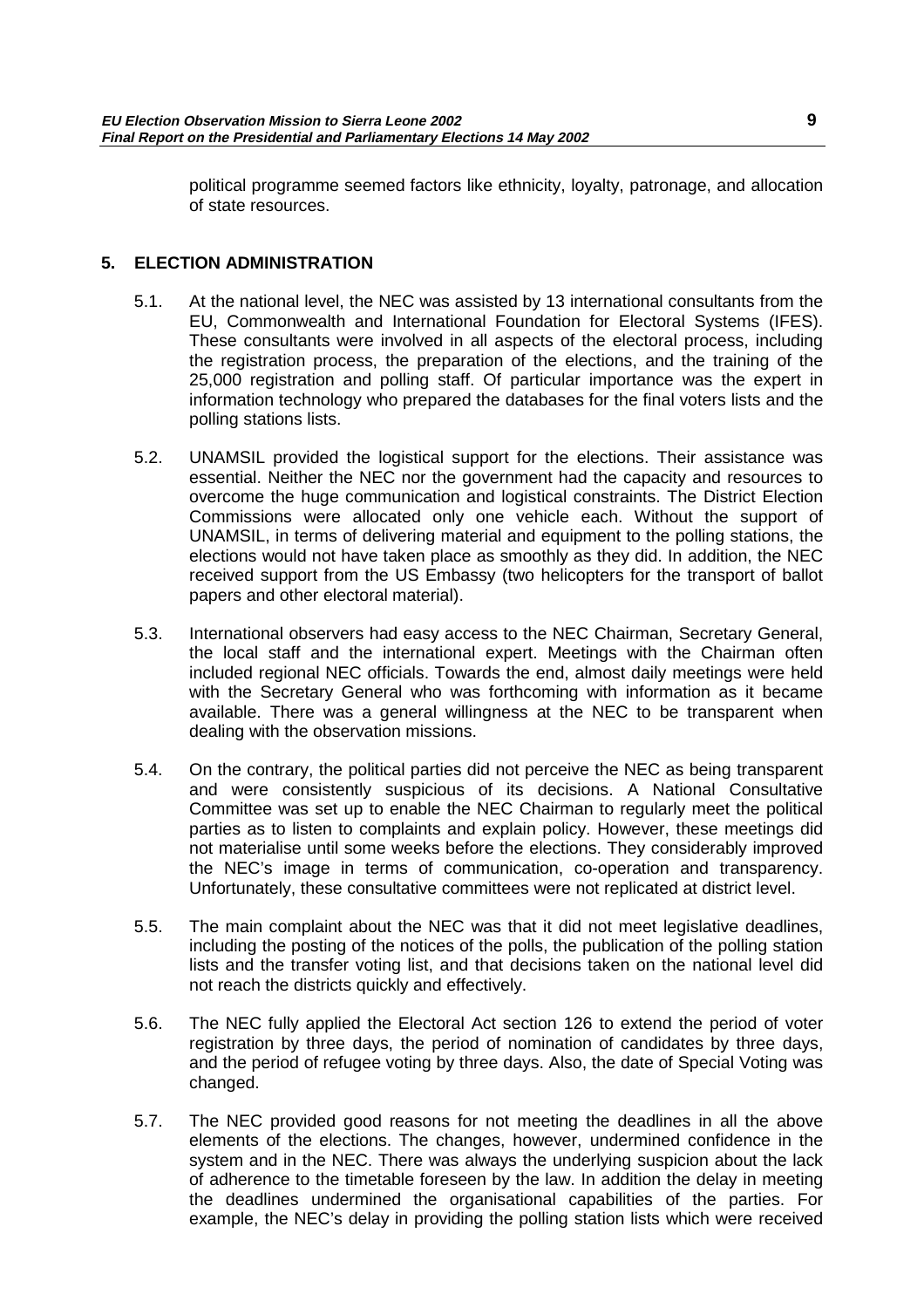by political parties only two or three days before Election Day created many difficulties to the political parties themselves, but also to the electorate and domestic and international observers. A similar problem occurred for the candidates' registration.

- 5.8. The reasons for many of the delays were the lack of capacity within the organisation, lack of recent experience of elections and lack of management skills. These deficiencies rendered it difficult for the NEC to satisfactorily undertake the considerable and varied tasks required, in a very short amount of time.
- 5.9. The NEC was capable of coming to quick decisions but the dissemination of the decisions was inconsistent. The organisation seemed unable to effectively communicate modified instructions or the decisions were not interpreted consistently. Early criticisms by the press and the political parties were the result of the manner the NEC released information. Regular meetings between the press and the NEC Chairman, which were later introduced overcame this to some extent
- 5.10. A serious example of the problem above explained was the decision to change the rules relating to the transfer of vote on Election Day. In some areas there was no awareness of the decision; in other areas the information arrived too late to be useful, and when it was put into effect the implementation was inconsistent. It is essential for future elections that the structure of the organisation be examined and that management training and capacity building within the NEC are introduced. In addition, the introduction of a public relations expert in the build-up from January to Election Day would have been helpful.
- 5.11. The district election commissions carry out the delegated functions at the district level. The post of District Election Officer (DEO) is a permanent one whose task is to liaise between the district and the NEC. DEOs are civil servants, appointed by the Public Services Commission, who have a permanent presence in the districts. They undertake a general training and assume an overseeing role before, during and after the elections. Twelve of the DEOs were not appointed until November 2001. Six of them had no previous experience of elections.
- 5.12. The District Returning Officer (DRO) is a temporary appointment. The DEO with his assistant Returning Officers are responsible for the conduct and supervision of the Presidential and Parliamentary Elections in the districts assigned to them. The returning officials work under the direct supervision of the Election Commissioner and the Senior Elections Officer of their respective regions and the District Election Officers of their respective districts. The training of officials is the responsibility of the District Returning Officer.
- 5.13. The significance of appointing DROs specifically for the elections is to introduce a degree of independence to the administration of the election. The appointments are publicised and the electors have an opportunity to object to the appointments. Had the DEO, a civil servant, fulfilled the role of returning officer, he would have been seen as representing the government.
- 5.14. The role of the DROs was extremely important in the running of the elections. Considering the lack of experience and the recent appointment of some DROs, their performance would naturally be of mixed quality.
- 5.15. The Long Term Observers offered different opinions in respect to the performances of their respective DECs. They were consistent, however, in their view that the DEC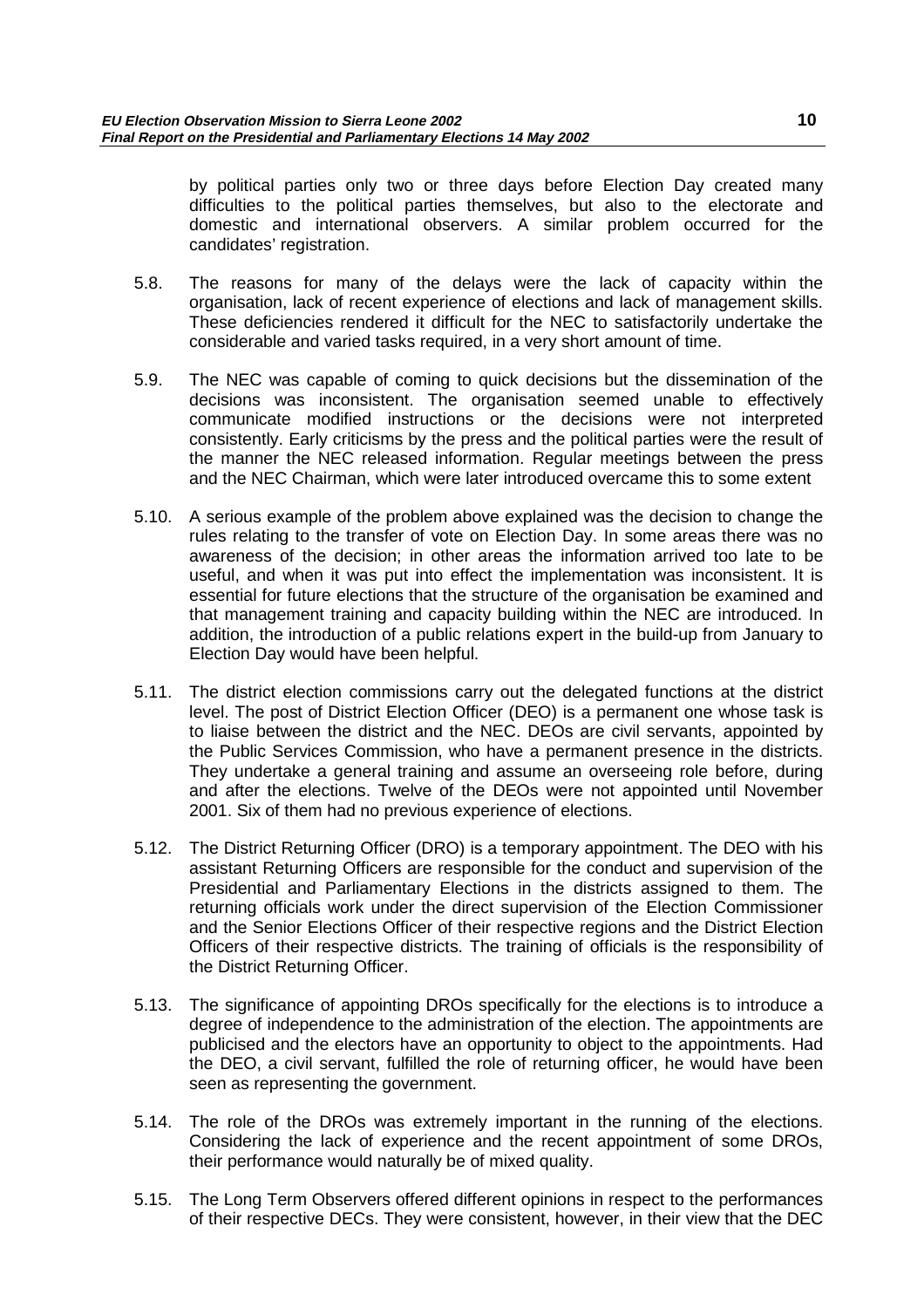needed to be strengthened and communication between the NEC and the DEC needed to be improved.

- 5.16. Other reasons for apprehension about Election Day were the concerns expressed by political parties and observers in relation to registration of voters, refugee and IDP voting, special voting and the transfer of vote process. Each of these essential aspects of Sierra Leone's elections had weaknesses that affected the accuracy of the voter registers. There were also problems relating to delivery of equipment, training of officials and voter education which affected voting on Election Day.
- 5.17. An early, essential element in the planning of the Presidential and Parliamentary Elections was the compilation of a voters register. In its preparation for the elections, the NEC faced two particular problems in this regard: the last census of the country was conducted 17 years before and the war had caused a large displacement of the population. The centres of population had changed and were not known to the authorities.
- 5.18. The registration of eligible voters was the first element in the electoral process. Some opposition parties sought to undermine the elections at the beginning by encouraging their supporters not to register. When they realised the elections would indeed take place, they changed their policy.
- 5.19. The previous registration system established in 1996 was conducted at household level where all registered voters were linked to an address and a household head. The NEC recognised many disadvantages with this system, particularly multiple families having the same address. Furthermore, the system did not direct the elector to any particular polling station. In order to overcome these problems, the NEC decided to change the system of registration.
- 5.20. The registration process was carried out from 24 January to 7 February. It was completed before the arrival of the core team. The logistical tasks of transporting staff and supplies to the 5,278 registration centres, spread over a country that in many areas was without useable roads and communication facilities, proved almost insurmountable. The registration process was consistently a subject of complaint by the opposition parties who suggested that, over and above the inherent inefficiency of the organisation and the logistical difficulties it faced, some of the failures were politically motivated.
- 5.21. Section 2 of the Electoral Laws Act states that for the purpose of voters registration the NEC may divide Sierra Leone into wards. Section 3 states that an elector cannot be registered in more than one. An important element of the new system is that the registered voter is required to vote at the centre or polling station at which she/he is registered.
- 5.22. In line with its rights from Section 11 of the 2002 Electoral Laws Act the NEC published a notice requiring all eligible voters<sup>5</sup> to present themselves for registration at a registration centre from January 24 to 7 February inclusive. The notices were displayed at the registration centres, and registration officers were appointed. It was intended that the 5,278 registration centres would subsequently serve as polling centres.

<sup>5</sup> An eligible voter is defined in the constitution as "A citizen of Sierra Leone being eighteen years of age and of sound mind shall have the right to vote and accordingly shall be entitled to be registered as voter for the purposes of public elections and referenda".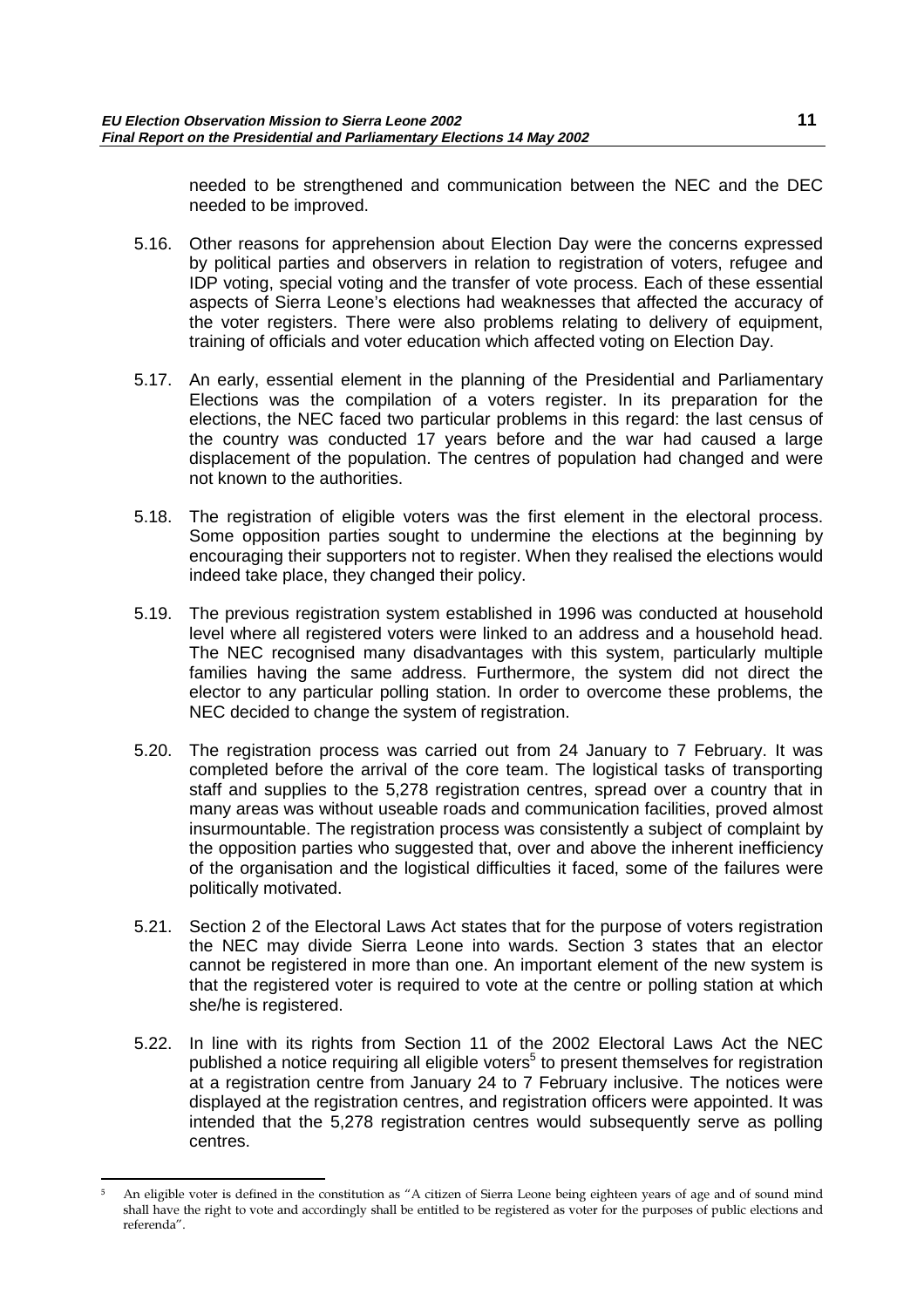- 5.23. The process required the eligible voters to take the appropriate means of identification to the registration centre. In absence of this, two witnesses could testify that the applicant was qualified to register. Registrars then recorded the names, ages and addresses of the applicants on the Registration Forms, which the registrars kept, and gave the applicants a registration slip, containing the same information, for them to keep. To prevent double registration the registrant's left thumb was marked with indelible ink. The person then took the registration slip to a photo centre where the officials would check the thumb for ink, take a photo and provide a laminated Voter Photo-ID Card. According to the original regulation issued by the NEC, only people on the electoral role and in possession of a Voter-ID Card were to be allowed to vote on 14 May. The law actually does not require the ID card to have a photograph.
- 5.24. The main problems which arose during the registration process were lack of ink, materials, forms, films and staff. It was said that one of the problems with the photographing procedure was that the photographers absconded with the films. In addition, complaints regarding the location of the centres and the late arrival and inadequate photo equipment adversely affected the number of eligible voters wishing to register. The fact that not all the registration centres had cameras proved to be a particular problem. In order to overcome these problems, the NEC invoked the terms of Section 126 of the Act to extend the registration process by three days.
- 5.25. The three-day extension was considered by some political parties to be an empty gesture because the process continued to face the same shortcomings and not enough publicity was given to the extension period. The NEC feels they were able to overcome the problems during the extra days. In addition, due to the difficulties with the photographing process, the NEC decided to remove the need for the photograph on the Voter ID Card.
- 5.26. After the registration process, provisional registers were drawn up, which were exhibited at the registration centres from 9 March to 13 March. The aim of the exhibition was to enable people to file complaints, objections and omissions and to make the necessary corrections in the final voters register. The District Election Officer dealt with these issues at district level and a Revising Officer at national level considered further appeals. Many names were omitted from the provisional list. Some twenty thousand names were added, or 0.76% of the total registered. The impact of the exhibition process was limited due to high illiteracy rates and the fact that many people failed to check their names on the lists. This is confirmed by the fact that on Election Day, many registered voters did not find their names on the Final Voters Register. There were a total of 2,342,547 registered voters on the final register.
- 5.27. According to the Electoral Laws Act, eligible voters who had registered and whose names were not included on the final register would not be able to vote. Observers anticipated problems on Election Day.
- 5.28. Other complaints about the registration process included double registration and under-age registration. Some people were not able to register because the time of registration in rural areas did not fit with the farmers working hours. Indeed, the registration centres opened and closed when farmers were in the fields. There was a lack of adequate information regarding the location of the registration centres, and in some instances distances were too great. Also noted was a lack of sensitisation and education of eligible voters regarding the need to register, and insufficient time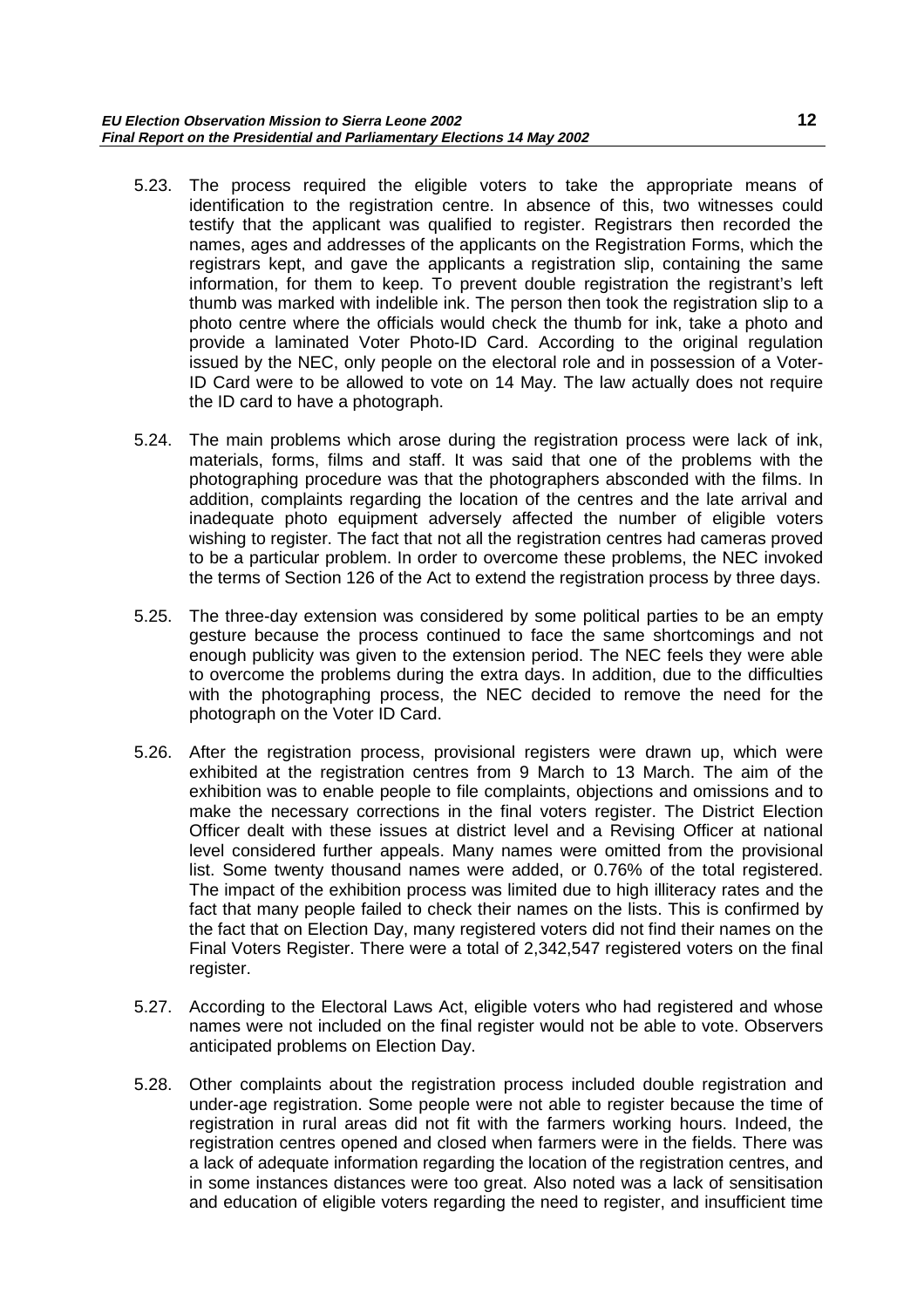<span id="page-14-0"></span>to properly train staff. Lastly, voter apathy or political resistance were observed. Lessons could have been drawn from this for the rest of the electoral process.

5.29. In response to these complaints, the NEC emphasised that 85% of the expected eligible voters was able to register, and that by being flexible, it was able to overcome most of the logistical difficulties. The figure of 85%, however, is based on a 17-year-old census.

## **6. NOMINATION OF CANDIDATES**

6.1. The period for the nomination of the presidential candidates was originally scheduled for one day (2 April 2002). It was extended by one day (to 3 April 2002) and reopened later for another day (9 April 2002) to allow the RUFP to nominate a presidential candidate. This was decided in accordance with article 126 of the Electoral Laws Act, according to which "the Electoral Commission may, where the circumstances so require, by order, enlarge or reduce the time prescribed in this Act for the giving of any notice or for the doing of any act or thing". There were nine presidential candidates. For the Parliamentary elections, 1,351 candidates from ten different political parties were submitted. This was accordingly published in the Gazette, the official government publication.

| Nomination of parliamentary candidates by districts                                         |     |     |          |     |                |                |                |                |                |    |      |            |
|---------------------------------------------------------------------------------------------|-----|-----|----------|-----|----------------|----------------|----------------|----------------|----------------|----|------|------------|
| (provisional data for Parliamentary Elections as published in the Gazette on 10 April 2002) |     |     |          |     |                |                |                |                |                |    |      |            |
| <b>DISTRICT</b>                                                                             |     |     |          |     |                |                |                |                |                |    |      |            |
| West-West                                                                                   | 16  | 16  | 16       | 16  | 15             | 16             | 8              | 9              | 4              | 8  | 124  | 10 parties |
| <b>West-East</b>                                                                            | 16  | 14  | 16       | 12  | 16             | 15             | 13             |                | 5              | 8  | 122  | 10 parties |
| Kenema                                                                                      | 15  | 16  | 16       | 16  | 16             | 4              | 9              | 16             | 7              | 0  | 115  | 9 parties  |
| Tonkolili                                                                                   | 16  | 16  | 16       | 16  | 16             | 16             | 9              | 0              | 0              | 0  | 105  | 7 parties  |
| Moyamba                                                                                     | 16  | 16  | 16       | 8   | 16             | 16             | 16             | 0              |                | 0  | 105  | 8 parties  |
| Bo                                                                                          | 16  | 14  | 16       | 16  | 5              | 8              | 4              | 16             | 8              | 0  | 103  | 9 parties  |
| Port Loko                                                                                   | 16  | 16  | 16       | 16  | 13             | 16             | 4              | 4              |                | 0  | 102  | 9 parties  |
| Kambia                                                                                      | 16  | 16  | 16       | 16  | 16             | 4              | 3              | 9              | $\overline{2}$ | 0  | 98   | 9 parties  |
| Bombali                                                                                     | 16  | 16  | 16       | 12  | 12             | 11             | 5              | 9              | 0              | 0  | 97   | 8 parties  |
| Koinadugu                                                                                   | 16  | 16  | 16       | 16  | $\overline{0}$ | 10             | 3              | $\overline{0}$ | 0              | 16 | 93   | 7 parties  |
| <b>Bonthe</b>                                                                               | 16  | 14  | 16       | 16  | 15             | 0              | 0              | $\overline{0}$ | 7              | 0  | 84   | 6 parties  |
| Kono                                                                                        | 16  | 16  | 16       | 16  | 5              | 9              | $\overline{4}$ | 1              | 0              | 0  | 83   | 8 parties  |
| Pujehun                                                                                     | 16  | 9   | 16       | 11  | 5              | $\overline{2}$ | 6              | $\overline{0}$ | 0              | 0  | 65   | 7 parties  |
| Kailahun                                                                                    | 16  | 16  | $\Omega$ | 16  | 5              | 2              | 0              | $\overline{0}$ | 0              | 0  | 55   | 5 parties  |
|                                                                                             | 223 | 211 | 208      | 203 | 155            | 129            | 84             | 71             | 35             | 32 | 1351 |            |

- 6.2. Only three political parties (SLPP, APC and RUFP) were able to nominate candidates for the Parliamentary Elections in all 14 districts. Three other parties (PLP, PDP and UNPP) contested the elections in 13 districts. These six parties differ from the others with respect to the number of candidates nominated (more than one hundred).
- 6.3. The most contested districts were the two electoral districts of the Western Area (in the Freetown area). West-East district and West-West district were the only districts to have all the ten political parties participating in the Parliamentary Elections. On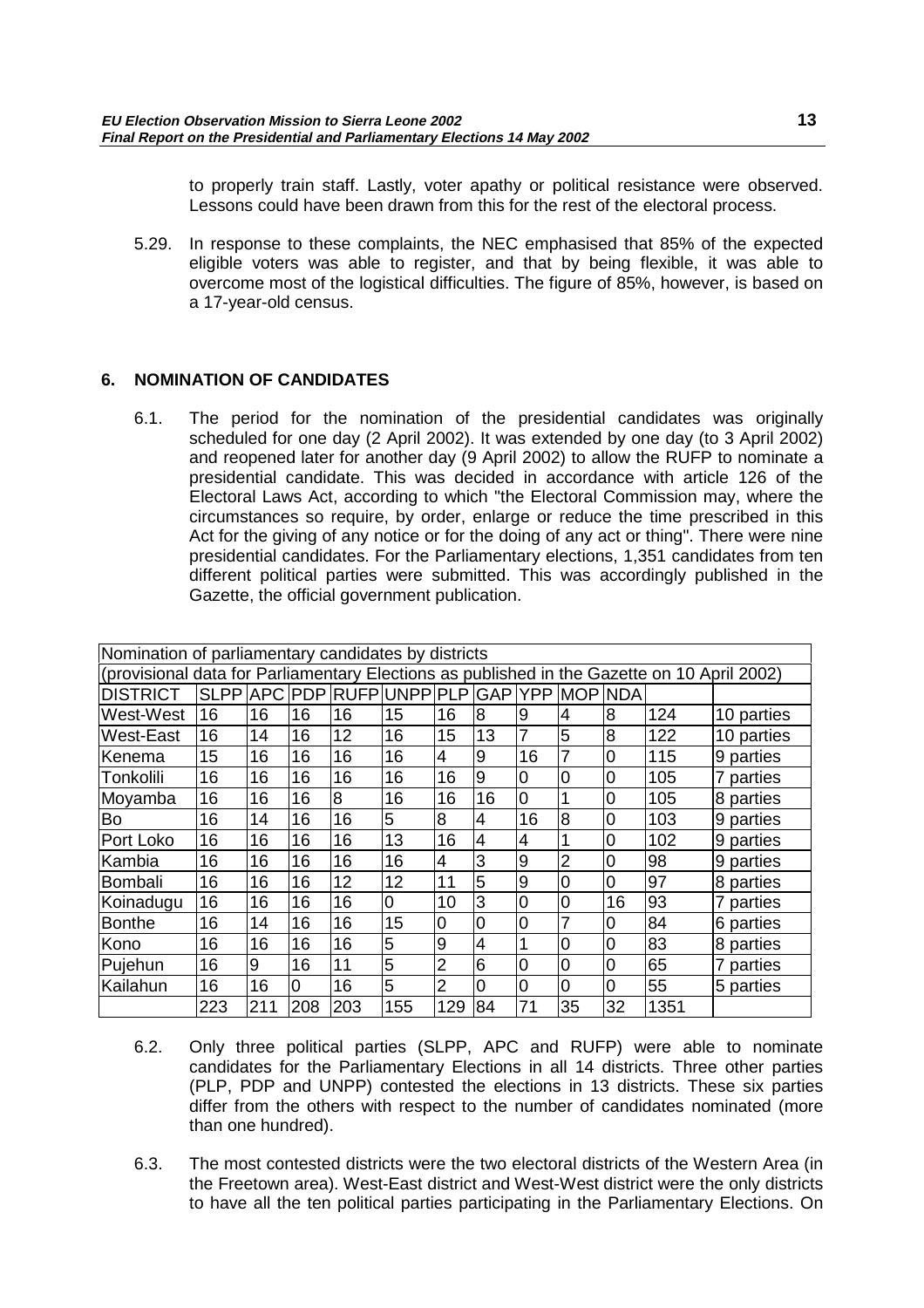the contrary, Kailahun had the lowest number of contesting parties (only five). The average number of contesting parties in a district was eight.

- 6.4. According to the Electoral Laws Act, any Sierra Leonean citizen has the right to object to a presidential candidate. Objections should be filed within seven days of the publication of the government notice of the nomination of the presidential candidates. Objections are handled by the Supreme Court. The Supreme Court shall make a decision within thirty days of receiving the objection. Two objections were lodged against the nomination of presidential candidates (Electoral Laws Act, section 32).
- 6.5. The first objection was lodged against the candidature of Ahmad Tejan Kabbah by one citizen called Daniel Sankoh. The hearing took place on 22 April 2002. Neither plaintiff nor defendant appeared before the Court. A team of eight lawyers was mobilised by the defendant. The hearing was limited to procedural aspects and did not examine the merits of the case. The defendant argued that the originating notice of motion by the plaintiff did not meet the requirements of an objection and, consequently, that no formal objection was lodged. The Supreme Court followed this argument and rejected the objection.
- 6.6. The second dispute related to the disqualification of Abu Bakarr W. Jalloh, the running mate of the APC presidential candidate. The dispute was not settled in an appropriate way. On 24 April 2002, the NEC took two separate decisions to disqualify Abu Bakarr W. Jalloh, both as a candidate for Parliamentary Elections and as a vice-presidential candidate. It justified its decisions by stating a) that the candidate could not be a registered voter because he was physically out of the country during the period of registration of voters, and b) that his name appeared on two different APC district lists of candidates (he was indeed n°12 in West-West and n°1 in West-East, according to the official notice of provisional list of nomination of parliamentary candidates published in the Gazette on 10 April 2002).

Even if there could be legal grounds to disqualify the candidate, the EU EOM is of the opinion that the appropriate procedure was not followed, because the law grants exclusive competence to the Supreme Court to deal with such cases.

The EU EOM was also puzzled by some administrative aspects of the decision making process such as the timing of the decision, the special attention given to this case.

On 30 April 2002, the candidate lodged an appeal to the High Court against the two decisions. First scheduled on Monday 6 May 2002, the hearing was postponed due to the absence of any representative of the NEC. It eventually took place on 7 May 2002. Around fifty people attended the hearing, including the APC vice-presidential candidate, the APC secretary general and other key party members. The High Court judge first granted an injunction, temporarily restraining the NEC from publishing the final list of candidates. The matter was heard again on Thursday 9 May 2002. The judgement of the High Court was pronounced on the 10 May. The judge (the High Court is a single judge tribunal) declared the court incompetent to rule on the matter.

6.7. A total number of 1,351 candidates were registered on the provisional list for the Parliamentary Elections, as published in the Gazette on 10 April 2002. According to the legal adviser to the NEC, a total number of 145 objections were lodged against the nomination of parliamentary candidates. Taking into account that some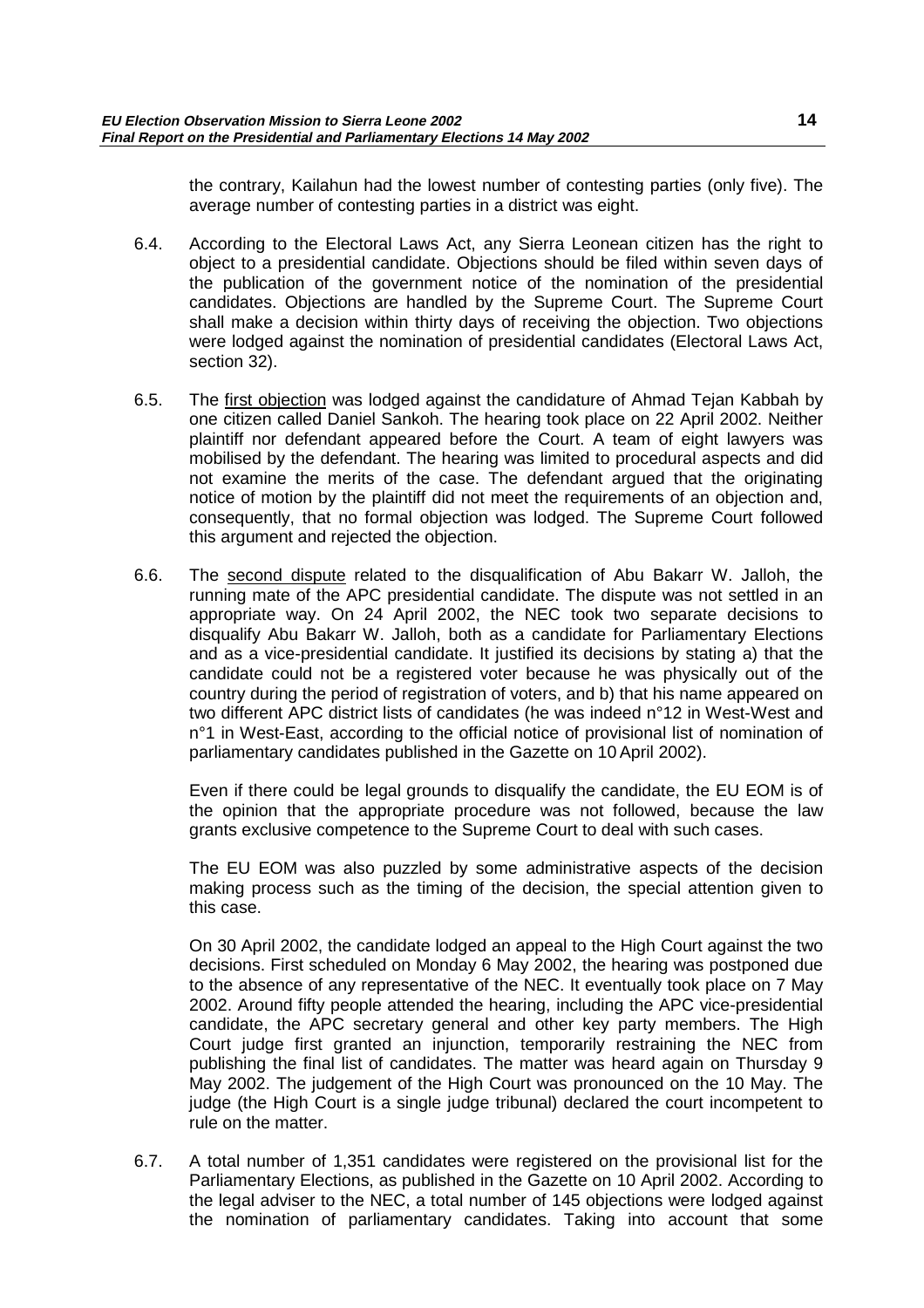<span id="page-16-0"></span>nominations were objected more than once, less than one percent of the nominations were challenged. The last day to object was 17 April 2002.

Of the 145 objections, 38 were granted and 107 were rejected. Most of the objections granted consisted of cases of withdrawal of the nomination by the candidate personally or with his/her consent.

Most of the objections rejected were based on the ground that a candidate is not qualified if he/she is a public officer [Constitution, section 76, 1 (b)] i.e. "a person holding or acting in an office the emoluments attaching to which are paid directly from the consolidated fund or directly out of moneys provided by Parliament" (Constitution, section 171). The strict enforcement of this provision would have led to the disqualification of a significant number of candidates. The position taken by the NEC was to leave this question to the competence of the High Court, as an interpretation of the Constitution is needed. In practice, the decisions taken by the NEC were final, since no further appeal had been lodged to the High Court (Electoral Laws Act, sections 55 and 56). This means that the qualification of a public officer to contest an election is a grey area in the legal framework.

## **7. REFUGEES AND INTERNALLY DISPLACED PERSONS**

- 7.1. The transfer of vote procedure enables registered voters to apply for permission to vote at a polling station other than the place where they registered. It was introduced to address the post-war problem of refugees, who had fled the country and were gradually returning to their homeland. It also acknowledged the difficulty of internally displaced persons who had fled to camps in safer places. In Tonkolili, 60,000 IDPs were registered in the southwest of the district and another 40,000 elsewhere. While the concept of the transfer of vote was sound, the NEC did not have the capacity to administer and effect it in the given time-frame.
- 7.2. The DRO of the receiving station was responsible for compiling the lists of persons wishing to transfer their vote. The voter had to apply in person to the receiving station with a valid voter's ID card issued by the NEC. The form was in two parts and the DEC retained the top half to process the transfer. The transferee retained the bottom half for production at the polling station when he/she turned up to vote. The closing date for transferring the place of voting was fifteen days before Election Day.
- 7.3. The legislation recognises the particular problem of refugees. It was estimated that some 17,000 refugees had returned spontaneously from Guinea and Liberia. An additional 15,000 were repatriated by UNHCR.
- 7.4. Special centres were available for the returnees to register. The refugees had to provide evidence that they had returned under the auspices of UNCHR. Transfer of the vote was difficult for the returnees because it was centralised at the DECs, making it difficult for people in the rural areas to transfer their votes. For example in Bombali, people wanting to transfer their vote had to travel to Makeni. Section 126 was invoked to extend the period for the transfer of vote to 5 May, nine days before the elections. De facto in some parts of the country such a deadline was not respected with transfer of vote taking place on Election Day itself.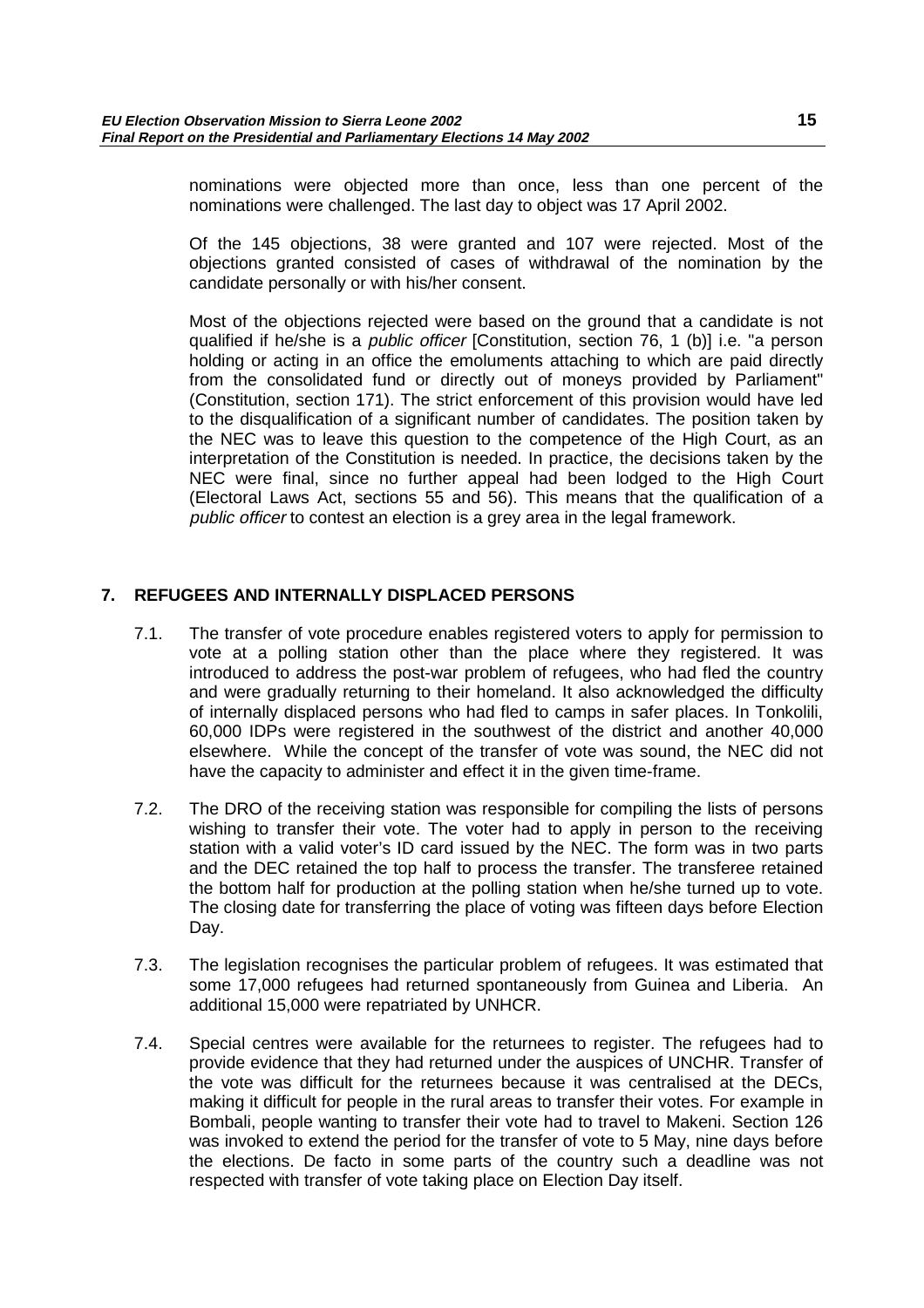- <span id="page-17-0"></span>7.5. Regrettably, many of the logistical problems that were evident during the registration process were repeated during the transfer of vote process, and the coordination between UNCHR and the DROs was lacking.
- 7.6. IDPs were able to register at food distribution centres for the polling station of their choice.
- 7.7. Because of the extension of the transfer period, the high demand for transfer and the difficulty to process the applications, in some areas the election officers were unable to prepare the transfer of voting lists. As a result, there were many problems in the polling stations on Election Day. Registered transfer voters were not allowed to vote because their name was not on the list of transferred voters or the transfer of voters list did not exist (see chapter 10).

## **8. VOTER EDUCATION**

- 8.1. The political parties and civil society groups expressed an urgent need for voter education, especially in the rural areas, given the high illiteracy rate and the lack of experience with elections. Voter education was to be organised primarily by the NEC, but also by the political parties, the civil society and UNAMSIL.
- 8.2. Considerable obstacles, however, were the lack of funds as well as communication and logistical problems. The audio-visual media, particularly the radio, is the most effective means of communication in Sierra Leone. The national SLBS radio and Radio UNAMSIL contributed the most to voter education, with their radio phone-ins and information slots.
- 8.3. Voter education started late and was inadequate, often not reaching the rural areas. This was due to delays in the delivery of posters, that were held up in the customs, and due to last-minute cuts in the budget. The late arrival of the material meant that the NEC failed to distribute it in time to remote parts of the country. New publicity material, mainly from UNHCR and the EU, arrived late, 3 to 4 weeks before the elections.
- 8.4. Educational videos were prepared in various languages: Mende, Temne, Limba, Krio and English. The videos were shown in cinemas. Special programmes on voter education were also shown on SLBS television, but only ten days before elections.
- 8.5. The NEC did organise trips to the districts to sensitise representatives of the political parties about their role in voter education and their role in promoting a climate of political tolerance. Displaced persons camps were visited to disseminate information.
- 8.6. Opposition parties in some districts complained that the ruling SLPP party received the voter education material before the other parties, and got more of it. In Bo district, SLPP was the only party able to give voter education with sample ballot papers, as the other parties had no access to these samples.
- 8.7. UNAMSIL and their military observers contribute to voter education, through the use of comedians and programmes on radio UNAMSIL.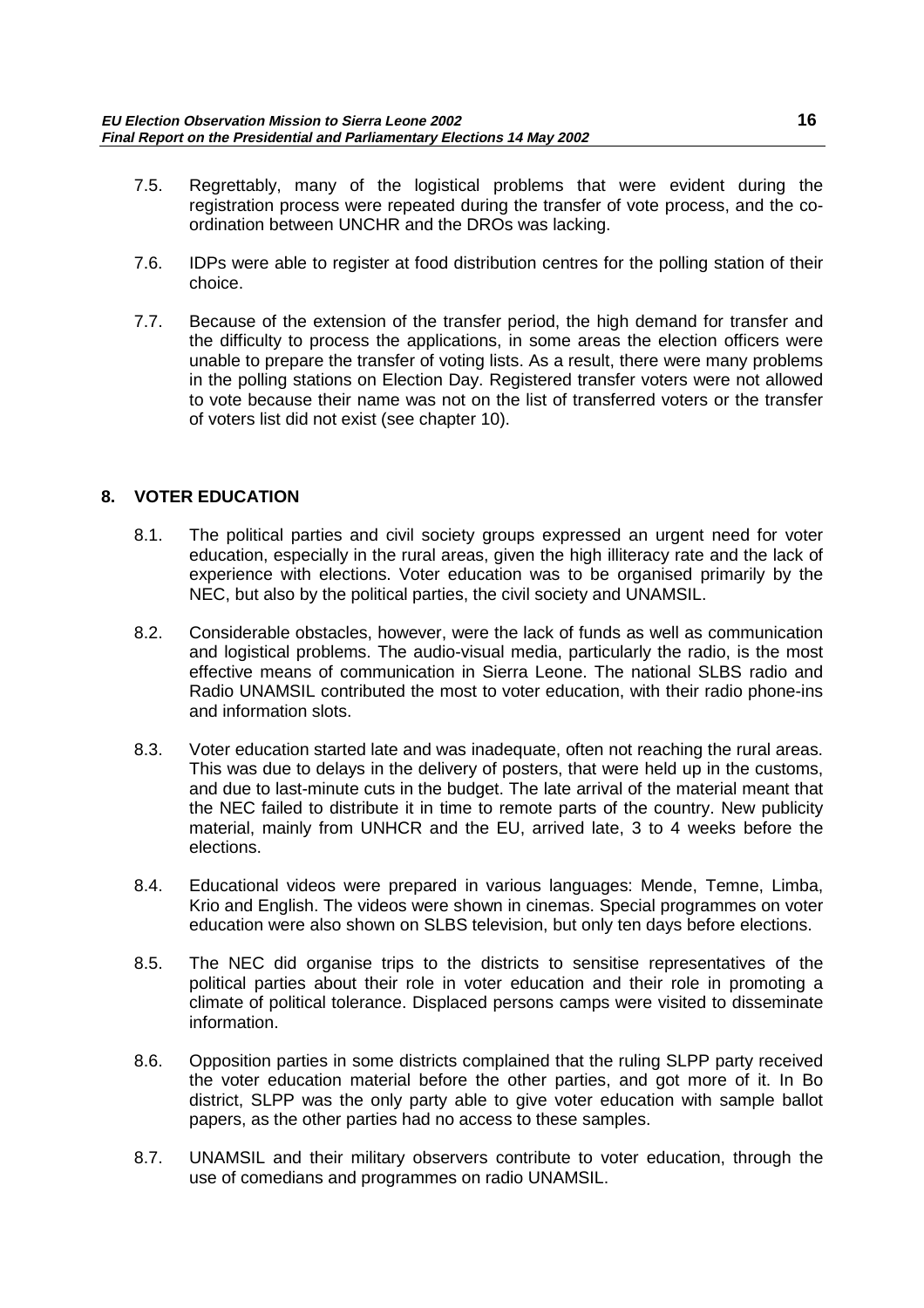<span id="page-18-0"></span>8.8. The inadequacy voter education became apparent on voting day. All observers reported a lack of knowledge among the electorate about voting procedures: people did not know where to vote, how to mark or fold the ballot paper, and some were even unaware of polling date. This resulted in polling officers, party agents and sometimes even UNAMSIL soldiers and the public becoming involved in explaining people how to cast their votes, at times interfering with the secrecy of vote.

## **9. MEDIA**

- 9.1. There is a vibrant press in Sierra Leone, with more than thirty local newspapers and several radio stations. Only a few, however, are considered credible, and are accessible outside the capital Freetown. Consequently, the international media - as a reliable source of information - play an important role in the country.
- 9.2. Radio is the most important information channel in Sierra Leone. Only three radio stations - the state-owned SLBS $^6$ , Radio UNAMSIL<sup>7</sup> and BBC - cover (almost) the whole country. They have the largest audience. Some private radio stations operate in Freetown and in the districts, such as Radio Democracy, Radio Kenema, Radio Kissi, Radio Tombo and Radio Mankneh. Some other foreign channels, such as Voice of America, the British Forces Broadcasting Service and Radio France Internationale, can also be heard in the capital.
- 9.3. Radio Democracy (FM 98.1), with coverage in Freetown, Lungi and Port Loko, is considered more pro-government than SLBS. The Voice of the Handicapped (FM 96.2) is more critical of the government and broadcasts only in the western area of Freetown. Another private radio station in the capital is BBN (FM 93.0) owned by a religious group and focused only on Christian music.
- 9.4. The state television SLBS is the only local TV channel in the country. Its reception is limited to Freetown and Lungi and although it is pro-government, it is considered credible among the population. Freetown also receives the signal of Guinean TV. CNN is the most viewed international channel in private houses, hotels or establishments of the capital which have a satellite antenna.
- 9.5. Newspapers enjoy less credibility. Their main area of diffusion is Freetown, with more than 30 papers registered. Their periodicity is variable, but none of them is published daily. Their information is often inaccurate and unreliable. In any case, their impact is minor because of their limited distribution and the high illiteracy rate. Poverty and difficult living and working conditions of journalists have led to corruption and practices of harassment. Their political tendencies are diverse, but most support the ruling party or the main opposition party, APC.
- 9.6. The electoral campaign was extensively covered by the local media, especially by SLBS Radio and TV, Radio UNAMSIL, Radio Democracy and the newspapers.
- 9.7. SLBS had special programmes on the elections with daily news reports, in-studio interviews and analysis. However, the state TV and radio (TV emissions were broadcast simultaneously on radio) failed in their obligation to allocate equal airtime to the political parties. According to the findings of the EU media monitoring team,

<sup>6</sup> With local stations in Bo, Kenema, Makeni and Kono, broadcasting both in English and local languages.

<sup>7</sup> With transmitters in Bo, Kenema, Makeni and Koidu, broadcasting both in English and local languages.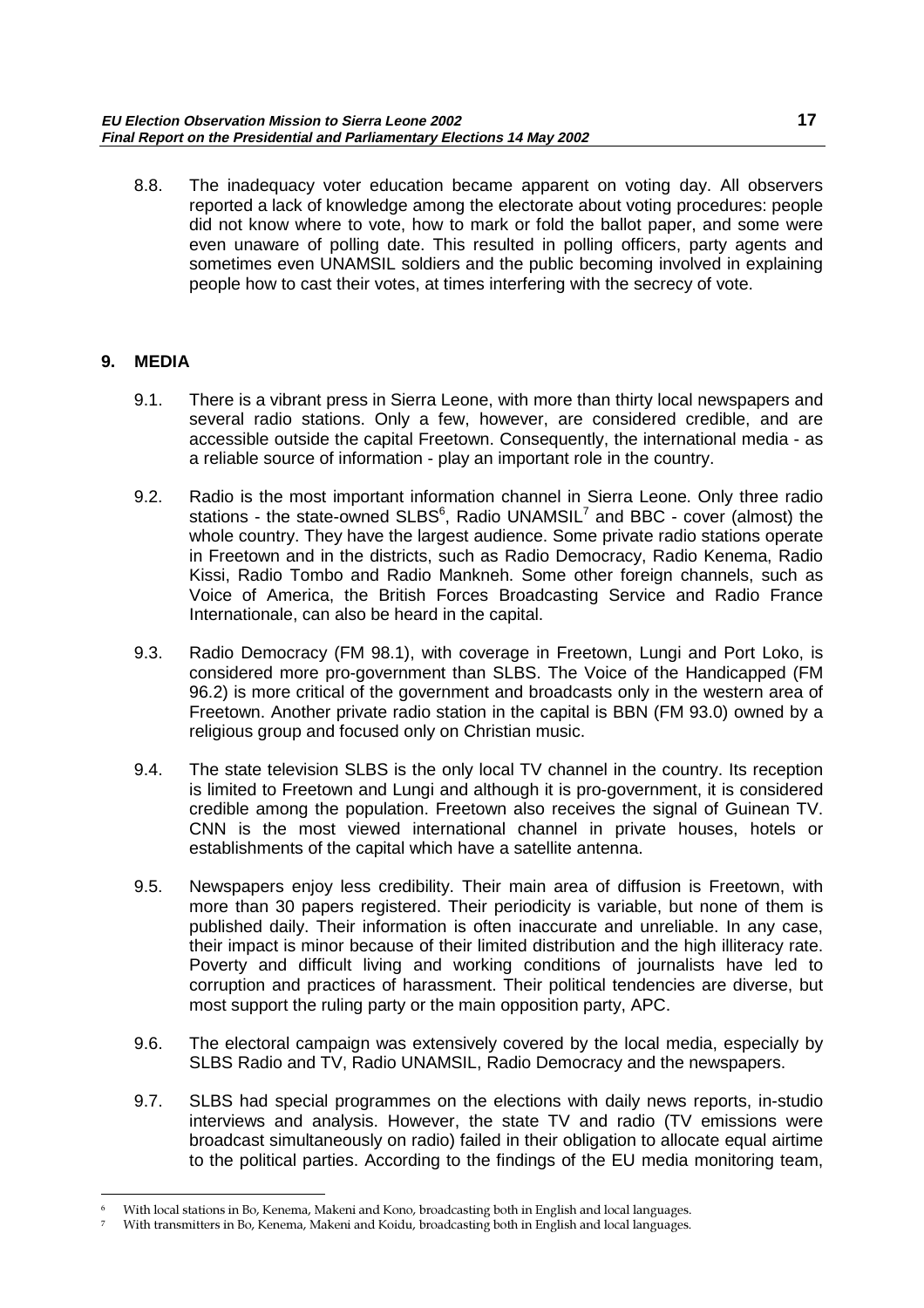the ruling SLBS clearly received more coverage than the opposition parties. From 15 April to 11 May (end of the electoral campaign), SLPP got 6 hours airtime out of a total of 28.25 hours of information related to political parties, 2.5 hours more than MOP, the second most covered party.



9.8. Of the presidential candidates, Zainab Bangura (MOP) got the highest amount of airtime, with 1.5 out of almost seven hours. Although the incumbent President Tejan Kabbah was never interviewed in the SLBS studio, he still had the third-highest amount of airtime, with a total of almost 1.5 hours. The imbalance arose in the programmes and news reports.





9.10. This was contrary to the amendment to the Electoral Laws Act of 4 April 2002, in which the NEC delegated to SLBS the responsibility of ensuring equal time to each party and candidate on national radio and TV. Thus, SLBS was both party and judge. The Electoral Laws Act (section 120.2) does not give specific instructions about the system to allocate airtime ${}^{8}$ . SLBS addressed this issue by offering one hour of free airtime to each political party contesting the elections<sup>9</sup>.

The Electoral Laws Act mentions only to "determine the time ... taking into account the number of candidates and political parties making a request".

The time was not used by APC and UNPP, who alleged lack of formal invitation by SLBS. However, the Mission verified that the invitations were properly and publicly announced several times by SLBS.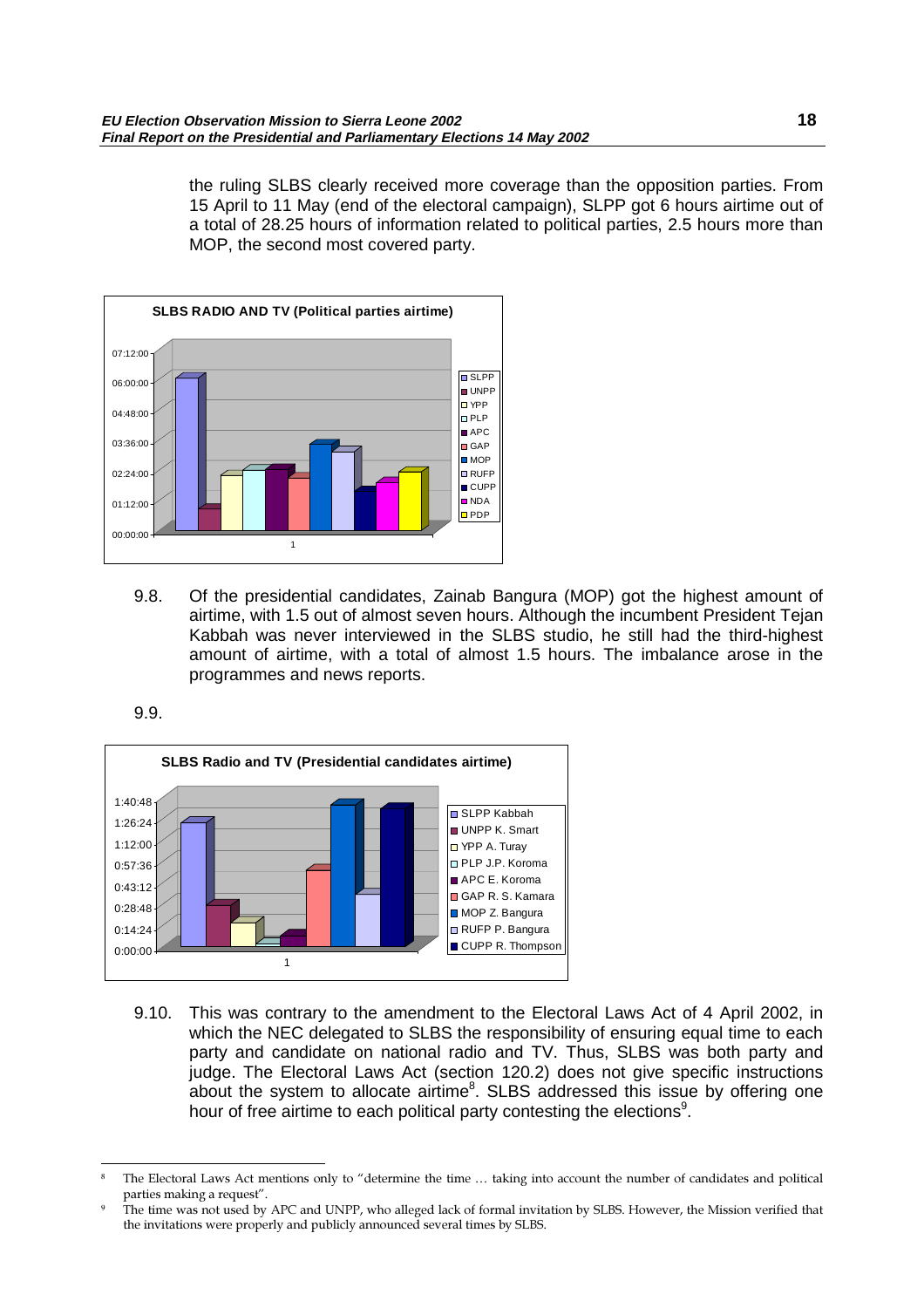- <span id="page-20-0"></span>9.11. Nevertheless, the opposition parties never filed an official complaint about the issue. Only APC made reference to the political use of SLBS by the ruling party in a public statement after the announcement of the final results.
- 9.12. Besides free airtime, political parties could also buy airtime. The rates, however, were unaffordable to most parties. SLBS applied special tariffs for the campaign period, increasing its original rates by 500%. After four weeks, SLBS readjusted its rates, reapplying the original tariffs for radio but keeping the inflated ones for TV. After this readjustment, five political parties (SLPP, APC, MOP, YPP and PLP) were able to buy airtime on SLBS. Given the huge difference in budgets between the big and minor smaller parties, SLPP was again in a favoured position<sup>10</sup>.
- 9.13. As to private radio stations, the Electoral Laws Act establishes in section 121.1 that "every candidate and political party shall enjoy the right to use private radio stations and television stations by contract with the owners". Only Radio Democracy, one of the three private local radio stations in Freetown, covered the electoral campaign. Radio Democracy offered half an hour free airtime to political parties at the beginning of the campaign. It also covered the political rallies and broadcast jingles, programmes and songs financed by the parties.
- 9.14. Radio UNAMSIL broadcast special programmes on the elections and made an essential contribution to voter education and sensitisation. Political parties were not able to buy airtime on the UN radio station because of its non-commercial status. In compensation, a free one hour programme was offered to the presidential candidates. The initiative was halted after two programmes, according to UNAMSIL due to a lack of response from the part of the candidates.
- 9.15. After the elections, the media focused on broadcasting the results. Although official results were not declared by NEC until five days after polling day, SLBS and Radio Democracy continuously diffused results at the chiefdom level. On the one hand, this contributed to the transparency of the process. On the other hand, however, it shows a lack of regulation by NEC as to the presence of journalists inside the polling stations during the counting and their access to the results before official certification at the central level.

## **10. ELECTION DAY**

- 10.1. Prior to the elections of 14 May, there was a special voting day for people who, because of the nature of their duties, would be unable to vote on Election Day at the polling station where they registered. This applied mainly to the army and police, who had to provide security throughout the country on Election Day, as well as polling staff and journalists.
- 10.2. Any person in the category of 'special voter', wishing to vote ahead of Election Day, had to submit an application in the prescribed form through his/her superior not later than twenty days before Election Day. The army and police failed to provide the names of their personnel in the given time-frame, so the NEC used section 126 of the Act to delay the date of Special Voting in order for the registers to be prepared.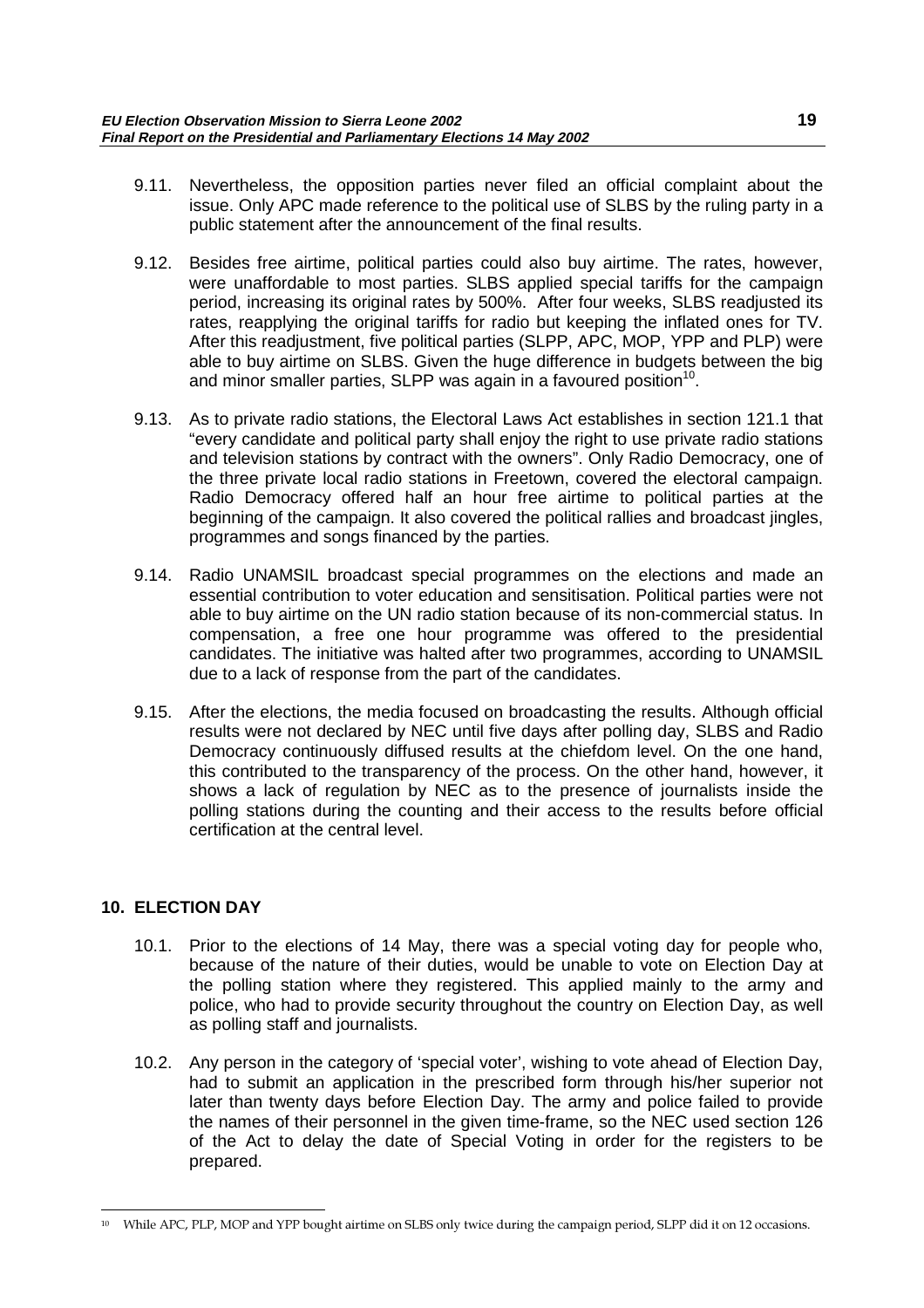- 10.3. The number of polling stations for special votes increased from 14 to 63, mainly following a request from the army. In Bombali, the political parties did not receive the information regarding the locations of the polling stations until the morning of the elections and, as a result, were not able to send party agents.
- 10.4. There was a lot of discussion concerning the time and place of counting of these votes. The legislation requires that the ballots are kept at a secure place and counted at the DEC at the close of the polls on Election Day. The "Guide to Election Officials" states "Please remember to enter the results of the Special Voting on the respective District Results Collation Report forms as the results of one polling station in the district".
- 10.5. Because of concerns of the army that their vote could be identified if counted separately, the rules were changed by the NEC. The change of rules was announced during the training of Presiding Officers, but in reality the approaches adopted differed. Some districts transferred the ballot papers to the polling station where the votes were cast, and then added the results to the count of the polling station. In other places, the special votes were mixed with the ballot papers cast at polling day. In six out of the 63 polling stations, the special vote results were announced separately<sup>11</sup>. This was the more worrying as it showed that the military supported former coup leader Johnny Paul Koroma, while the police supported the APC. The NEC Chairman was quick to state that this was done by mistake<sup>12</sup> and to issue a press release, emphasising that Special Voting results did not only reflect the vote of the army and the police, but also of some civilian groups such as polling staff, doctors, and nurses.
- 10.6. The assessment of Election Day by the EU observers was overall positive. Based on the 572 polling day report forms, produced by 44 observer teams and processed at EOM headquarters in Freetown, 72.8% described the voting process as 'good' to 'very good', 15.8% called it 'fair'.
- 10.7. Problems centred on the late opening of the polling stations. This was the case for 25%of the 5,223 polling stations, mostly in the East and West regions. As UNAMSIL had overcome most of the logistical constraints, by providing vehicles to transport equipment to their various destinations, the delays were mainly caused by administrative factors, such as the absence or mix-up of registers or the lack of ballot papers. These were the responsibility of the Returning Officers and the Presiding Officers. Even of those polling stations which opened in time, one out of eight faced problems as to the delivery of material.
- 10.8. There were 199 polling stations with more than 1,000 registered voters. At these stations, double staffing was provided and both sets of officials were given copies of the register. Nevertheless, a shortage of staff was reported at some places, in particularly in Kambia district where the District Election Officer had arbitrarily reduced the polling staff from five to four.

<sup>11</sup> For instance, in Bo the District Returning Officer returned the special votes in their sealed containers to the place of poll, mixed the ballot papers with the votes cast on Election Day and thereafter counted the combined ballot papers. In other areas, the votes were counted separately and added to the count of the polling station. In the West Area and Kono, the count of the Special Vote was announced separately.

<sup>&</sup>lt;sup>12</sup> Parties like MOP or APC alleged this was done intentionally to show that the army is not supporting the Kabbah government.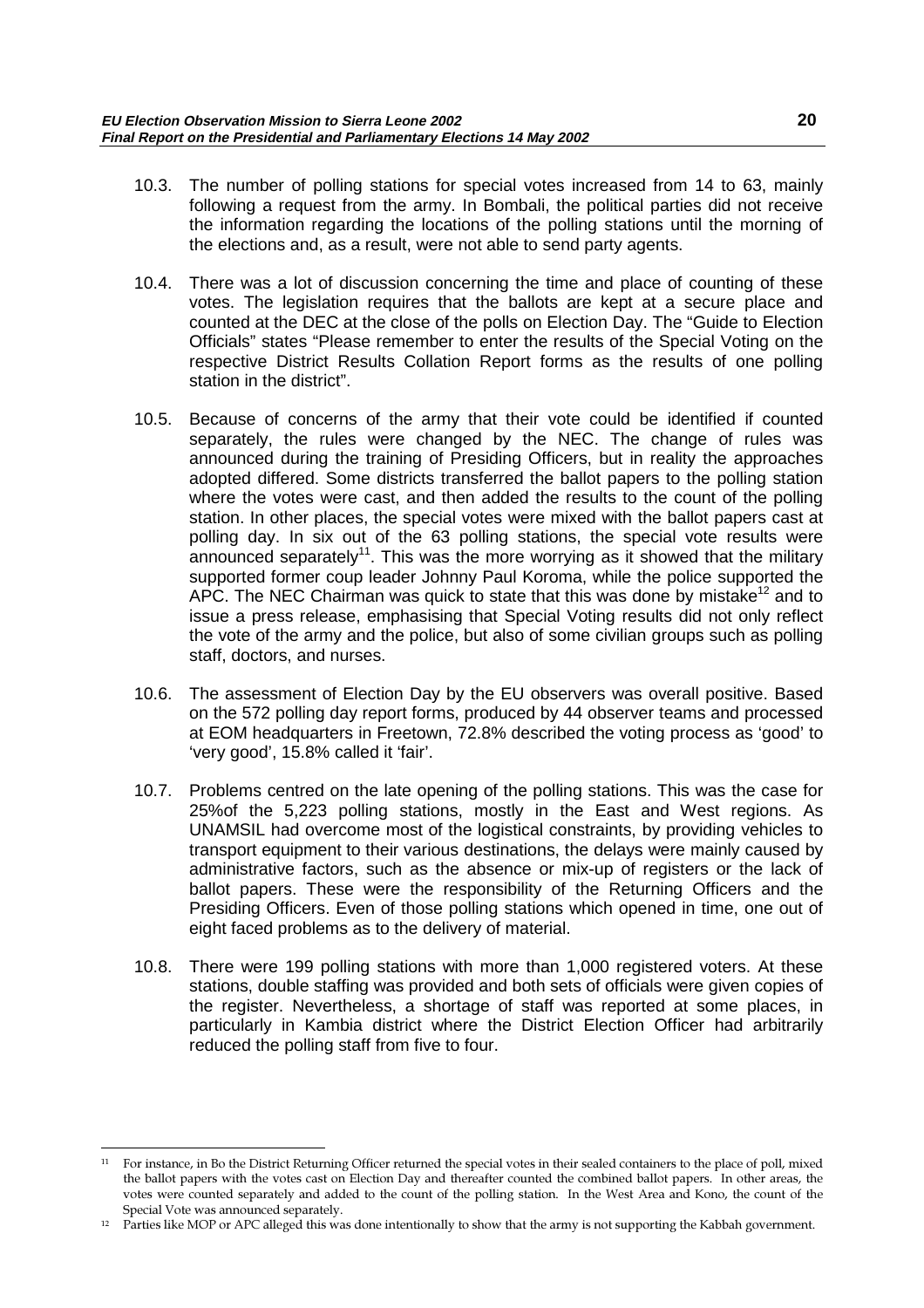- 10.9. While the voting in general went smoothly and peacefully, the problems anticipated as to internally displaced people, transfer of votes, voter education and training of officials surfaced in various degrees. Also, under-age voting and double voting was observed in several polling stations. The greatest problem related to the transfer of votes. In many polling stations the list for transfer of votes did not exist. This prompted the NEC Chairman to issue a press release by radio and delivery, stating: "The National Electoral Commission wishes to inform all Presiding officers that they should allow all voters with valid voter ID cards to vote where they registered. If their names are not on the Register they should make sure they record their Names, Voter ID number, and PS code and allow them to vote. Voters with valid Transfer of vote slips should be allowed to vote and properly recorded." The press release arrived too late in many places in the interior and led to confusion as Presiding Officers at the polling stations interpreted the notice differently. In some polling stations, people who had registered in other districts or registrations centres were allowed to vote, in other places they were not. This created potential lack of uniformity of polling procedures. Moreover, some polling stations ran out of ballot papers because of this decision, thereby disenfranchising registered voters whose names were on the register<sup>13</sup>.
- 10.10. The lack of voter education became apparent at the polling stations. Observers witnessed voters being assisted in 66% of the polling stations visited. This sometimes compromised the secrecy of vote. In 16%, observers felt the secrecy was not respected. The high percentage of spoilt ballot papers also confirms the need for voter education.
- 10.11. A concern in the countryside was the pressure party agents in some polling stations exerted on the electorate. There were also complaints about Presiding Officers, considered to be SLPP supporters, not allowing party agents into certain polling stations.
- 10.12. An encouraging sign was the high number of domestic observers. In almost two thirds of the polling stations visited, EU observers found domestic observers. Local observers were trained and deployed by the Council of Churches of Sierra Leone and by NEW (National Election Watch), a coalition of eighteen civil society groups, labour unions, professional associations and religious organisations.
- 10.13. In 88.6% of the polling stations visited, the polling station closed in time, at 17.00 hours. Most voters came early; some started queuing up three hours before the opening of the polling station.
- 10.14. In all polling stations visited by the EU observers, the counting process was considered transparent. It was slow however, as the counting officer systematically took each ballot paper out of the ballot box and displayed it to the counting agents. A lot of time was also wasted dealing with void ballot papers.
- 10.15. The counting procedures inspired confidence in the political parties that results would be transferred accurately to the district commissions and to the NEC: ballot papers were counted at the polling station immediately after the closing of the polls, and signed forms with the results were provided to each party agent.

<sup>13</sup> In Kailahun district, 13 out of 15polling stations ran out of ballot papers by 11.30 hours. In Daru the same situation occurred. In other cases, the decision came into effect too late to be effective because of the predilection of voters to cast their vote as early as possible. In all cases where the Presiding Officer applied the change, they maintained a handwritten record of voters whose names were not included on any list and who presented a voter's ID card.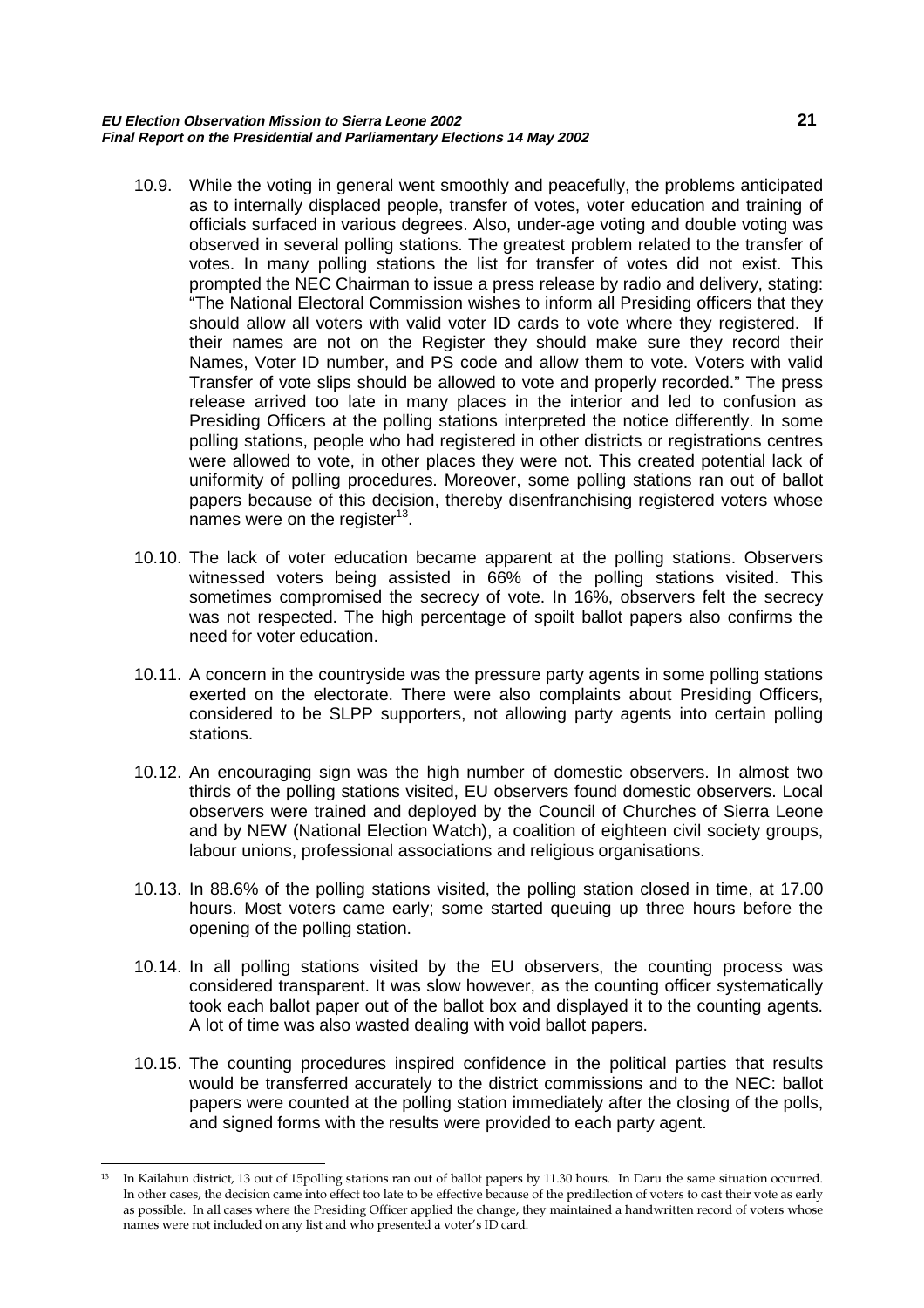- <span id="page-23-0"></span>10.16. In 15.2% of the polling stations visited, the Presiding Officer did not follow the correct administrative procedures. Part B of each Statement of Poll and Declaration of Results tended to be completed at the end of the counting, rather than at the start as recommended in the "Guide to Election Officials". Filling in the forms manually by candlelight took a long time and the accuracy of the transposition was difficult to observe.
- 10.17. While the transparency of the counting process was generally considered good, the fact that the procedures were not followed in many of the polling stations observed indicates that the training was inadequate or not fully understood.

## **11. COLLATION OF VOTES**

- 11.1. The assessment of the collation of votes by -EU observers differed considerably, from excellent in some districts to incompetent in other districts. Indeed, the collation process depended on the competence of the district returning officers and their assistants. They were responsible for securing the transfer of the ballot boxes from the polling stations to the district election centres, adding up all the votes cast in the district, entering the results on the "declaration of district results" forms, providing a copy to an agent of each party, and announcing the results of the elections on the district level. The NEC then had to carry out a double-check, and certify the results.
- 11.2. These procedures were not well followed, possibly because they had to be carried out in the dark and without the help of electronic equipment. Also, as stated earlier, the results of the districts were announced on the radio before they were certified by the NEC.
- 11.3. The allocation of seats from the district block was new and did not seem to be fully understood by all the DROs. Though the process was considered transparent by the EU observers, they did report a lack of understanding of the calculation procedures, and a lack of electronic equipment.

## **12. ELECTION RESULTS**

- 12.1. The results of the Presidential Elections gave a clear victory to the incumbent President, Dr. Kabbah, who won 70% of the votes in the first round. In the Parliamentary Elections, his party won a majority in parliament with 83 seats. Only two other parties secured seats in parliament: APC (27 seats) and PLP (2 seats).
- 12.2. The 12.5% threshold necessary to obtain seats in parliament excluded the smaller parties. In a country coming out of a civil war, it could be useful to lower the threshold as to allow more political tendencies to be represented in parliament and in the decision-making process.
- 12.3. The SLPP won all the seats in the south (Bo, Kenema, Moyamba, Pujehun Districts), which confirmed the area as an SLPP stronghold. It also won seats in all of the other districts. The ruling party concludes that these results bridge the ethnic divisions, whereas other parties suggest the opposite.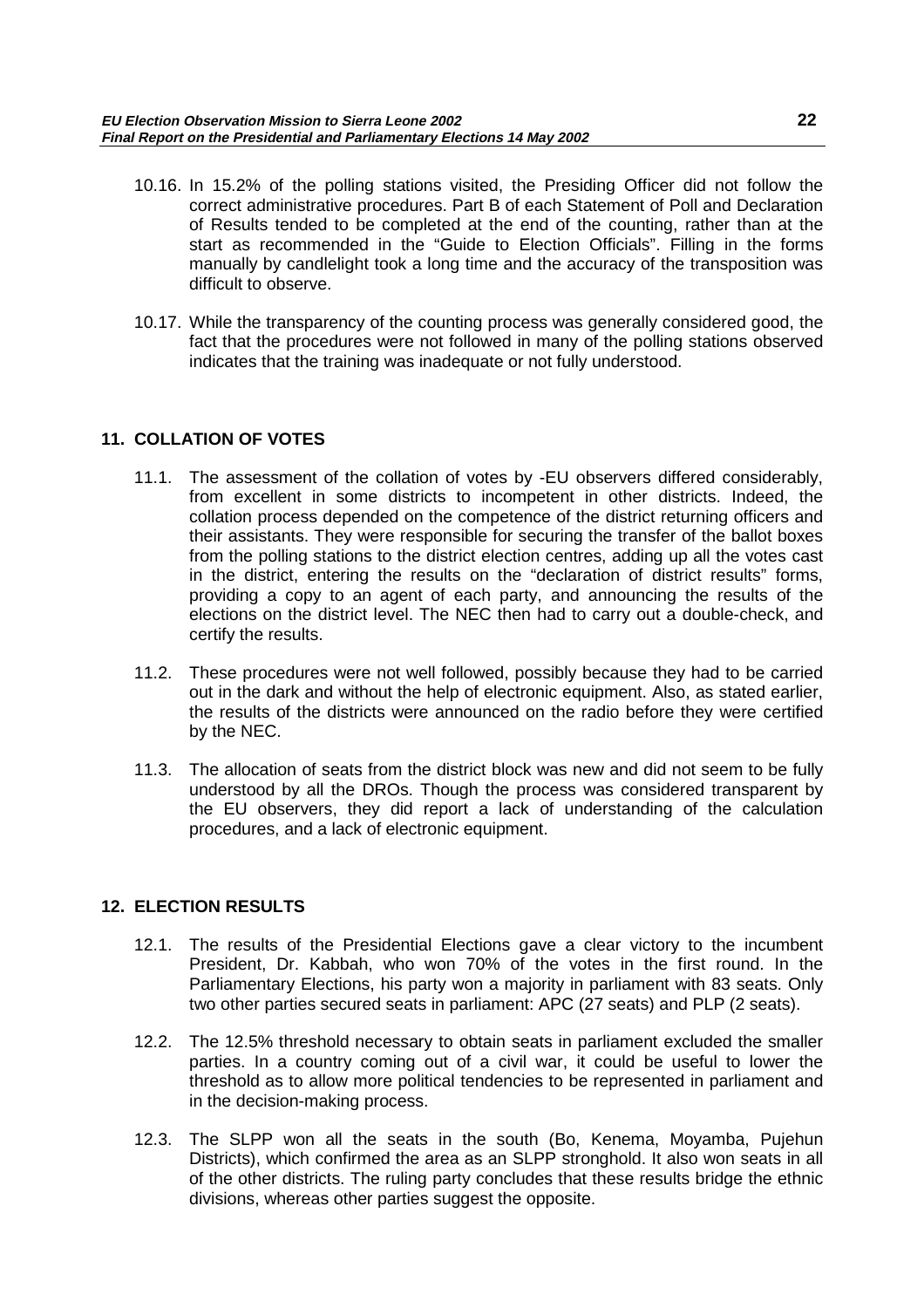<span id="page-24-0"></span>12.4. The majority of the opposition parties accepted the result, though they did denounce several irregularities on polling day. The APC in particular pointed at exceptionally high numbers of votes for the incumbent President in the southern region: 99.4% in Pujehun, 99.2% in Bonthe, and 95% in Kenema.

## **13. COMPLAINTS AND APPEALS**

- 13.1. Specific procedures exist in the legislation to give the public the opportunity to challenge, object to or lodge a complaint at any step of the electoral process (registration of voters, nomination of candidates, electoral campaign and results including the regularity of voting and counting procedures). It is a matter of concern that, despite numerous informal complaints by political parties and candidates, little use was made of these formal procedures by the main participants in the process. This could be due to a lack of trust in the system as well as to lack of information on these procedures, a lack of administrative response from the electoral bodies, and the cost and length of the judicial proceedings. In some specific cases, the litigation procedures and/or the institutions competent to settle disputes proved to be inappropriate or inefficient. The independence of the Judiciary is another issue that will have to be addressed in the future.
- 13.2. An Election Offences Court, established as a division of the High Court under section 111 of the Electoral Laws Act, was supposed to be responsible for trying any election offence under the Electoral Laws Act. However, the mechanism was never used and no petition was filed before the Election Offences Court.
- 13.3. As for the registration of voters, a few complaints were filed by some political parties and by civil society organisations. They related to under-age or double registration. This could be corrected by the exhibition procedure and by the final computerised register at the central level. In practice, an approximate total number of 20,000 additions were made to the register.
- 13.4. Regarding campaigning, the number of formal complaints was surprisingly low (not more than five). One of them related to the removal of posters. Consequently, on 22 April 2002, the NEC issued a statement to remind every contender that this kind of behaviour was an electoral offence and a breach of the code of election campaign ethics. Another complaint was filed on 25 April by Mrs Zainab Bangura, MOP chairperson, against the intimidating behaviour of SLPP supporters, preventing her from holding a meeting in Kenema. She claimed similar attacks against her supporters occurred in Kono and Freetown. On 7 May 2002, another complaint was lodged by the MOP, claiming that one of their supporters was fired from his position as civil servant for refusing to join the ruling party. No action was taken by the NEC to address any of these complaints, not even an acknowledgement of receipt.
- 13.5. Regarding the voting and counting processes, again few complaints were filed (only two). In Koinadugu, five political parties rejected the results claiming partiality of the Returning Officers, refusal of access to the polling station for some party agents, incorrect tabulation of the results, inflated number of valid votes and cases of multiple votes. The second complaint was filed by the APC Secretary General who asked for the invalidation of the elections in several parts of the country, alleging that the number of valid and rejected votes exceeded the total number of ballot papers issued to these polling stations. Again, no known action was taken by NEC to address these complaints. Nobody challenged the results with the Supreme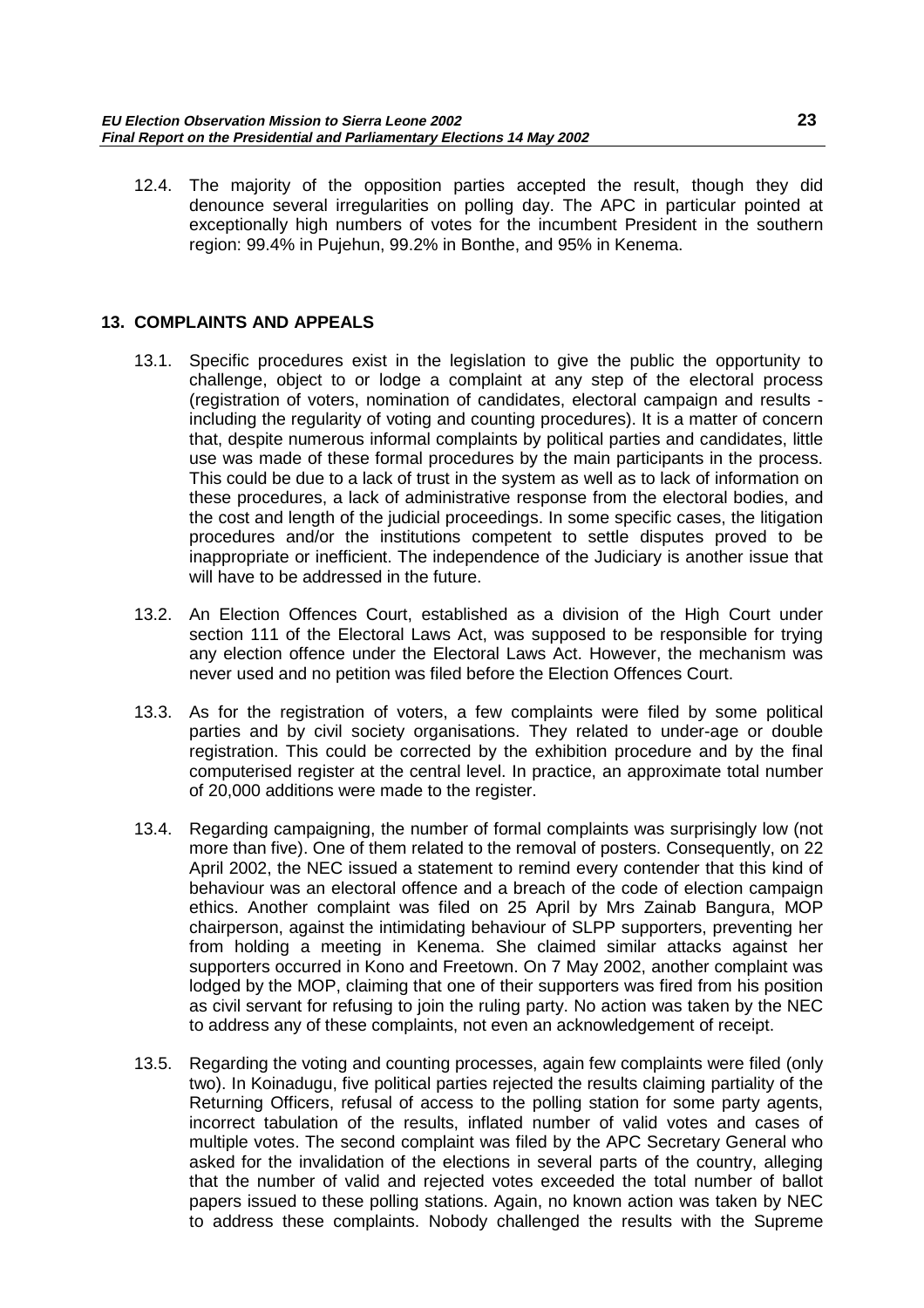<span id="page-25-0"></span>Court (for the Presidential Elections) or with the High Court (for the Parliamentary Elections).

13.6. Observers noted a number of under-age people casting their vote. In some polling stations, some of them were turned away by the Presiding Officers. Surprisingly, the party agents did not seem to have made use of their right to challenge those voters.

## **14. PARAMOUNT CHIEF ELECTIONS**

- 14.1. The constitution of Sierra Leone and the Electoral Laws Act provides that 12 of the 124 parliamentary seats be allocated to the Paramount Chiefs (one per district, excluding Freetown). The Paramount Chief elections are conducted separately and were originally scheduled for 5 May. As the Chiefdom Councillors' registration process was not complete, the date was postponed to 10 June.
- 14.2. Each of the 149 chiefdoms has a Chiefdom Council, which governs the chiefdom. The members of the Chiefdom Council choose the chief to represent the district in Parliament. Elections take place when there is more than one candidate. Only then is the NEC called upon to step in and conduct the elections on behalf of the Ministry of Local Government.
- 14.3. The Chiefdom Councils are comprised of the Paramount Chiefs, Chiefdom Speakers, Section Chiefs and Section Speakers, Town Chiefs, District Tribal Heads, Councillors (one per every 20 taxpayers, excluding women and children), and Divisional Heads.
- 14.4. The lists of the Chiefdom Council members have to be revised every three years. As the war prevented this, and the Ministry of Local Government failed to meet the deadline of the revision process, the Paramount Chief elections were delayed. There will be six elections - in the districts of Bombali, Koinadugu, Tonkolili, Port Loko and Kambia - and these will be held on 10 June.

## **15. RECOMMENDATIONS**

The EU EOM would like to offer the following recommendations to the Sierra Leone authorities in order to improve the election framework in view of future elections.

## **15.1 Voter and Civic Education**

Voter education needs to be strengthened and supported, both in terms of facilitating the voting process and assuring the secrecy of vote. Voter education should start earlier and be organised more effectively, through schools, civil society groups and political parties, as well as through the use of radio, interactive theatre and mobile training teams.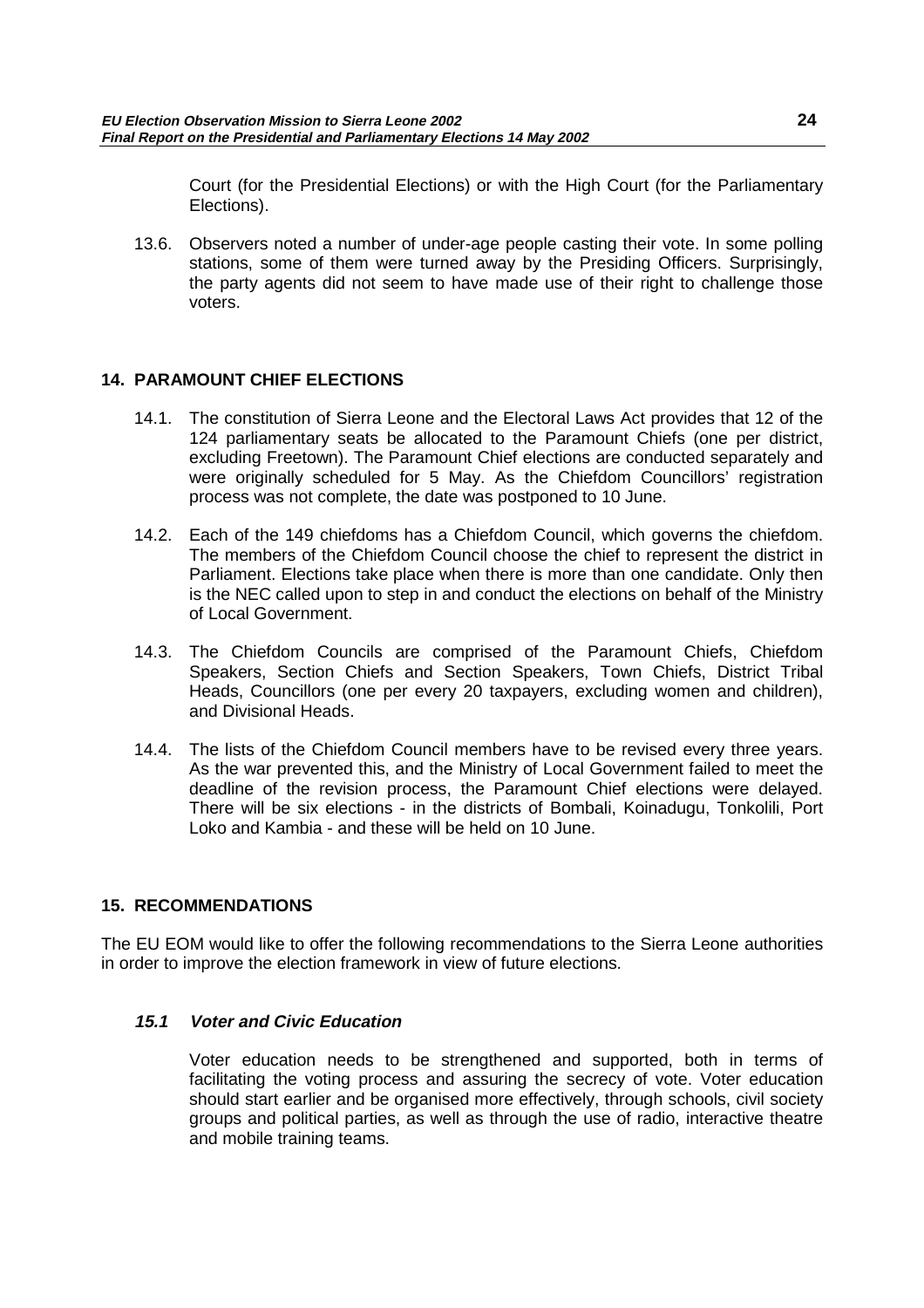## <span id="page-26-0"></span>**15.2 NEC Transparency and Communication**

The NEC needs to improve its communication with the political parties and the general public, in order to enhance transparency and to diffuse information to the electorate faster and more effectively. It could do this by appointing a Public Relations Officer, who is easily accessible. On the district level, the DECs need to improve the transfer of information to the political parties. This could be done by replicating at the district level the National Consultative Committee, a body where party representatives liaise with the election administration. The international community and the EU in particular should assist by helping to rebuild the communication infrastructure in Sierra Leone, including the establishment of a telephone and electricity network.

## **15.3 Election Administration**

- The NEC needs to be restructured and strengthened. Staff needs to be better trained and provided with clear job descriptions. In particular, there is a need for computer specialists, trainers in voter education, and experts on legal and electoral issues.
- District Electoral Officers and District Returning Officers need to be appointed earlier and should receive more means and training to achieve an effective electoral organisation at the district level.
- The International Community should continue its support to the NEC focusing on capacity building.

## **15.4 Election Procedures**

- The register of voters should be maintained and regularly updated. The production of such a voter register could also take advantage of the upcoming national census.
- The method of appointing election and polling officers should be improved, taking into consideration recommendations from political parties and civil society groups.
- The procedures for special voting and the transfer of vote should be better communicated and handled, as to avoid confusion and thus suspicion of manipulation, and assure a uniformity of polling procedures.
- As for the counting, the number of invalid votes should be calculated during the counting and registered in the official protocol together with the results,
- special votes should not be announced separately, as to avoid stigmatisation of certain groups.

## **15.5 Electoral System**

Replacing the District Block System by the Single Seat Constituency System would make the allocation of seats less complicated and more transparent, and provide a better representation of the districts' electorates.

## **15.6 Media**

The NEC should be responsible to ensure that the political parties are allocated equal airtime on state radio and television, as required by the Electoral Laws Act. A media watch dog should be established within the NEC to this purpose.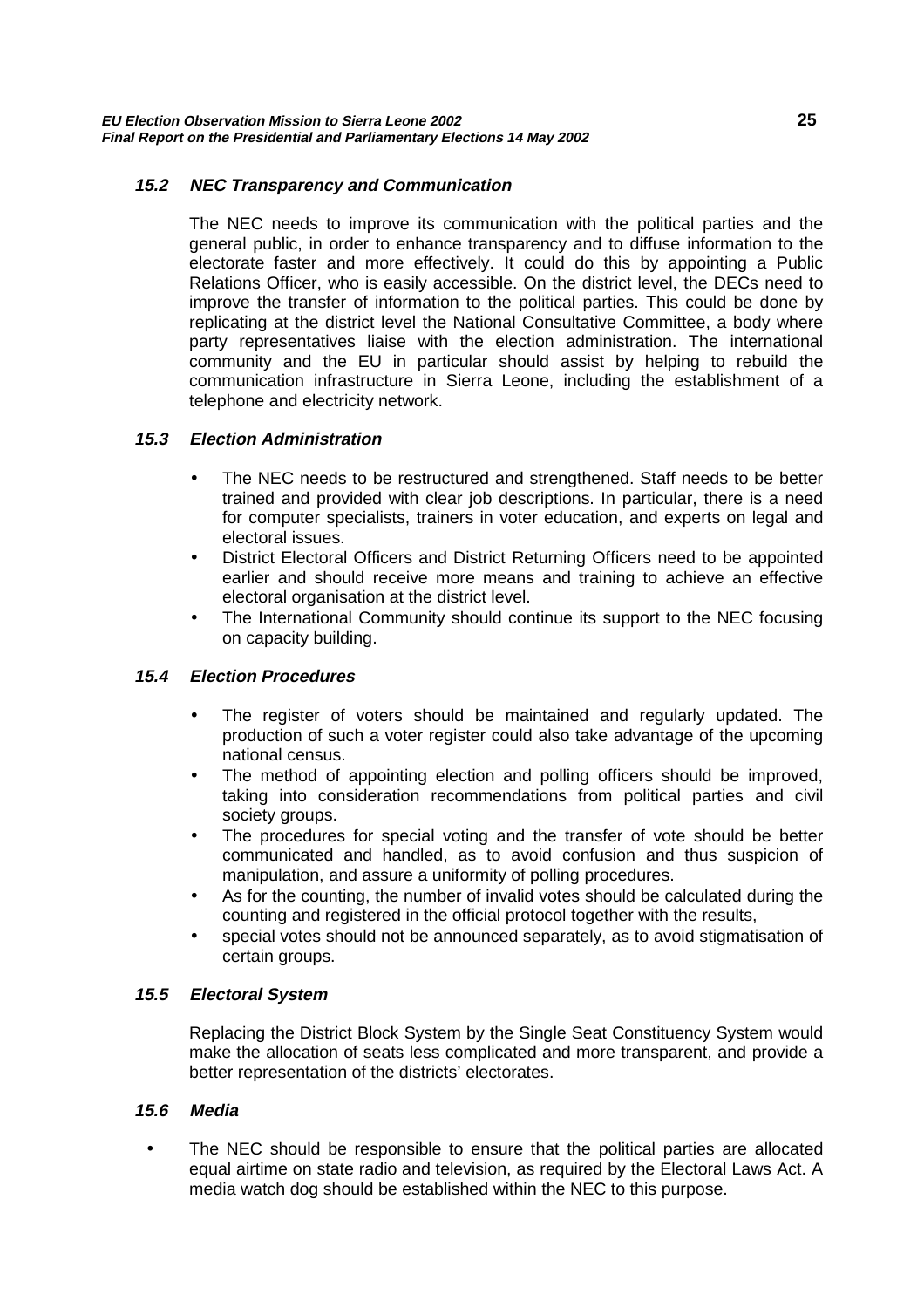- <span id="page-27-0"></span>• The NEC should also ensure that the commercial rates, charged by SLBS, are affordable to most political parties.
- Finally, the NEC should establish rules as to access to polling stations by the press during the counting and the announcement of results.
- Workshops for local journalists, as organised by UNAMSIL and National Election Watch, should be increased in order to improve the quality and neutrality of reporting.

## **15.7 Political Parties**

The political parties need to be supported, both in terms of material (computer, photocopy machine) and human resources (training, communication, information gathering). The EU should organise training programmes for the newly elected MPs, including helping them to get access to the Internet and to attend parliamentary debates in countries like Ghana, which has a vibrant Parliament.

## **15.8 Judiciary System**

The government should seek to strengthen the independence of the judiciary, which would contribute to democracy and to consolidate the peace in the fragile postconflict country.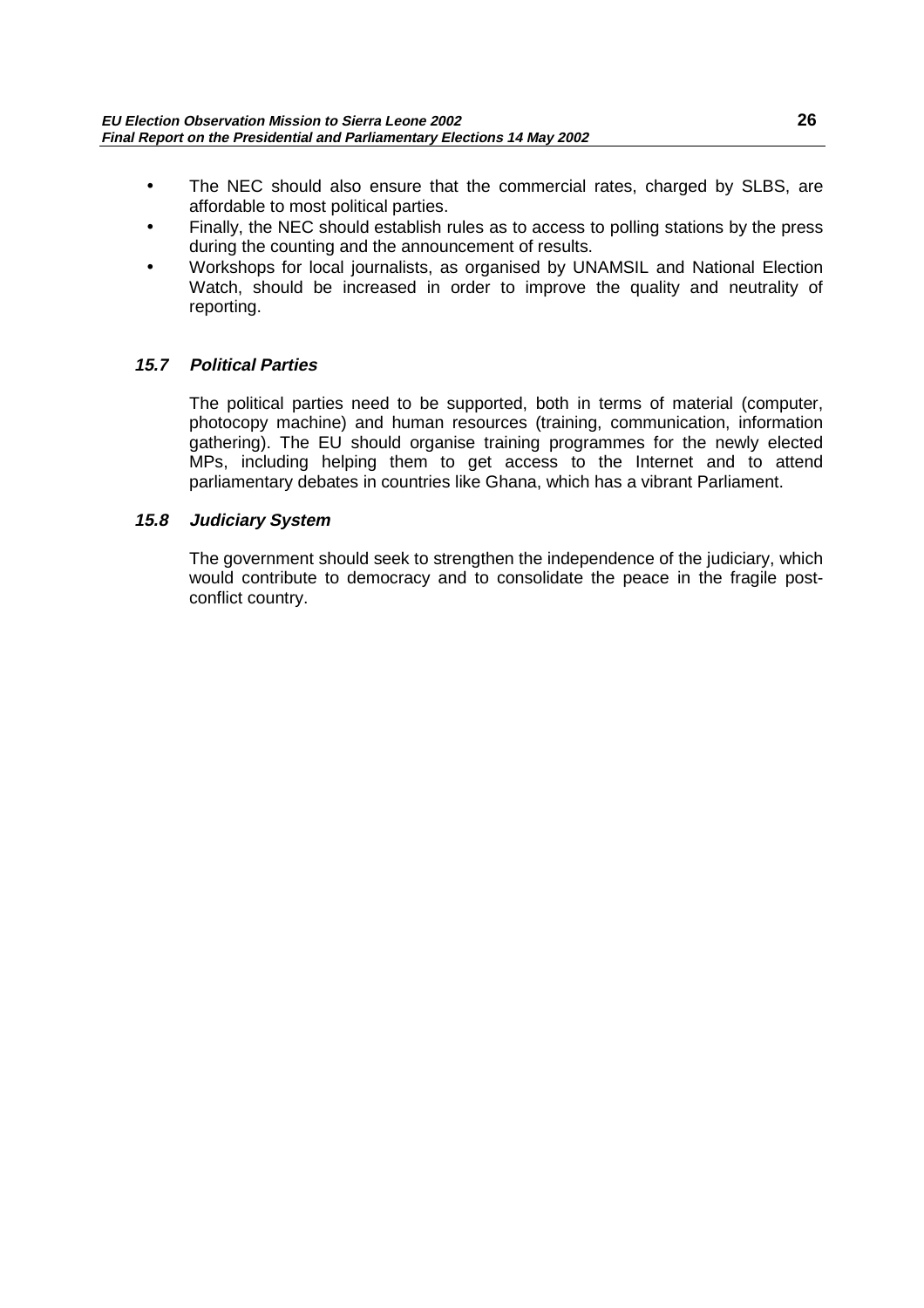#### <span id="page-28-0"></span>**ANNEXES**

#### **Annex 1 – Press Releases**

## **THE EU ELECTION OBSERVATION MISSION IN SIERRA LEONE**

Freetown, 12 April 2002

On the invitation of the government of Sierra Leone, the European Union (EU) has established an Election Observation Mission (EOM) to observe the  $14<sup>th</sup>$  of May Presidential and Parliamentary Elections in Sierra Leone. The EOM is led by the Chief Observer (CO) Mr. Johan Van Hecke, Member of the European Parliament and Vice-President of the joint EU-African, Caribbean and Pacific Parliamentary Assembly.

As any EU Election Observation Mission, the key objectives are:

- To make a comprehensive and national analysis of the electoral process, and offer an impartial, balanced and informed assessment of the election.
- By the presence of the observers, to seek to reduce tensions, minimise instances of fraud, intimidation and violence, and increase confidence to contestants and voters to participate freely.

The Election Observation Mission in Sierra Leone was established on the 1<sup>st</sup> of April. It will remain in the country until the announcement of the final election results and follow up the complaints and appeals procedures. The Mission will have 20 Long Term Observers, who will observe the preelection phase in the different districts of the four regions, as well as 56 Short Term Observers, who will observe the voting and counting procedures on and after election day. The Long Term Observers will be deployed on the  $18<sup>th</sup>$  of April and the Short Term Observers will join the Mission in the first week of May.

The observation of elections is an important component of the EU's policy to promote human rights and democratisation throughout the world. In this respect the EU works on the basis of partnership with the host country, its objective being to develop national capacity.

The Election Observation Mission will take note of the registration of voters and candidates, the electoral campaigns, complaints and appeals by different candidates and political parties and the preparations for the election day. The Mission in Sierra Leone will also assess the electoral framework, the democratic and human rights framework, access to the media during the campaign as well as the voting, counting and tabulation procedures.

During its stay in Sierra Leone, the EU EOM will hold regular meetings with election officials at the national, regional and provincial level, and with candidates, representatives of political parties, the civil society and the media.

On polling day observers will be deployed in the field to follow the voting, counting and tabulation process. After the election, the Chief Observer will issue a preliminary statement based on the observation of the entire process. At a later stage, a more comprehensive report will be issued, comprising recommendations for improvements to the overall electoral process and the democratic situation.

The EU Election Observation Mission in Sierra Leone hopes that the forthcoming elections will reinforce Sierra Leone's commitment to democracy through a free, fair and peaceful electoral process with full participation of all the parties.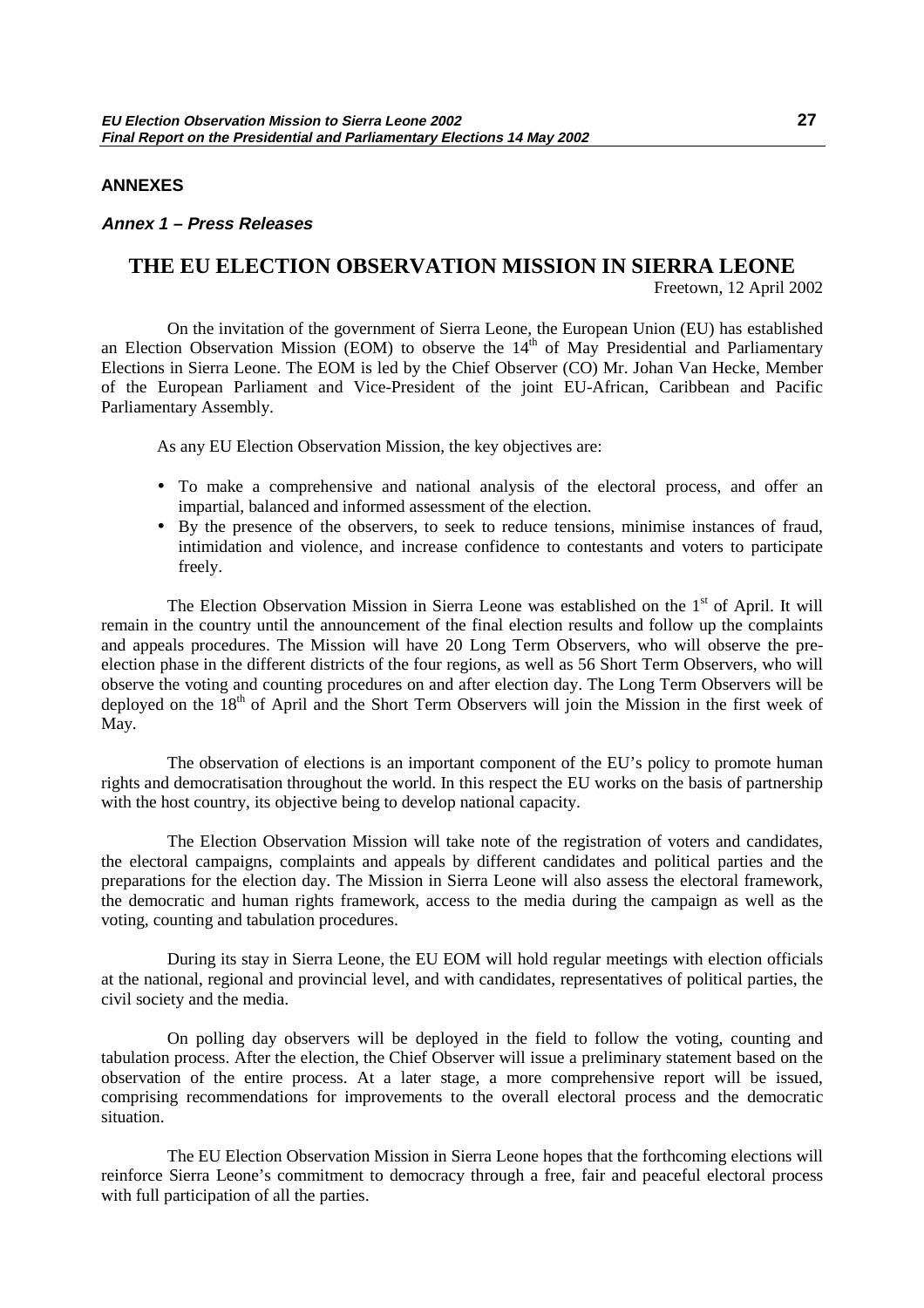## **THE EUROPEAN UNION TO DEPLOY 90 OBSERVERS FOR THE 14TH OF MAY ELECTIONS IN SIERRA LEONE**

Freetown,  $10^{th}$  of May 2002

A total of some 90 observers of the European Union Election Observation Mission, led by the Chief Observer, Mr. Johan van Hecke, and deployed in all the districts of the country, will be observing the 14<sup>th</sup> of May Presidential and Parliamentary Elections in Sierra Leone.

Last Thursday  $9<sup>th</sup>$  of May, 63 Short Term Observers coming from 13 different European countries joined the EU Election Observation Mission to observe the polling, counting and collation procedures on and after Election Day. Three of these Short Term Observers are Members of the European Parliament delegation led by Mr. John Corrie, former Co-President of the ACP-EU Join Parliament Assembly.

Since last month, 20 Long Term Observers plus the 7 members of the Core Team (based in Freetown) have been observing the development of the electoral process throughout Sierra Leone. The observers have been taking note of the registration of refugees and returnees, the electoral campaigns, complaints and appeals by different candidates and political parties and the preparations for Election Day. The Mission has been also assessing the electoral framework, the democratic and human rights related to the electoral process and access to the media during the campaign.

The EU Election Observation Mission through its presence is seeking to reduce tensions, minimise instances of fraud, intimidation and violence, and increase the confidence of candidates and voters to participate freely in the  $14<sup>th</sup>$  of May elections.

The Mission will remain in the Sierra Leone until the announcement of the final election results to follow up the complaints and appeals procedures. After the election, the Chief Observer, Mr. Johan Van Hecke, will issue a preliminary statement based on the observation of the entire process. At a later stage, a more comprehensive report will be issued, comprising recommendations for improvements to the overall electoral process and the democratic situation.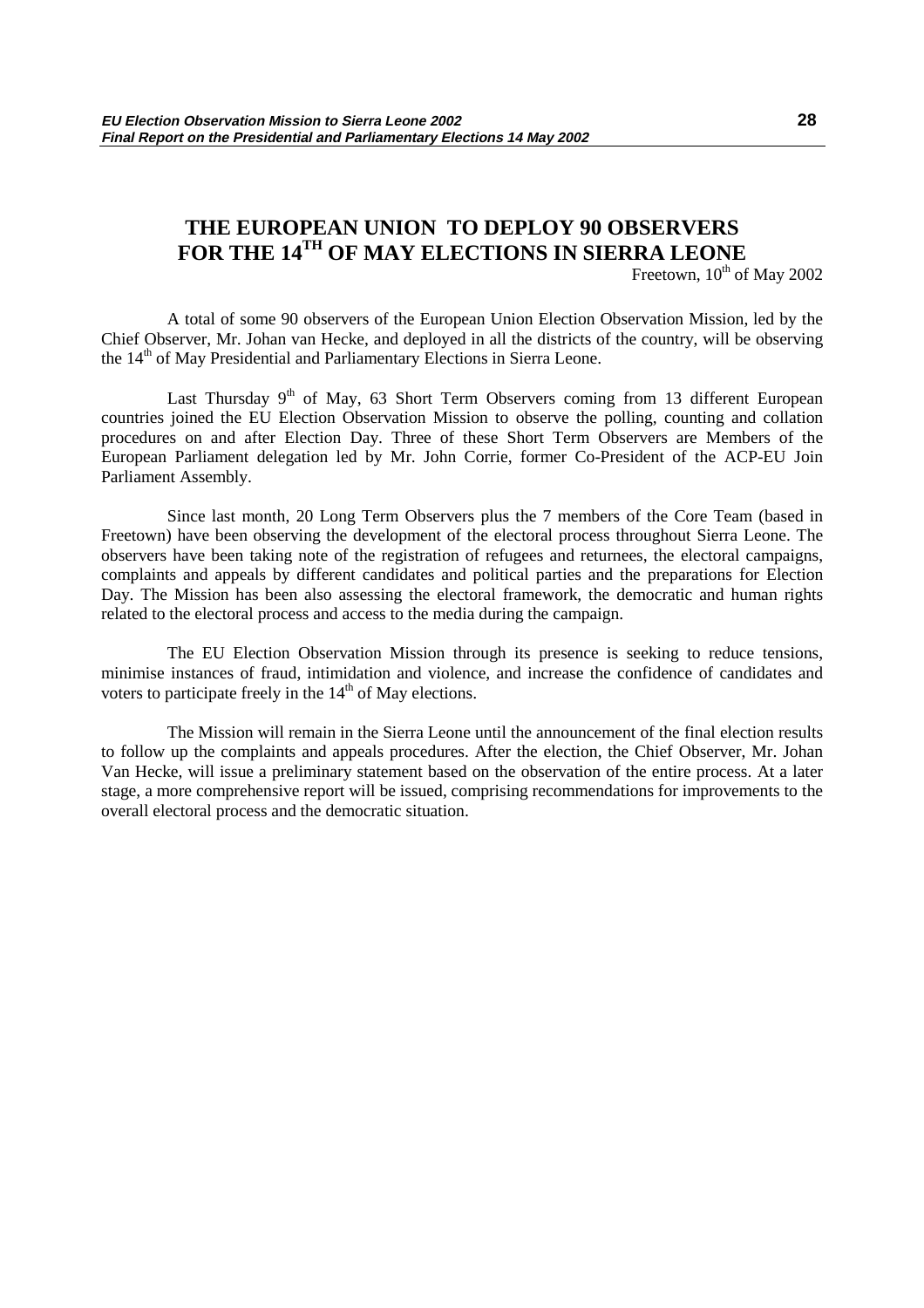## **THE EUROPEAN UNION ELECTION OBSERVATION MISSION TO DEPART SIERRA LEONE ON 4 JUNE 2002**

Freetown, 1 June 2002

The European Union Election Observation Mission in Sierra Leone will end on 4 June 2002.

After the issuing of the Preliminary Statement on the election assessment by the Chief Observer, Mr. Johan van Hecke, on 16 May, the Mission is continuing to work on post- election observation activities and on the preparation of the Final Report that will be issued shortly. This report will consist of a comprehensive evaluation of the electoral process with recommendations for improvements to the overall electoral process. The Report will be issued to Political Parties, National Electoral Commission (NEC) and other institutions of Sierra Leonean society and international donors through the EC Delegation in the country.

The European Union Election Observation Mission (EU EOM) was established in Sierra Leone on 2 April, following an invitation from the Government, to observe the  $14<sup>th</sup>$  of May Presidential and Parliamentary Elections. For that purpose a total of 90 observers (including long and short term observers) were deployed throughout the country. The Mission observed not only the polling, counting and collation procedures, but also the registration of refugees and returnees, the electoral campaign, access to the media, complaints and appeals by different candidates and political parties and the preparations for Election Day.

The Mission wishes to express its gratitude to the NEC, the United Nations Mission in Sierra Leone (UNAMSIL), the Political Parties, the International Electoral Consultants, the Domestic and International Observers, the EC Delegation in Sierra Leone and all other organisations who, during our stay in the country, offered us their support and cooperation.

Likewise, the EU EOM wishes to congratulate the population of Sierra Leone for its eagerness on Election Day and, therefore, overt commitment to the democratic process and the future of the country.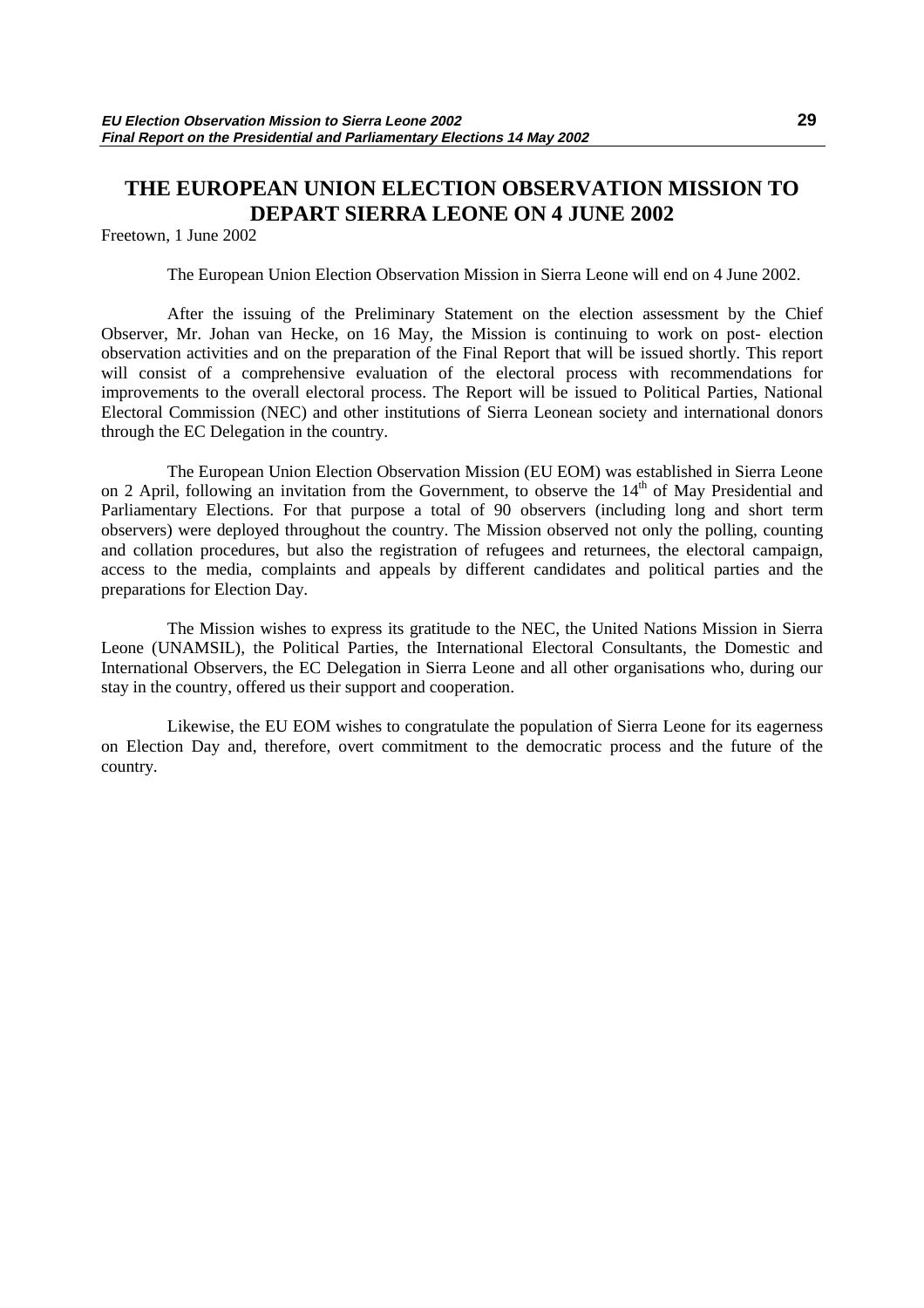<span id="page-31-0"></span>**Annex 2 – Preliminary Statement**

## **ON THE PRESIDENTIAL AND PARLIAMENTARY ELECTIONS IN SIERRA LEONE 14TH MAY 2002**

## **By Johan Van Hecke, Chief Observer, EU EOM Sierra Leone 2002**

Freetown,  $15^{th}$  May 2002

The EU Election Observation Mission (EOM) has been present in Sierra Leone since the beginning of April 2002. The EU EOM is led by Mr. Johan Van Hecke, Member of the European Parliament and of the ACP-EU Parliamentary Assembly and Human Rights rapporteur for 2002. The Mission consisted of a seven persons core team, 20 Long Term Observers and 64 Short Term Observers. On Election Day, the EU had the largest group of International Observers in Sierra Leone, deployed in all districts of the country.

The EU EOM will continue to observe the collating of votes at the different electoral levels and any complaints that might arise. A final report will be issued later, after the results have been announced.

The Mission wishes to acknowledge the good relationship with the NEC (National Electoral Commission), UNAMSIL (United Nations Mission in Sierra Leone), the Political Parties, and the Domestic and International Observers.

### **PRELIMINARY CONCLUSIONS**

**"The peaceful 2002 elections mark a first step to return to democracy in Sierra Leone, but the peace and the democratic process remain fragile."**

**The 2002 Presidential and Parliamentary Elections in Sierra Leone were violence-free, allowing free campaigning and voting in most of the country. Initial shortcomings in the registration process and the organisation of the elections, acts of intimidation and coercion in some areas during the pre-election period, and huge logistical constraints did not undermine the determination of the people to express their right to vote.**

**The turn-out was high. People showed an eagerness and commitment to vote. They came out with a clear message: 'Let the ballot boxes decide on the future of this country, not the guns'.**

**The overall impression on Election Day was of a transparent and reasonably well administered voting process, considering the circumstances. Problems of under-age and double voting were highlighted in some areas. The presence of party agents and observers in most polling stations enhanced the transparency of the process. The deployment of UNAMSIL soldiers and the Sierra Leonean police around the polling stations gave an additional reassurance.**

**In the pre-election period, political parties were allowed to campaign throughout the country. However, in some instances in rural areas, opposition parties found it difficult to organise meetings or rallies. In some areas, the Paramount Chiefs exerted direct or indirect pressure in favour of the ruling party.**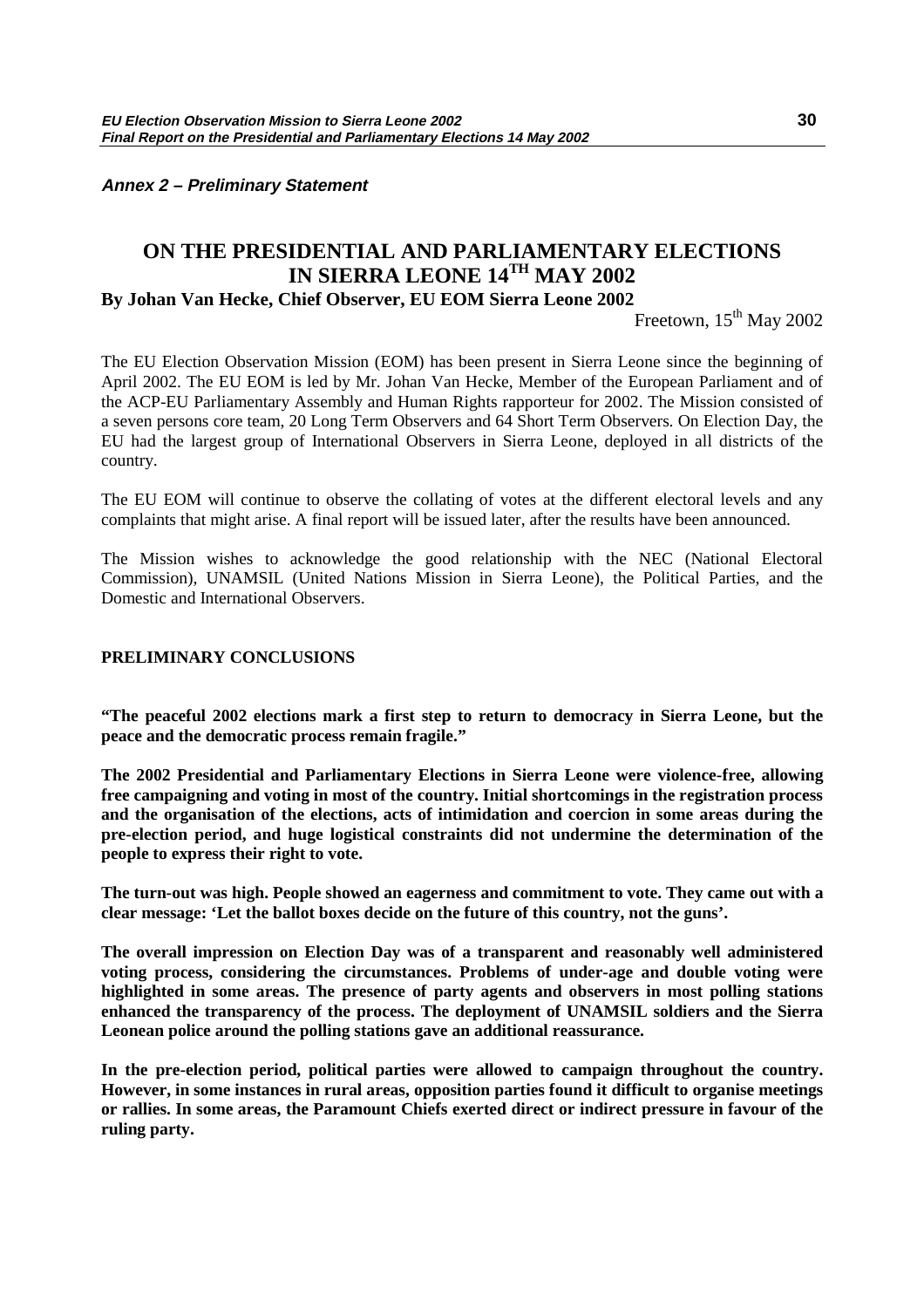**The NEC faced great organisational and logistical difficulties. The registration process and the transfer of votes were particularly problematic. To overcome some of these problems, the NEC took a late decision - through a press release on the morning of Election Day - allowing voters with valid documentation to cast their votes, even if their names were not on the register. However, the press release did not give clear instructions, leading to different interpretations by the presiding officers.**

**The disqualification of one of the vice-presidential candidates and the press release issued on the morning of Election Day by the National Electoral Commission are issues of concern for the EU EOM according to the provisions of the Electoral Laws Act.**

**The electoral process and the political campaign were well covered by the local media, with private newspapers showing different political tendencies. However, according to findings of the EU EOM media monitoring team, the state radio and television SLBS gave disproportionate attention to the ruling party, despite provisions in the Electoral Laws Act that national radio and TV should allocate equal airtime to all the political parties.**

**Voter education on the national and district level by the NEC was inadequate. As a result, the electoral process in some polling stations was slow as people were not aware of polling procedures.**

### **1. Background and Environment**

Ten years of civil war in Sierra Leone have left tens of thousands of people dead, thousands maimed for life, and hundreds of thousands internally and externally displaced. Three quarters of the country's infrastructure is in ruins. The cruelty of the war has served as a reminder, and has motivated the people to exercise tolerance and restraint.

During the Electoral Campaign the political parties were able to campaign throughout the country in a violence-free atmosphere. Nonetheless, several parties reported difficulties in campaigning in rural areas in particular, due to logistical constraints and intimidation by other parties. Some Paramount Chiefs were campaigning for the ruling party or preventing other political parties from organising campaign activities.

In the final days of the campaigning, increased tension between the parties was observed. This resulted in some isolated incidents, in which supporters of different parties were throwing stones at each other. The most serious incident was between supporters of the SLPP (Sierra Leone People's Party) and RUFP (Revolutionary United Front Party) on 11 May in Freetown, in which seven people were slightly injured. (Initial reports of deaths were denied by the police and UNAMSIL).

### **2. Election Administration**

The NEC was responsible for organising the elections. It was assisted by UNAMSIL (in terms of logistics) and by several international consultants (in terms of organisation, legal assistance, and voter education). The NEC faced several difficulties in accomplishing its task. This was partly due to the poor condition of the country's infrastructure (roads, communication, lack of electricity and transport), partly due to lack of efficiency, capacity and experience.

The NEC failed to distribute vital information to the political parties and the public in general and was unable to meet the deadlines for the publication of the candidate party list, and the polling stations list. Delays in providing the polling station list in particular created great difficulties for the political parties, the voters and the observers.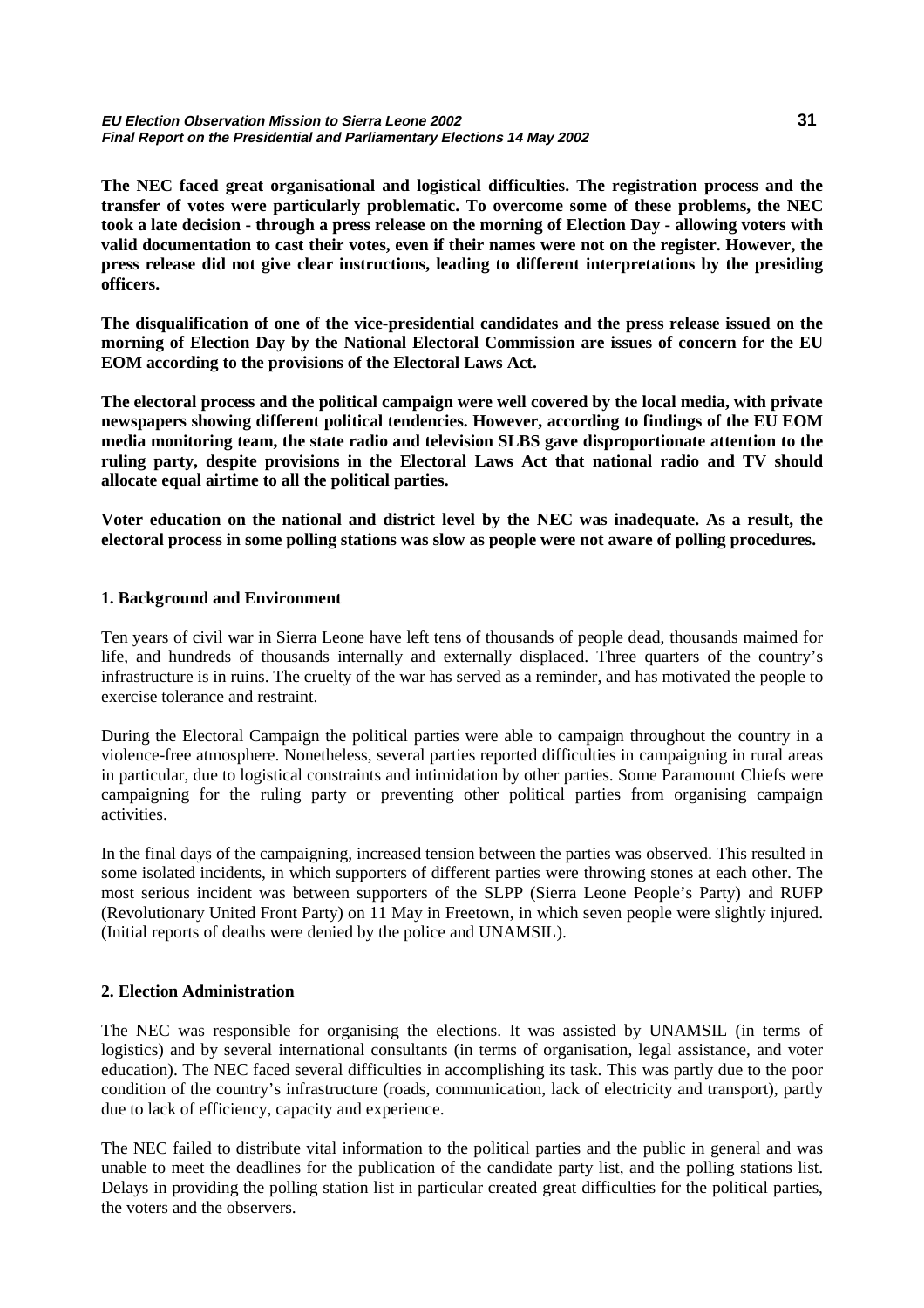Voter education was recognised as an urgent need; more than 80% of the population is illiterate. Unfortunately, voter education started late (only in the last 10 days it was more noticeable), leaving many voters, particularly in the rural areas, without the necessary information on the electoral process. During the first three weeks of the campaign, voter education was minimal, consisting of only the sporadic broadcasting of NEC press releases and the "2002 Voter Education Songs". Posters were delivered very late in the districts.

There were many shortcomings reported on the registration process. Though the EU EOM was not present during the general registration process in January 2002, many political parties complained about the lack or late arrival of registration equipment (tables, chairs, cameras, pens) and about the fact that a number of eligible voters were left out of the process. They also denounced the lack of registration information, under-age and double registration. The NEC tried to overcome these deficiencies by extending the registration process for three days. In addition, there was a verification period, as provided for by the Electoral Laws Act, in which voters could verify whether their names were on the list and present the necessary modifications.

Despite the reports of shortcomings, the number of registered voters was high. Of the 2.7 million eligible voters 2.3 million (85 percent) registered.

Lastly, the elections of the Paramount Chiefs, scheduled for  $5<sup>th</sup>$  May, were postponed to an undetermined date, which may delay the opening of Parliament.

### **3. The Media**

The electoral campaign was covered extensively by the local media. National radio and TV, Radio UNAMSIL, Radio Democracy and newspapers were the main actors

providing information to the voters. Special programmes on elections were broadcast on radio and TV, including not only political party rallies but also analysis of the campaign and political debates. Newspapers published lists of parliamentary candidates and profiles of the presidential candidates.

Sierra Leone Broadcasting Service (SLBS) established quality programming on the elections, with daily news, reports and interviews in-studio, including free airtime to the different political parties. However, the distribution of airtime in this special programming was not equal, with a strong imbalance in favour of the ruling SLPP. The monitoring of the media by the EU EOM showed that the state radio and TV allocated six hours airtime to this party (out of a total of 28 hours and 16 minutes). This was 2.5 hours more airtime than MOP (the second most presented party) which had almost 3.5 hours.

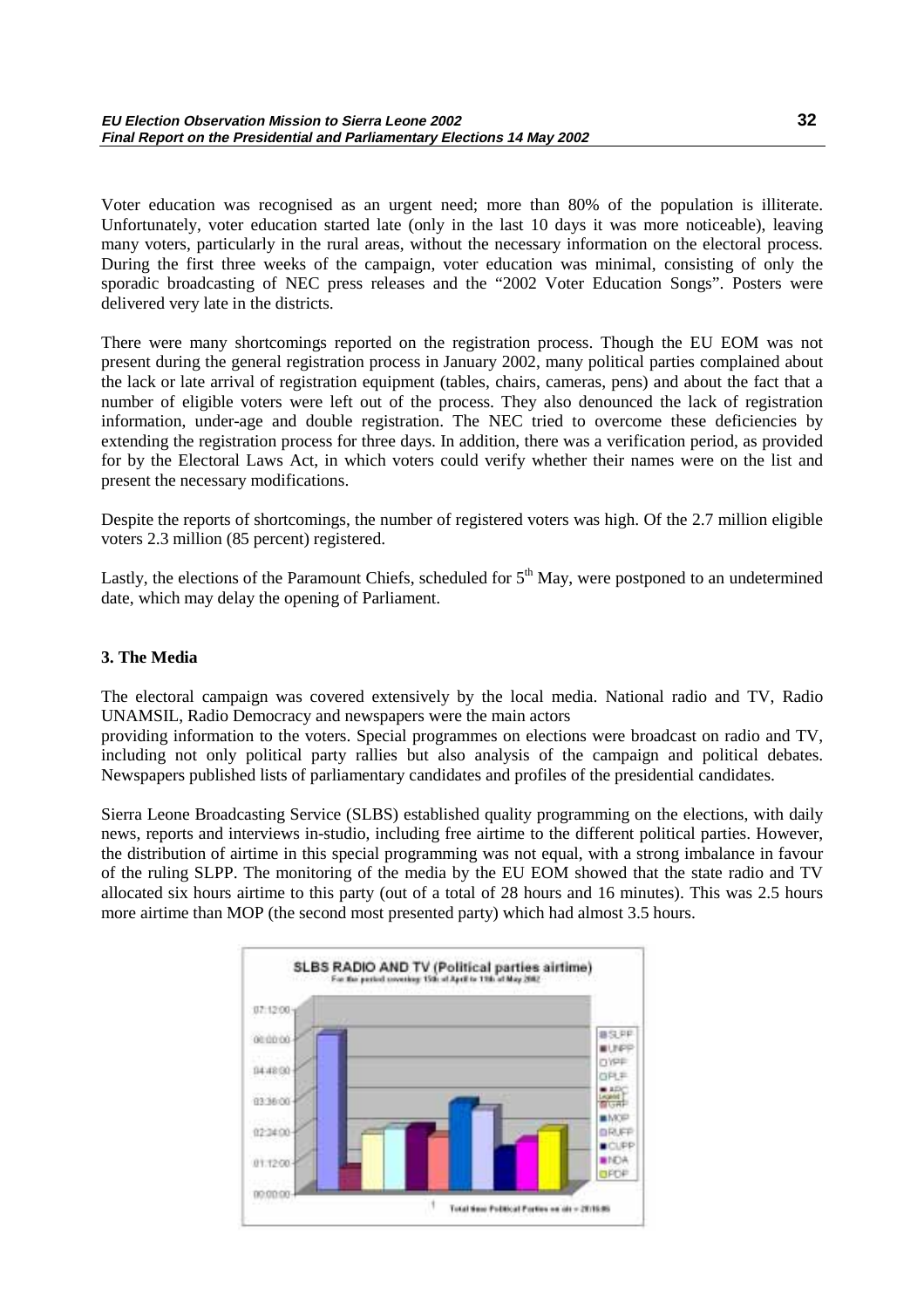In this respect, it is important to remark that after the amendment of the Electoral Laws Act on  $4<sup>th</sup>$  April 2002, responsibility for ensuring that equal time was allocated to each party on national radio and TV remained with SLBS itself. This made it both a media participant and regulator.

Newspapers offered diverse views of the campaign, sometimes with clear positions in favour of the two main parties (SLPP and APC), sometimes with inaccurate information about parties and rallies. In any case, the impact of these publications is minor compared to the radio stations, mainly because of their limited distribution and the high illiteracy rate in the country.

## **4. Election Day**

The population of Sierra Leone turned out in great numbers to cast their vote. Some were waiting patiently for hours under the sun, demonstrating a strong commitment to the democratic process. No incidents of violence were reported. The voting process was transparent, with party agents and observers present in many polling stations.

In some polling stations, voting started late because the ballot boxes and ballot papers did not arrive on time or the voters lists were mixed up. In Daru and Kenema town, a large number of under-age voting was reported. In Tongo (Kenema District) cases of double voting were registered.

Several observers acknowledged the dedication of the polling officers, who went out of their way to explain people how to cast their vote. This sometimes slowed down the process considerably. Also, it sometimes interfered with the secrecy of vote, as polling agents would go inside the polling booths.

The press release during the morning of Election Day, authorising people to vote even when their names were not on the voter register, did create some confusion and arrived too late in many places in the interior. In some polling stations, people who had registered in other districts or registration stations were allowed to vote, in other places they were not. This created potential lack of uniformity of polling procedures.

In most places, however, voting finished on time and counting could start immediately after the closing of the polling stations.

For further information, contact the EU EOM Media Adviser, Javier Gutierrez Dubon: Tel. +232 (0) 76 635 490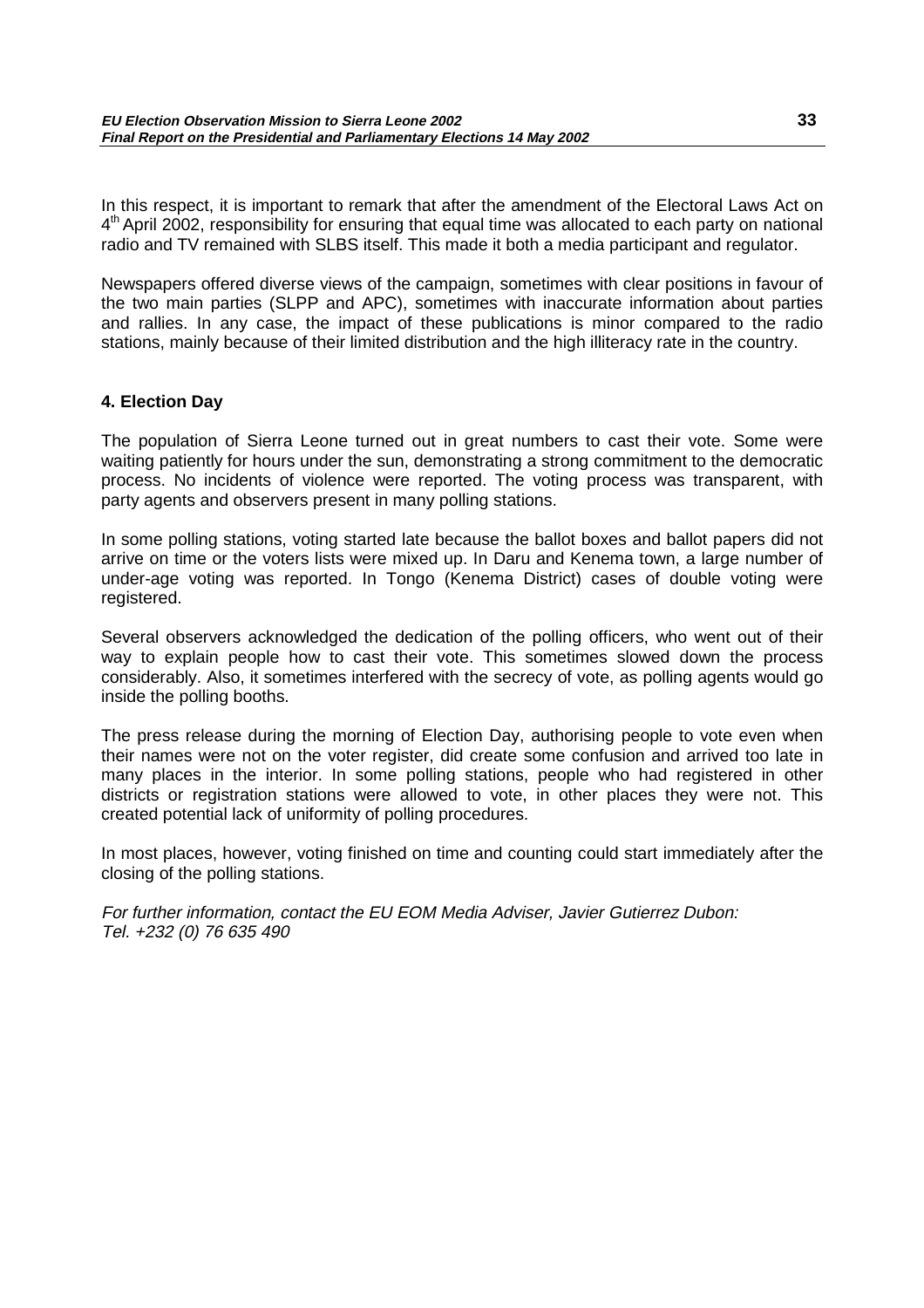## <span id="page-35-0"></span>**Annex 3 – Core Team**

| <b>NAME</b>                   | <b>FUNCTION</b>             |
|-------------------------------|-----------------------------|
| VAN HECKE Johann              | <b>Chief Observer</b>       |
| <b>ACCAME Carlo</b>           | Deputy Chief Observer       |
| <b>DE HERDT Vincent</b>       | Legal Expert                |
| <b>BAIRD</b> Alister          | <b>Election Expert</b>      |
| <b>BERNEHEIM Robert</b>       | Logistics & Security Expert |
| <b>GUTIERREZ DUBON Javier</b> | Media Expert                |
| <b>BLANCHET</b> Delphine      | LTO Co-ordinator            |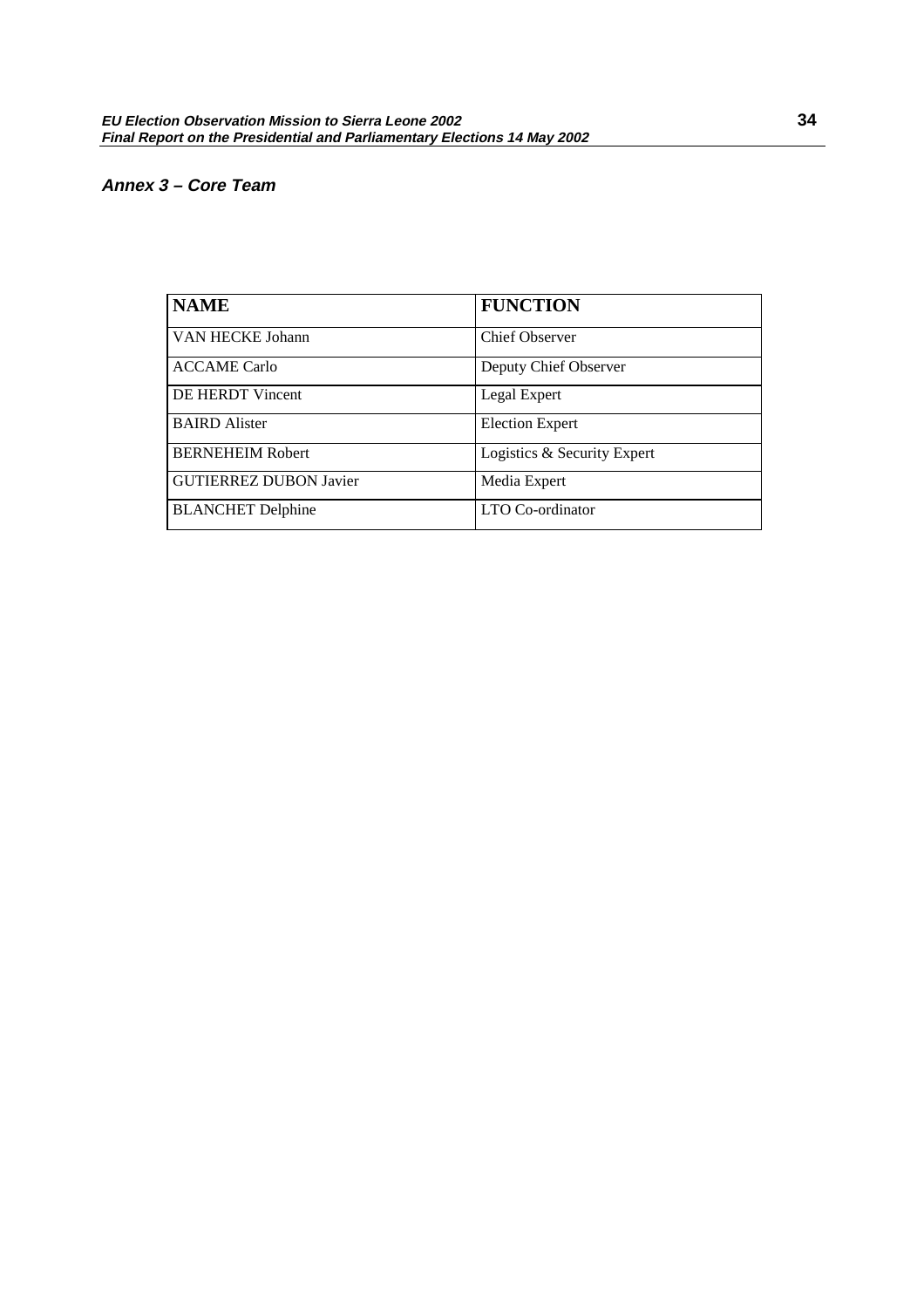## <span id="page-36-0"></span>**Annex 4 - LTO and STO Deployment**

| Team No.                | <b>Name of STOs</b>        | <b>Name of LTOs</b>         | <b>Area of Responsibility</b> |
|-------------------------|----------------------------|-----------------------------|-------------------------------|
| 1                       |                            | <b>Philip Jol</b>           |                               |
|                         |                            | Claudia Leonini             |                               |
| $\overline{2}$          | <b>Emmanuel Geny</b>       |                             |                               |
|                         | <b>Despina Saraliotou</b>  |                             |                               |
| $\overline{\mathbf{3}}$ | <b>Delphine Skowron</b>    |                             |                               |
|                         | <b>Antonio Vidigal</b>     |                             |                               |
| 4                       | <b>Mariana Muzzi IOM</b>   |                             |                               |
|                         | <b>Karin Junker MEP</b>    |                             | Freetown                      |
| 5                       | John Currie MEP            |                             |                               |
|                         | <b>Trang Ngyen</b>         |                             |                               |
| 6                       | <b>Ann Mc Lauchlan</b>     |                             |                               |
|                         | <b>Pomes Ruiz</b>          |                             |                               |
| $\overline{7}$          |                            |                             |                               |
|                         |                            |                             |                               |
| 11                      |                            | <b>Mats Melin</b>           |                               |
|                         |                            | <b>Isabel Menchon Lopez</b> |                               |
| 12                      | <b>Peter Hazdra</b>        |                             |                               |
|                         | Roxanne Bazergan           |                             |                               |
| 13                      | Riccardo Leonini           |                             | <b>Kambia/Port Loko</b>       |
|                         | <b>Elizabeth Keane</b>     |                             |                               |
| $\overline{14}$         | Siliana Laurenti           |                             |                               |
|                         | Valdimir Stehlik           |                             |                               |
| 15                      | <b>Thibault Heuze</b>      |                             |                               |
|                         | Ann van Isacker            |                             |                               |
| 21                      |                            | <b>Oskar Lehner</b>         |                               |
|                         |                            | <b>Ragnhild Hollekim</b>    |                               |
| 22                      | <b>Michel Fourman</b>      |                             |                               |
|                         | <b>Antonio Dal Borgo</b>   |                             |                               |
| 23                      | Tanja Schumer              |                             | Bombali(Makeni)               |
|                         | <b>Jelske Kuijper</b>      |                             |                               |
| 24                      | Lars Bjorklund             |                             |                               |
|                         | <b>Martim Freire</b>       |                             |                               |
| 31                      |                            | Lars Tollemark              |                               |
|                         |                            | <b>Regina Tauschek</b>      |                               |
| 32                      | <b>Margareth Hammer</b>    |                             |                               |
|                         | <b>Katarina Smits</b>      |                             |                               |
| 33                      | <b>Fabio Bargiacchi</b>    |                             | Tonkolili(Magburaka)          |
|                         | <b>Bernd Leber</b>         |                             |                               |
| 34                      | <b>Christope Menou</b>     |                             |                               |
|                         | <b>Peter Egloff</b>        |                             |                               |
| 41                      |                            | <b>Paul Horsting</b>        |                               |
|                         |                            | <b>Paavo Pitkanen</b>       |                               |
| 42                      | <b>Janet Andersson</b>     |                             |                               |
|                         | <b>Pedro Manuel Semedo</b> |                             | Koinadugu(Kabala)             |
| 43                      | Evangelina Vassiliadou     |                             |                               |
|                         | <b>Nigel Ones</b>          |                             |                               |
|                         |                            |                             |                               |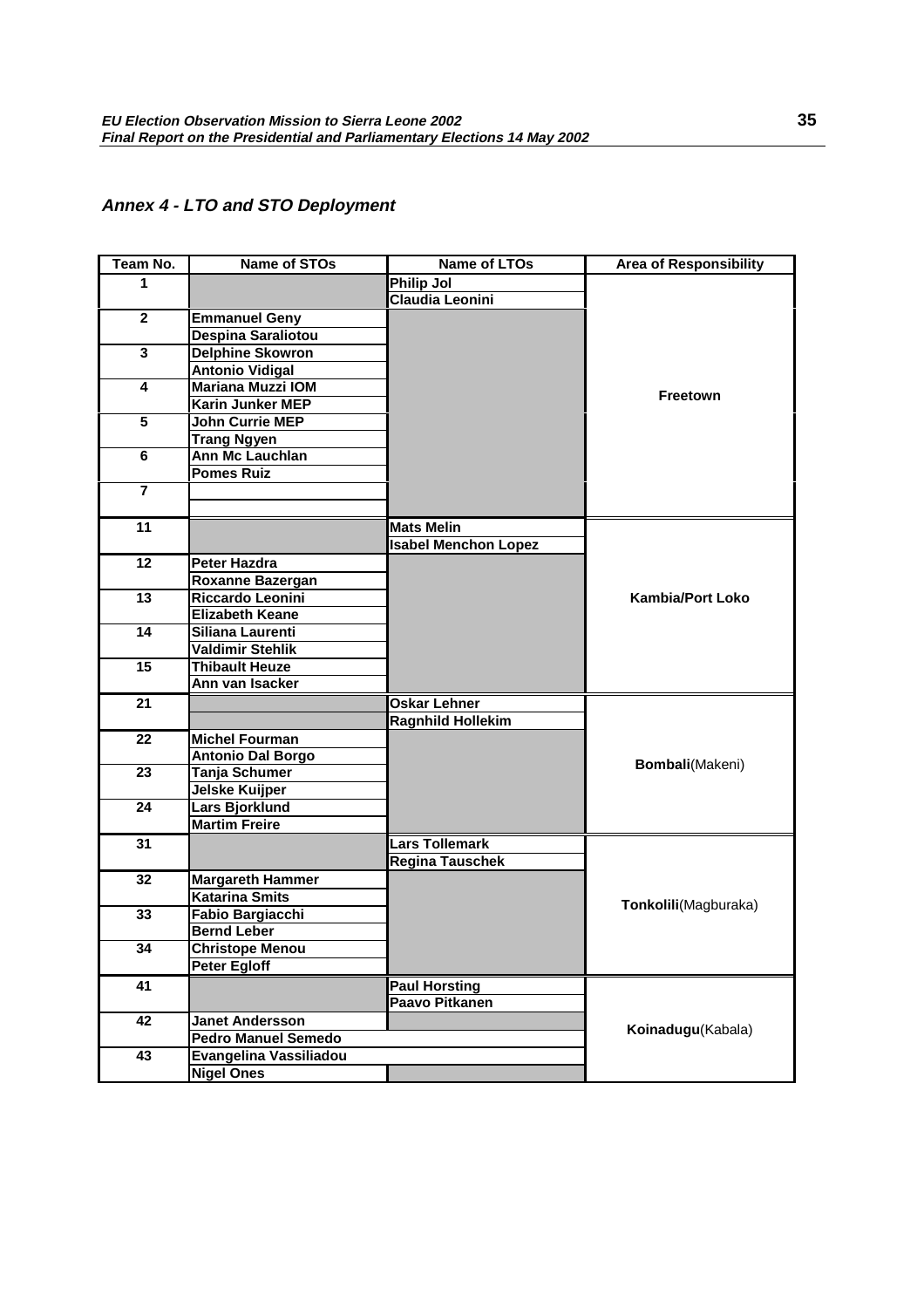| Team No.        | <b>Name of STOs</b>        | Name of LTOs             | <b>Area of Responsibility</b> |
|-----------------|----------------------------|--------------------------|-------------------------------|
| 51              |                            | <b>Heinz Jockers</b>     |                               |
|                 |                            | <b>Maria Alborghetti</b> |                               |
| $\overline{52}$ | <b>Scipion du Chatenet</b> |                          |                               |
|                 | <b>Christy Raschdorf</b>   |                          | Moyamba/Bonthe                |
| $\overline{53}$ | <b>Peter Detmer</b>        |                          |                               |
|                 | <b>Hazel Boylan</b>        |                          |                               |
| 61              |                            | <b>David Throup</b>      | mobile                        |
|                 |                            | <b>Bard Thorheim</b>     | 076-638304                    |
| 62              | <b>Bernhard Heidiger</b>   |                          |                               |
|                 | <b>Paula Swenker</b>       |                          |                               |
| 63              | <b>Kostas Sourmalis</b>    |                          |                               |
|                 | <b>Mercedes Cavaller</b>   |                          |                               |
| 64              | <b>Christer Robson</b>     |                          | <b>Bo/Pujehun</b>             |
|                 | <b>Suzana Fernandez</b>    |                          |                               |
| 65              | <b>Michael Coyne</b>       |                          |                               |
|                 | Maria del Sagrario         |                          |                               |
| 66              | <b>Erika Lundstrom</b>     |                          |                               |
|                 | Germain Calleja            |                          |                               |
| 71              |                            | Jerome Leyraud           | mobile                        |
|                 |                            | Soraya Usmani Martinez   | 076-638287                    |
| 72              | <b>Astrid liper</b>        |                          |                               |
|                 | <b>Bjorn Tidblom</b>       |                          |                               |
| 73              | Luis Gaviria               |                          | Kenema                        |
|                 | Demetrio Lazagna           |                          |                               |
| 74              | Erik de Feijter            |                          |                               |
|                 | <b>Patricia Farren</b>     |                          |                               |
| 81              |                            | <b>Gerard Le Marec</b>   |                               |
|                 |                            | <b>Ongensa Nkweso</b>    |                               |
| 82              | <b>Remo Galli</b>          |                          |                               |
|                 | <b>Louise Mallee</b>       |                          | Kono(Koidu)                   |
| 83              | <b>Manuel de Rivera</b>    |                          |                               |
|                 | <b>Etienne Ringlet</b>     |                          |                               |
| 84              | <b>Tiina Heino</b>         |                          |                               |
|                 | Gerhart Schneider          |                          |                               |
| 91              |                            | <b>Eckart Rohde</b>      |                               |
|                 |                            | <b>Rudolf Elbling</b>    |                               |
| $\overline{92}$ | <b>Beatrix Ferenci</b>     |                          |                               |
|                 | <b>Martin Tooley</b>       |                          | Kailahun(Daru)                |
| 93              | <b>Thalia Vassikiou</b>    |                          |                               |
|                 | <b>Walter Torres</b>       |                          |                               |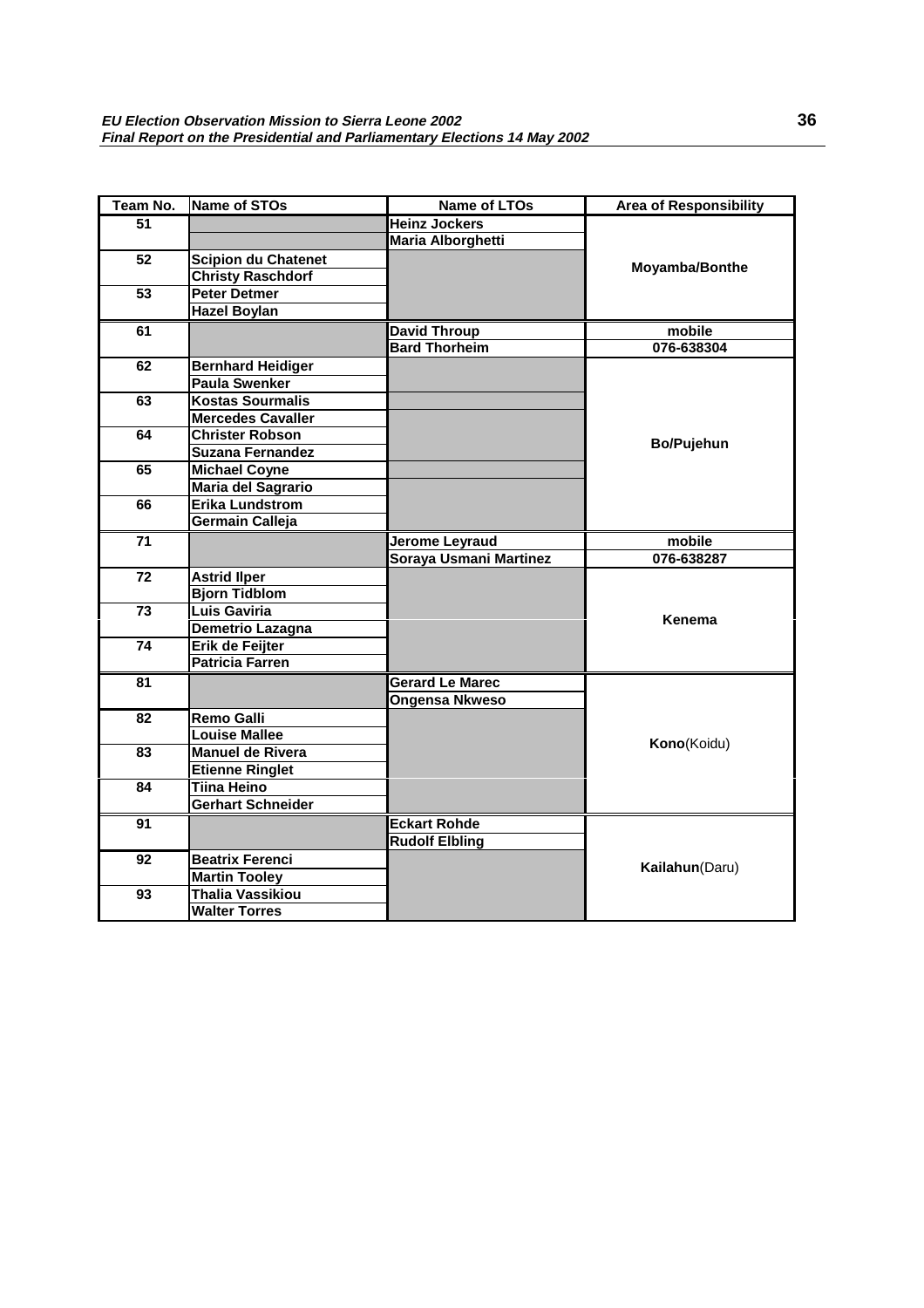## <span id="page-38-0"></span>**Annex 5 - Election Day Summary of Findings**

#### **Voting Process**

During Polling Day 44 teams submitted reports to the Observation Mission HQs in Freetown, see deployment plan for further details. In total, 572 polling day report forms were processed at HQs on polling day and the following days. Forms were delivered by hand from the teams observing in Freetown LTO-area, and from the rest of the LTO areas the forms were delivered the following days by courier. Summary report forms were communicated via telephone to the LTO Co-ordinator in Freetown during the evening of the Election Day. The intention of the use of the summary forms was to get an overview of the Polling Day activities as quick as possible. The LTOs also gave narrative reports to the LTO Co-ordinator. In addition to the polling day report forms, 47 counting forms were submitted to the HQs in Freetown. The quality of some report forms was of surpringly low standard (missing information, wrong Polling Station id etc), which indicate that there is a need for proper training of the observers on ground before they are deployed to the LTO-area. The normal instruction to stay in the Polling Station for about 30 minutes was not followed by several teams, see below.

Sierra Leone is divided into four regions (Eastern, Northern, Southern and Western) and each region is divided into a number districts. There are 14 districts in total in the country, but in this report two districts, West-West and West-East, is treated as one district, Freetown, which was one of the ten LTO areas. The districts are divided into 162 Chiefdoms (Wards in Freetown), but they are not a part of the Election administration. The allocation of seats etc is done at district level. The total number of polling stations in Sierra Leone, according to the list submitted to the EUEOM, is 5222.

The EU Election Observation Mission deployed 10 Long Term Observers Teams, each team consist of two observers. The 10 LTO teams covered all 14 regions, see table below. Four of the LTO teams covered two districts each.

On Election Day observer teams visited 547 polling stations, 21 were visited twice and two stations three times. The actual number of visited polling stations is higher due to the fact that some reports contained reports from two or more co-located stations. The actual number of visited polling station is 594 (47 colocated stations). The number of reports and number of teams per LTO area is shown in the table below.

|                  | LTO Area             | Region       | No of Districts | No. of Teams $*$ | No. of Reports | Per cent |
|------------------|----------------------|--------------|-----------------|------------------|----------------|----------|
| $\vert$ 1        | Freetown E/W         | W            |                 |                  | 105            | 18.4     |
| $\overline{2}$   | Kambia/Port Loko   N |              | ∍               |                  | 54             | 9.4      |
| $\overline{3}$   | Bombali              | N            |                 |                  | 52             | 9.1      |
| $\overline{4}$   | Tonkolili            | N            |                 |                  | 52             | 9.1      |
| 5                | Koinadugu            | N            |                 |                  | 40             | 7.0      |
| 6                | Moyamba/Bonthe       | S            | ∍               |                  | 36             | 6.3      |
| 7                | Bo/Pujehun           | S            | 2               | 6                | 91             | 15.9     |
| $\boldsymbol{8}$ | Kenema               | E            |                 |                  | 61             | 10.7     |
| 9                | Kono                 | E            |                 |                  | 37             | 6.5      |
| <b>10</b>        | Kailahun             | E            |                 |                  | 44             | 7.7      |
|                  |                      | <b>Total</b> | 14              | $44**$           | 572            | 100.1    |

\*) Including the LTO Teams and Core Team members

\*\*)10 LTO + 34 STO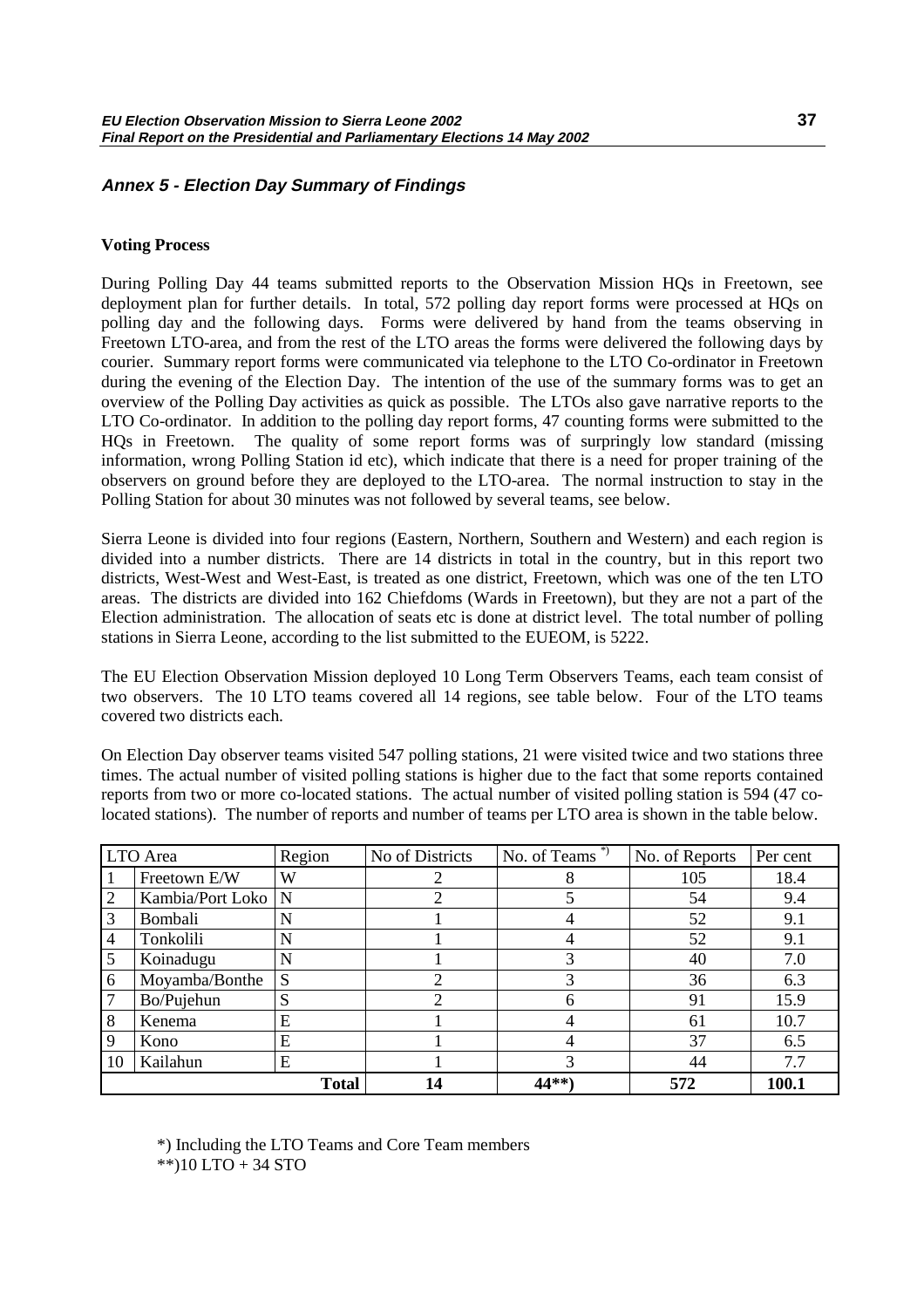The number of reports from each of the 14 districts is shown in the table below and in diagram 7 in the annex.

|                | <b>Election District</b> | No. of Reports | Per cent |
|----------------|--------------------------|----------------|----------|
| $\mathbf{1}$   | Freetown - W             | 34             | 5.9      |
| $\overline{2}$ | Freetown - E             | 71             | 12.4     |
| $\overline{3}$ | Kambia                   | 23             | 4.0      |
| $\overline{4}$ | Port Loko                | 31             | 5.4      |
| $\overline{5}$ | Bombali                  | 52             | 9.1      |
| 6              | Tonkolili                | 52             | 9.1      |
| $\overline{7}$ | Koinadugu                | 40             | 7.0      |
| 8              | Moyamba                  | 30             | 5.2      |
| 9              | Bonthe                   | 7              | 1.2      |
| 10             | Bo                       | 84             | 14.7     |
| 11             | Pujehun                  | 6              | 1.0      |
| 12             | Kenema                   | 61             | 10.7     |
| 13             | Kono                     | 37             | 6.5      |
| 14             | Kailahun                 | 44             | 7.7      |
|                |                          | 572            |          |

The number of reports per region is shown below in the table and in diagram 8 in the annex.

| Region | No. of Reports | Per cent |
|--------|----------------|----------|
| East   | 142            | 24.8     |
| North  | 198            | 34.6     |
| South  | 127            | 22.2     |
| West   | 105            | 18.4     |
|        | 572            |          |

The observer spent in average 23 minutes in the polling station during the polling process, see diagram 1 (in figures) and 2 (in per cent) below. It is a figure, which is clearly below the recommended standard time to stay in a Polling Station, and in future mission this must be emphasized in the training before the deployment. Some teams spent just 10 – 15 minutes in the Polling Stations, which is not acceptable from a professional observation point of view. The figure, 23 minutes, also includes the first polling station the observer visited. In the first Polling Station the observers normally spend more time than in the stations they are visiting during the rest of the day. So in fact the real average is lower than 23 minutes.

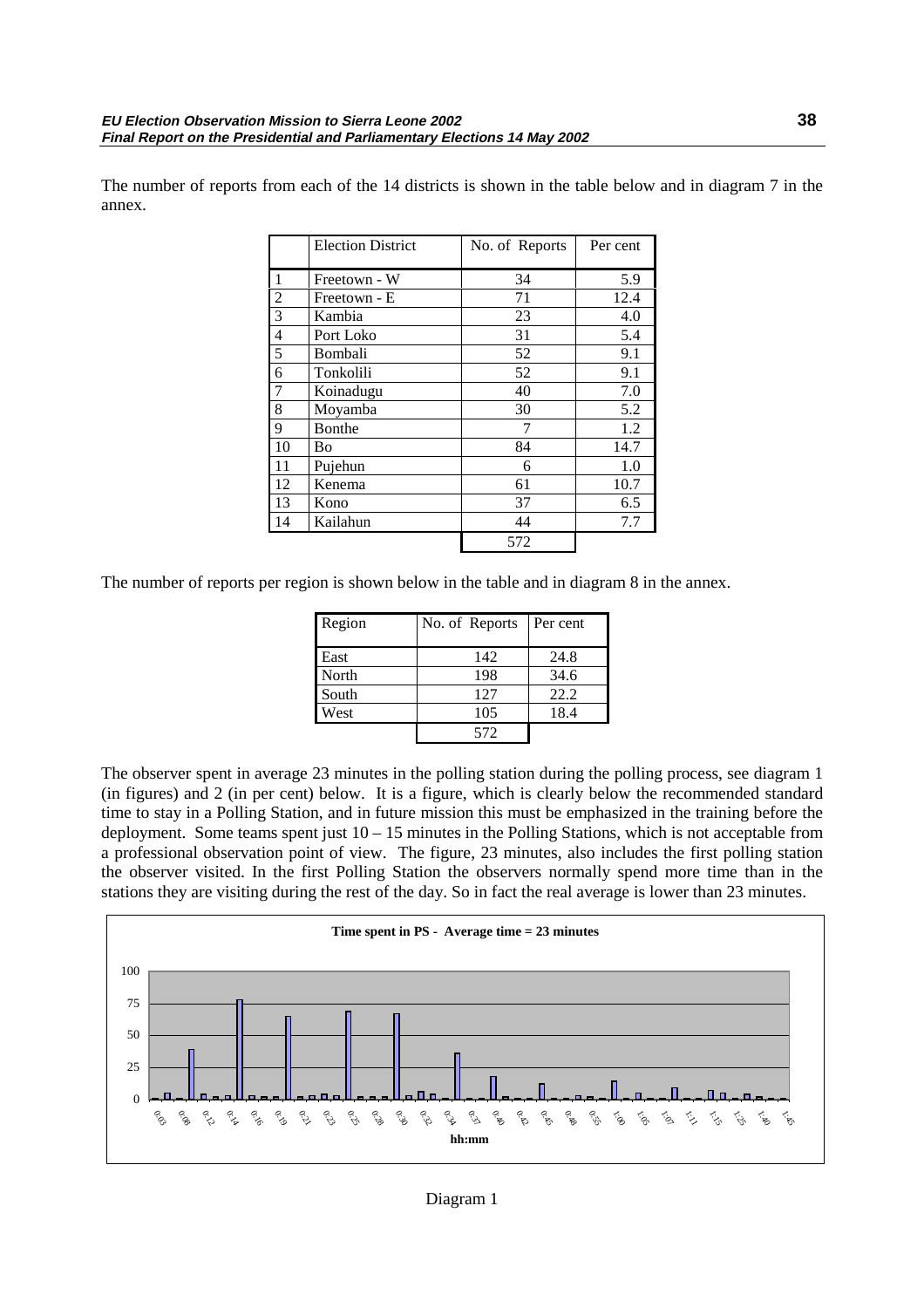#### Diagram 2

The highest number of reports handed in from one team to HQs was 36, see diagram 3. The average number of reports is 13, which is slightly higher than in other missions. One reason for the high average is that many polling stations were located in schools and it was possible for the teams to split up and visit two polling stations at the same time. If we also include the co-located stations the average is 14. To visit 26 and 36 polling stations in one day is not possible if you shall make a credible observation!



| Diagram 3 |  |
|-----------|--|
|-----------|--|

The teams were instructed to be in the polling station prior to the opening to check the opening procedures, and in one out of eight polling station the observer teams reported problems regarding the delivery of the election material to the Polling Station. However, no major problems were reported.

In 25% of the visited Polling Station the observers reported that the station was opened late. The majority of the reports about late opening are from the East and the West region. The late opening was spread over the districts in the two regions.

In 6.6% of the visited polling stations the observers reported that voters were not checked for ink prior to that they received the ballot paper. The figure is high, and in a country where the quality of the voter register is disputed this part of the process is essential. Furthermore the ink check is one of most important means the officials have to ensure that multiple voting is not taking place. On Polling Day the Election Authorities (NEC) issued a statement, which made it possible for people to vote even if they were not included in the voter register. This very late statement emphasises the importance of the ink.

The voting procedures, accept for the check of the ink, (id check, ballot papers etc) were followed according to the observer reports.

The secrecy of the vote was not ensured in 16% of the visited Polling Stations. The figure is high and there could be several explanations to the figure, such as small Polling Stations with bad layout or that the polling officers were keen to assist the process for the voter without any intension to influence the voters choice of candidate and party.

In four out of ten visited Polling Stations people were allowed to vote without being registered in that particular Polling Station. The high figure is, of course, explained by the fact that the Commission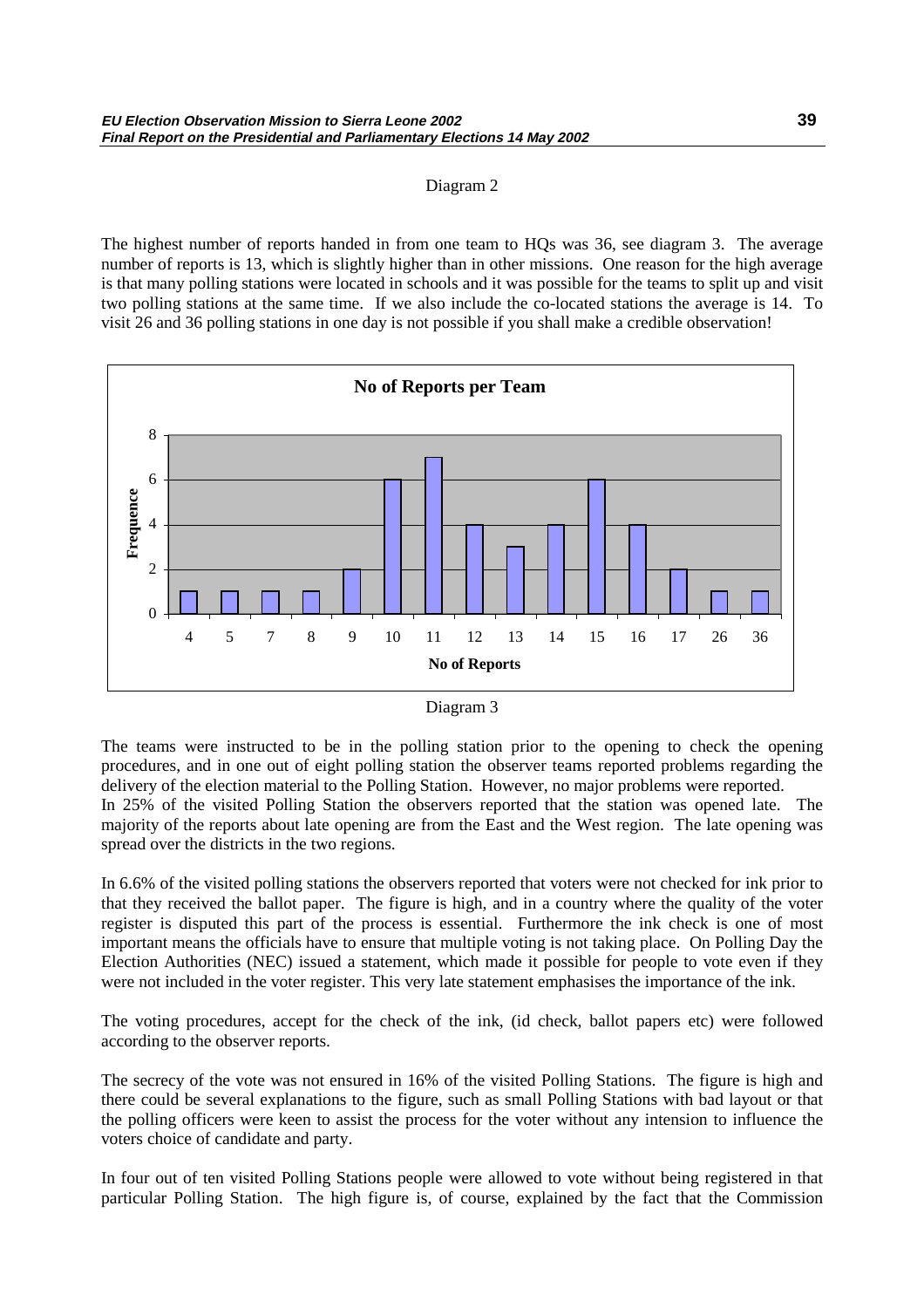issued a statement in morning of the Polling Day that it was possible to vote without being included in the register.

In approximately two thirds (64%) of the polling stations Domestic NGO Observers were present. The presence of Domestic Observers in the four regions is shown in diagram 4. The range is from 54% in the East to 76% in the Western region. The distribution by Election District is displayed in the table below and in diagram 9 in the annex.



| Diagram 4 |  |
|-----------|--|
|-----------|--|

| <b>Election District</b> | Domestic Observer present |
|--------------------------|---------------------------|
| B <sub>O</sub>           | 71,6%                     |
| <b>BOMBALI</b>           | 48,0%                     |
| <b>BONTHE</b>            | 85,7%                     |
| <b>EAST DISTRICT</b>     | 77,3%                     |
| <b>KAILAHUN</b>          | 56,8%                     |
| <b>KAMBIA</b>            | 56,5%                     |
| <b>KENEMA</b>            | 45,0%                     |
| KOINADUGU                | 52,5%                     |
| <b>KONO</b>              | 65,7%                     |
| MOYAMBA                  | 48,3%                     |
| PORT LOKO                | 64,5%                     |
| <b>PUJEHUN</b>           | 83,3%                     |
| <b>TONKOLILI</b>         | 70,2%                     |
| <b>WEST DISTRICT</b>     | 96,9%                     |

Party agents were present in almost every polling station visited by observes. The ruling party and the main opposition party were present in 85% and 61% of the visited Polling Stations. The distribution among the Election Districts is shown in the table below.

| <b>Election District</b> | APC Party |  | Agent SLPP Pary | Agent |
|--------------------------|-----------|--|-----------------|-------|
|                          | present   |  | present         |       |
| <b>BO</b>                | 50.0%     |  | 83.3%           |       |
| <b>BOMBALI</b>           | 63.5%     |  | 92.3%           |       |
| <b>BONTHE</b>            | 14.3%     |  | 100.0%          |       |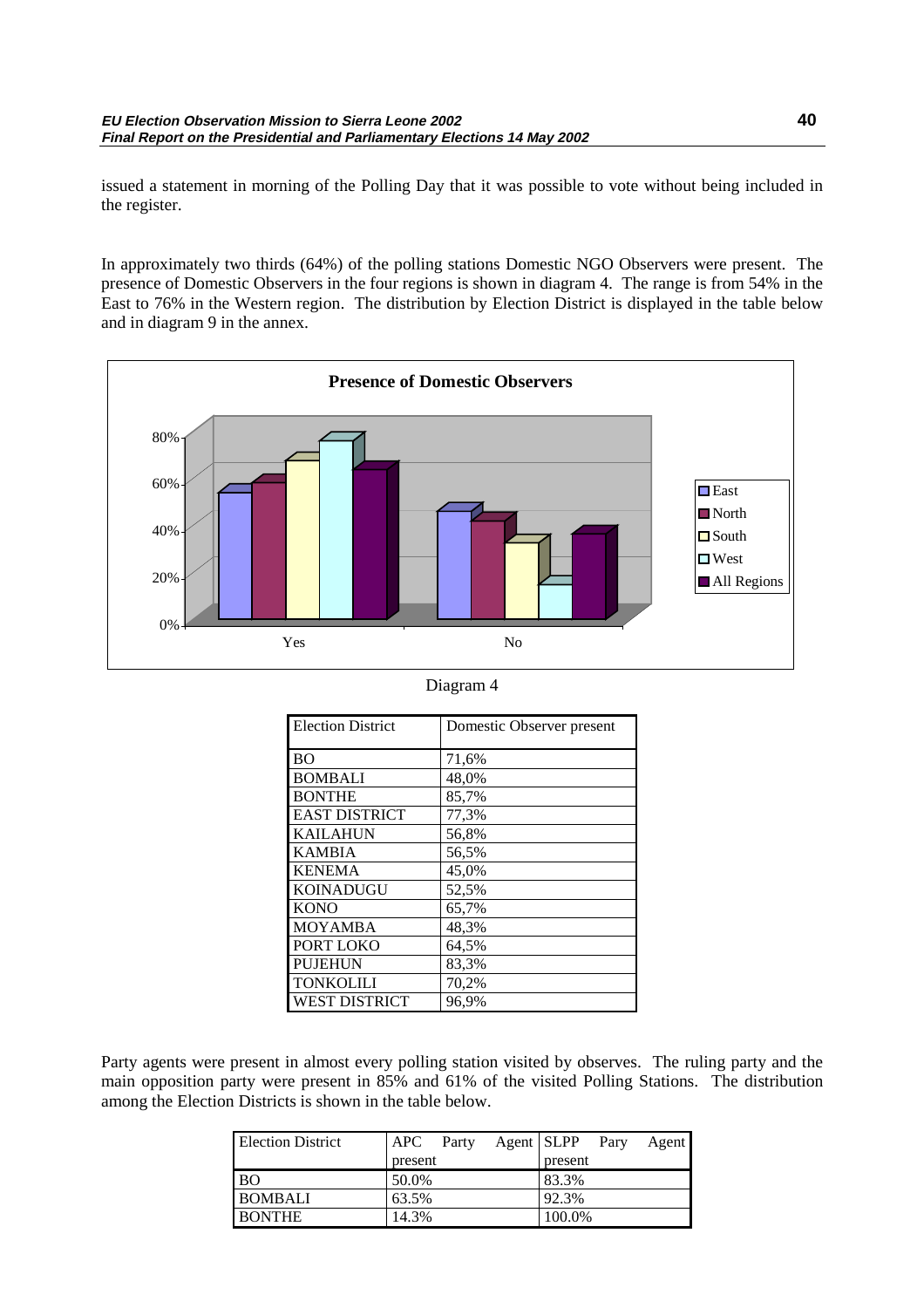| <b>EAST DISTRICT</b> | 74.6%   | 81.7% |
|----------------------|---------|-------|
| <b>KAILAHUN</b>      | 11.4%   | 68.2% |
| <b>KAMBIA</b>        | 91.3%   | 91.3% |
| <b>KENEMA</b>        | 31.1%   | 77.0% |
| <b>KOINADUGU</b>     | 77.5%   | 89.7% |
| <b>KONO</b>          | 55.6%   | 75.6% |
| <b>MOYAMBA</b>       | 23.3%   | 96.7% |
| PORT LOKO            | 100.0%  | 83.9% |
| <b>PUJEHUN</b>       | $0.0\%$ | 50.0% |
| <b>TONKOLILI</b>     | 84.6%   | 65.4% |
| <b>WEST DISTRICT</b> | 82.4%   | 72.2% |

In 514 out of 572 reports the observers reported that Party Agents were present in the Polling Station. In average 2.7 Party Agents were observing the process. In two cases all 11 Agents were present. The distribution is shown in diagram 5.



Diagram 5

To summarise the voting process the observes were asked to give an overall rating of the process, and in 72.8% of the visited polling stations observers rated the process as "Very Good" or "Good". In 17 (3.1%) Polling Stations the overall assessment was reported as "Very bad", and in 46 (8.3%) the process was rated as "Bad". With four alternatives instead of five for the overall assessment the figure for Very bad/bad should have been higher. The figure for Very bad/Bad (11.4%) is higher here than in other countries observed (Cambodia/2002 – 3.7%, Sri Lanka/2000 – 10.2%, Sri Lank/2001 – 7.3%, Guyana/2001 - 2.5%). The overall assessment for the four regions is shown in diagram 6 below. For more detailed information about the overall assessment for the regions and the districts see annex. To get an idea how the teams answered on the Overall assessment question the numbers for Very bad/Bad by team and LTO-area is shown in the annex.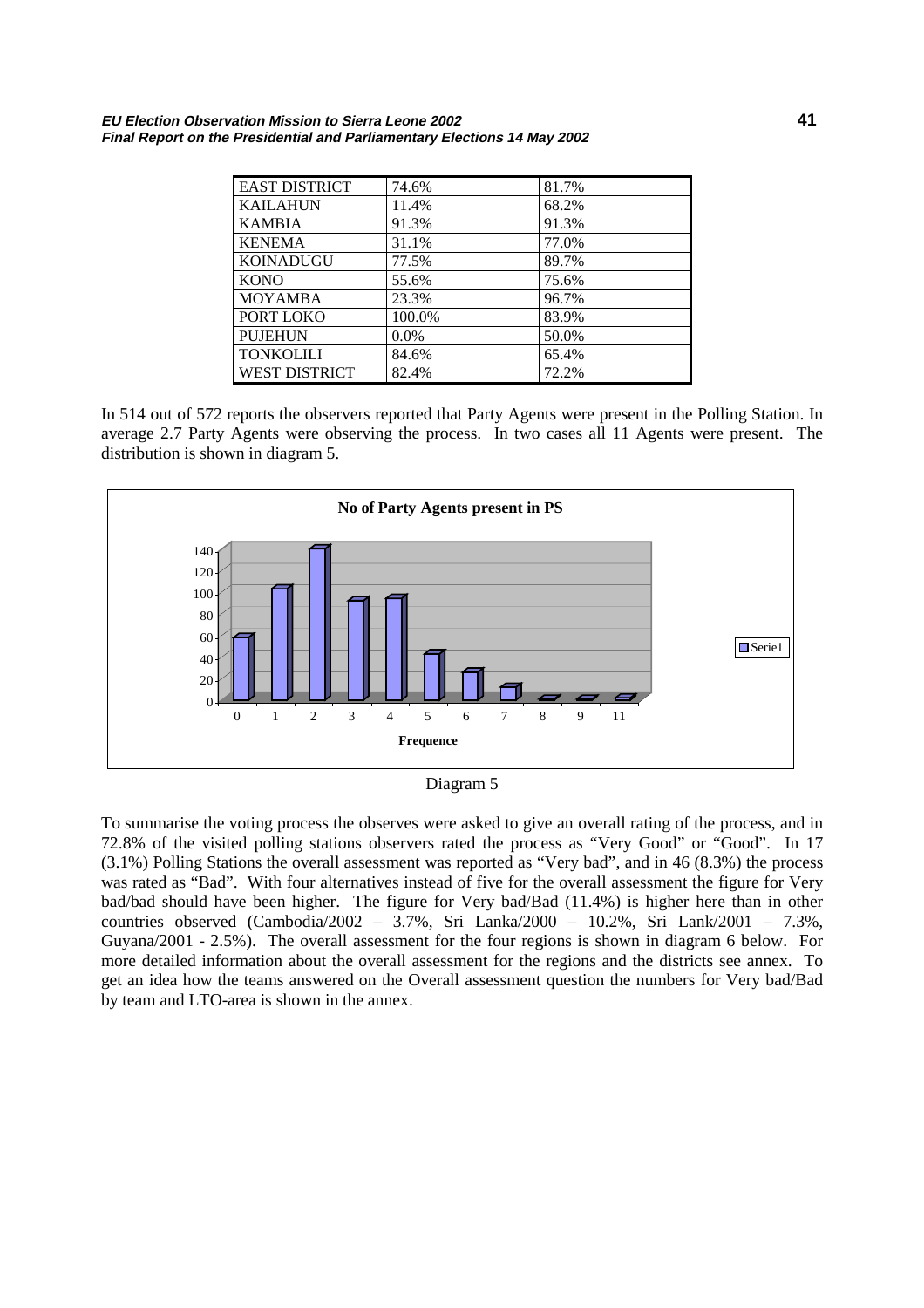

Diagram 6

A summary of the observer report forms for the polling process is shown in the annex.

### **Counting Process**

After the close of the poll at 17.00hrs observers were instructed to follow the counting process. The counting started at the polling station immediately after that the poll was finished. After that the count was finished the observers followed the delivery of election material to the district centres. The observers reported that the material was secured and that the transportation of the election material to the district centres was carried out in a secure way.

47 counting reports were sent in to HQs by the observers.

No problems were reported for the closing procedures. In five visited Polling Stations the observers reported that the counting process was delayed mainly due to administrative problems.

The counting of the ballots was at all visited polling stations done in an open and transparent way according to the observer reports.

The handling of Invalid ballots was not handled according to the rules in 15% of the observed Polling Stations. Observers reported that the invalidation of Ballot papers were made in an inconsistent way, which sometimes created a tense discussion among the officials and Party Agents. Common criteria's were not applied in some Polling Stations.

Domestic Observers were present in four out of five Polling Stations.

The overall assessment of the counting process was rated better than the polling process. 82% reported "Very Good" or "Good" compared to 73% for the polling process. The number of report forms from the count is too small to draw any further conclusions about the process. It is just a few instances of problems reported.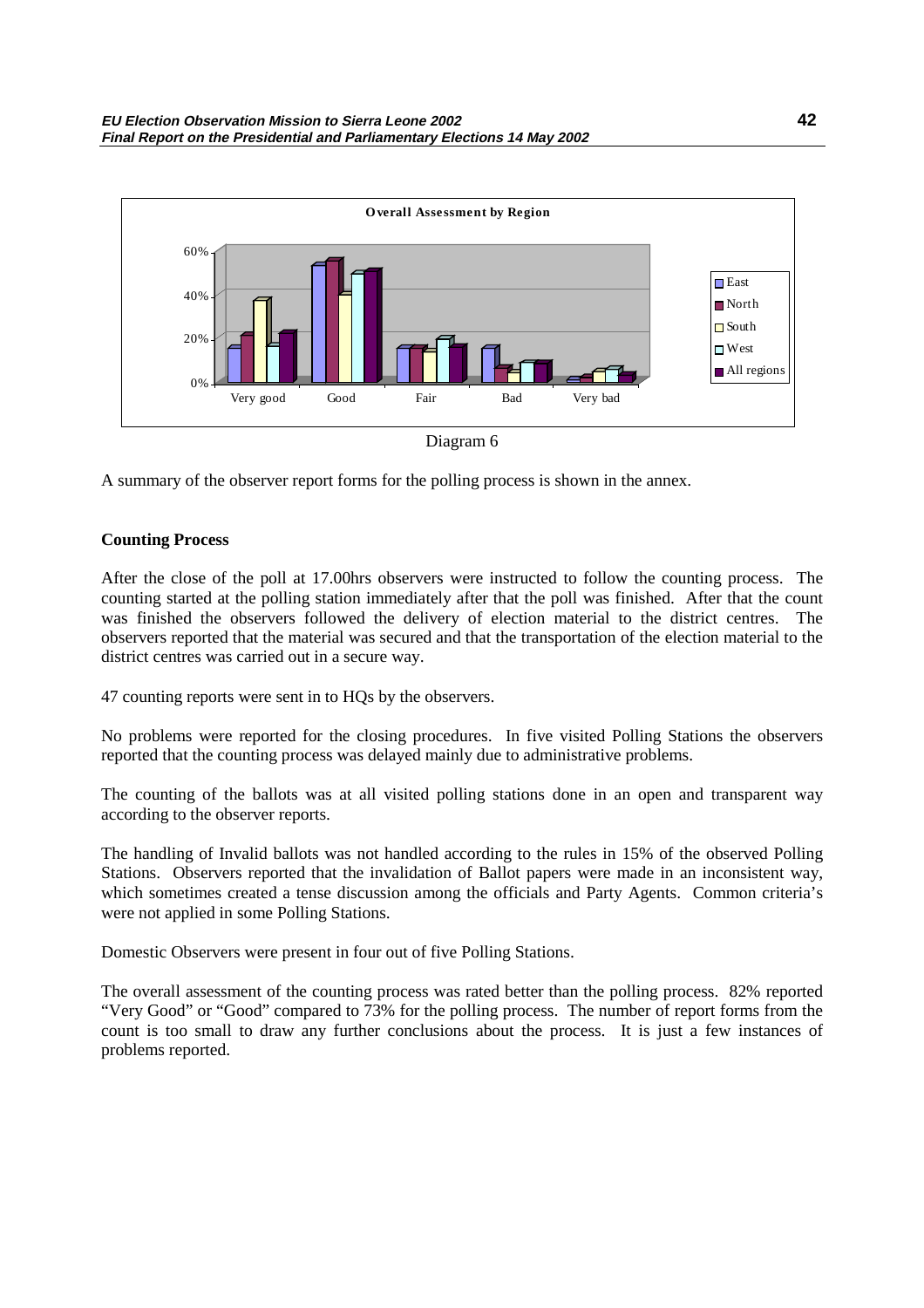## <span id="page-44-0"></span>**Annex 6 - Summary of Registered Voters by Districts**

## **Number of reports per District**



**Number of reports per Region**

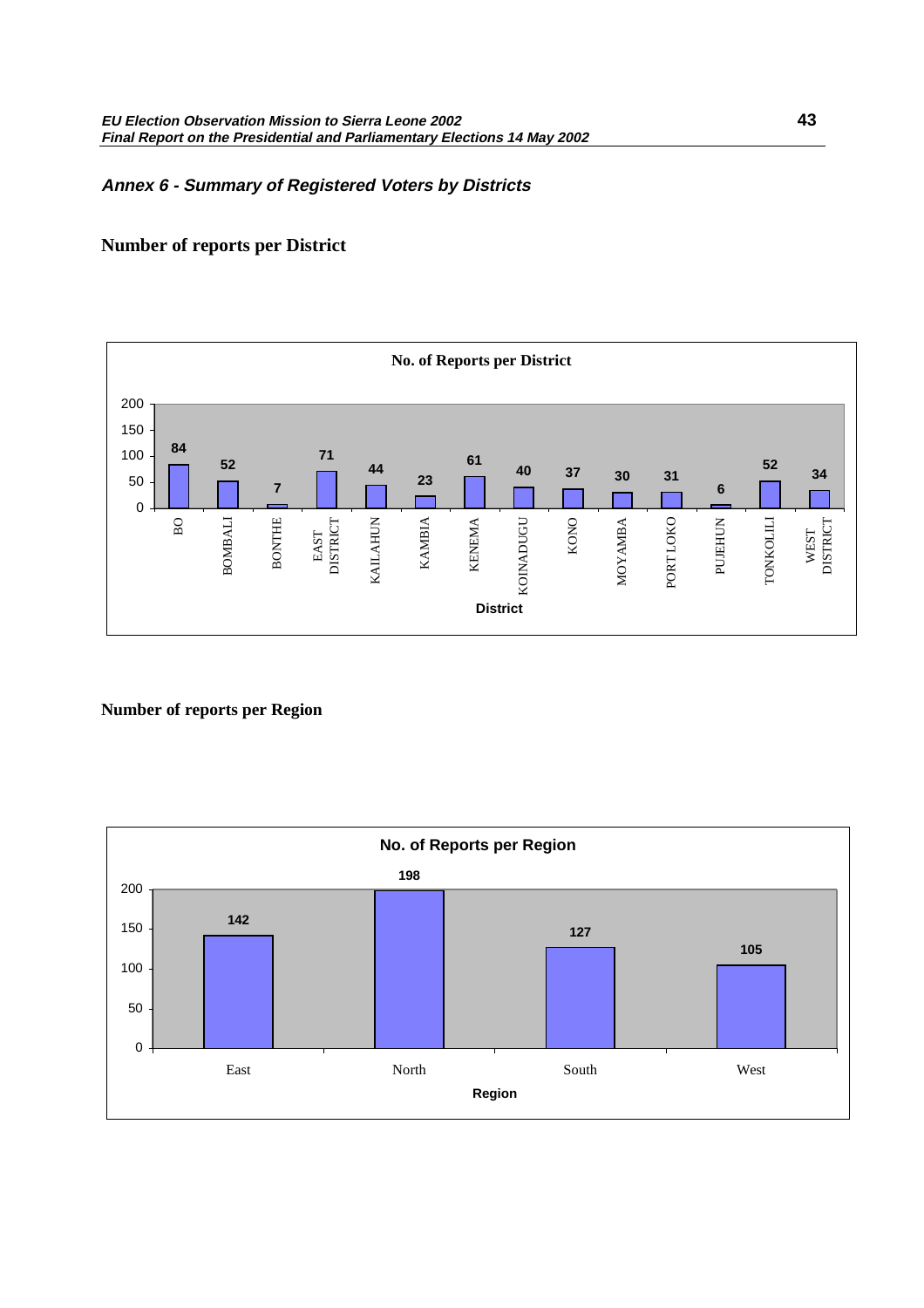### **Domestic Observers present in Polling Station**

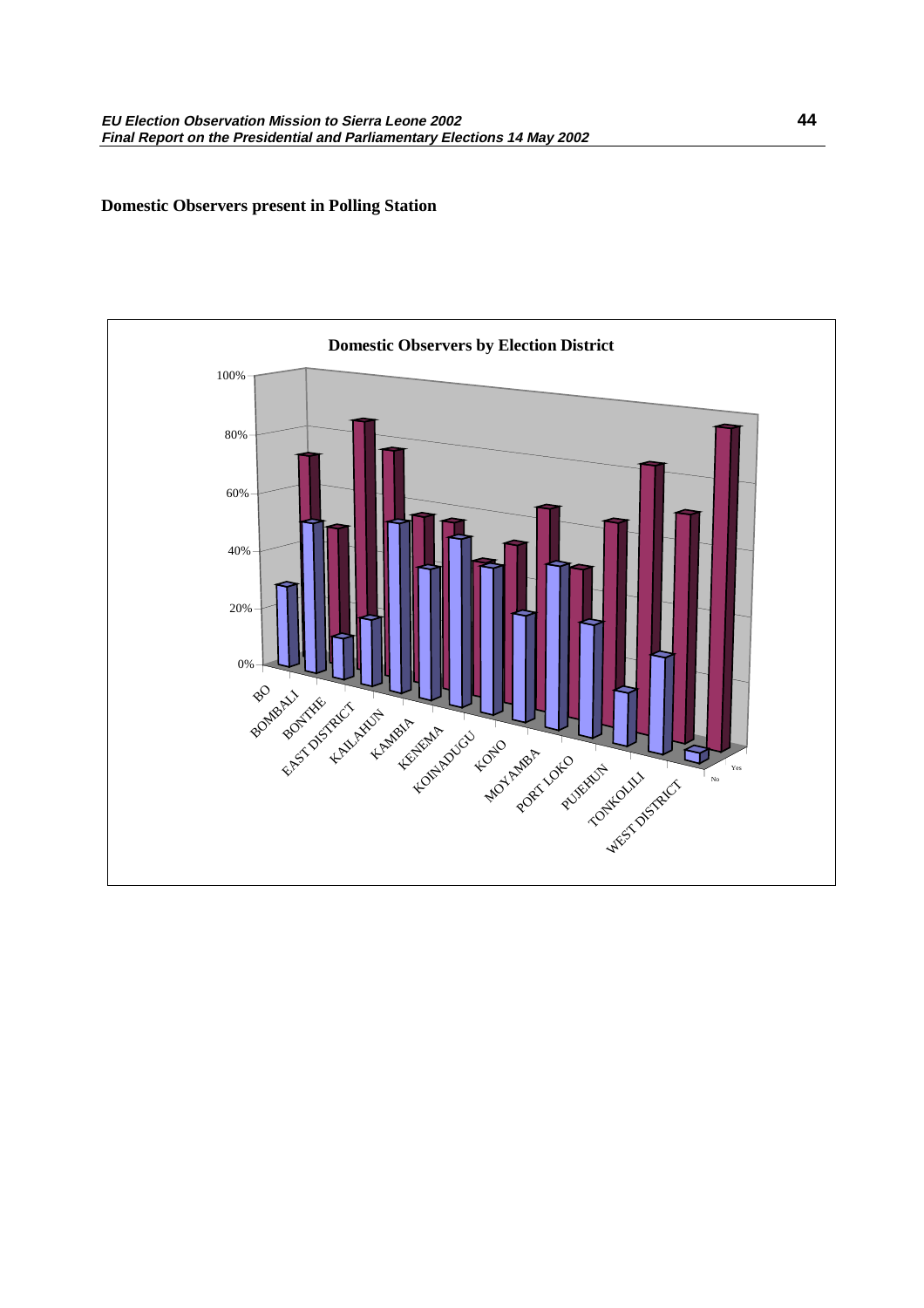## Election Day Reports - Summary

| No.                        | <b>Question</b>                                                                 | <b>YES</b>    | NO            | No of |  |
|----------------------------|---------------------------------------------------------------------------------|---------------|---------------|-------|--|
|                            |                                                                                 | $\frac{0}{0}$ | $\frac{0}{0}$ | forms |  |
|                            | A. Environment                                                                  |               |               |       |  |
| $\mathbf{1}$               | Did you witness any active Campaigning on Election Day?                         | 2.1           | 97.9          | 533   |  |
|                            | <b>B.</b> Opening of PS                                                         |               |               |       |  |
| $\overline{2}$             | Were all the <b>Polling Staff</b> present to prepare for the opening?           | 89.4          | 0.6           | 113   |  |
| $\overline{3}$             | Did the Polling Station receive all the necessary material from NEC?            | 87.2          | 12.8          | 141   |  |
| $\overline{4}$             | Did the Polling Station open on time?                                           | 74.4          | 25.6          | 117   |  |
| 5                          | Was the ballot box verified to be empty then properly sealed?                   | 92.7          | 7.3           | 110   |  |
| 6                          | Turn out control                                                                | N/A           | N/A           |       |  |
| <b>C. Voting Procedure</b> |                                                                                 |               |               |       |  |
| $\overline{7}$             | Did the official check for indelible ink on left thumb/elsewhere                | 93.4          | 6.6           | 501   |  |
| 8                          | Did the official check the voters' card/other relevant means of identification? | 99.2          | 0.8           | 506   |  |
| $\overline{9}$             | Was the <b>voter register marked</b> in all cases?                              | 90.8          | 9.2           | 501   |  |
| 10                         | Did the official appropriately mark ballot paper 1?                             | 99.6          | 0.4           | 506   |  |
| 11                         | Did the official appropriately mark ballot paper 2?                             | 99.8          | 0.2           | 505   |  |
| 12                         | Were the Ballot Paper marked in secrecy?                                        | 84.4          | 15.6          | 500   |  |
| 13                         | Did people vote on behalf of others?                                            | 5.2           | 94.8          | 424   |  |
| 14                         | Were voters requiring assistance aided in the proper manner?                    | 87.1          | 12.9          | 333   |  |
| 15                         | Were all people in the register permitted to vote?                              | 96.9          | 3.1           | 512   |  |
| 16                         | Were people not in the register permitted to vote?                              | 40.1          | 59.9          | 504   |  |
| 17                         | Was any voter intimidation observed?                                            | 2.7           | 97.3          | 517   |  |
|                            | <b>F.Polling Station</b>                                                        |               |               |       |  |
| 18                         | Were the Ballot Boxes properly sealed?                                          | 97.2          | 2.8           | 563   |  |
| 19                         | Were the Ballot Boxes properly openly displayed in view?                        | 98.9          | 1.1           | 555   |  |
| 20                         | Did the layout of the Polling Station allow the easy flow of voters?            | 92.8          | 7.2           | 552   |  |
| 21                         | Were Domestic Observers present?                                                | 63.7          | 36.3          | 551   |  |
| 22                         | Were Party Agents present?                                                      | 91.9          | 8.1           | 545   |  |
|                            | <b>APC</b>                                                                      | 335           |               |       |  |
|                            | <b>CUPP</b>                                                                     | 8             |               |       |  |
|                            | <b>GAP</b>                                                                      | 47            |               |       |  |
|                            | <b>MOP</b>                                                                      | 123           |               |       |  |
|                            | <b>PDP</b>                                                                      | 61            |               |       |  |
|                            | <b>PLP</b>                                                                      | 186           |               |       |  |
|                            | <b>SLPP</b>                                                                     | 462           |               |       |  |
|                            | <b>RUFP</b>                                                                     | 142           |               |       |  |
|                            | <b>UNPP</b>                                                                     | 127           |               |       |  |
|                            | <b>YPP</b>                                                                      | 20            |               |       |  |
|                            | <b>NDA</b>                                                                      | 18            |               |       |  |
| 23                         | Were any Unauthorised Persons present in the Polling Station?                   | 3.9           | 96.1          | 534   |  |
| 24                         | At the close of the poll were people in the queue allowed to vote?              | 33.3          | 66.7          | 12    |  |
|                            | G. Assessment                                                                   |               |               |       |  |
| 25                         | Was there cause for <b>Complaint</b> or a complaint registered?                 | 9.8           | 90.2          | 501   |  |
| 26                         | Your Overall Assessment of the process in this Polling Station?                 | Very good     | 22.5          | 551   |  |
|                            |                                                                                 | Good          | 50.3          |       |  |
|                            |                                                                                 | Fair          | 15.8          |       |  |
|                            |                                                                                 | Bad           | 8.3           |       |  |
|                            |                                                                                 | Very Bad      | 3.1           |       |  |
|                            | <b>Total Number of forms:</b>                                                   | 572           |               |       |  |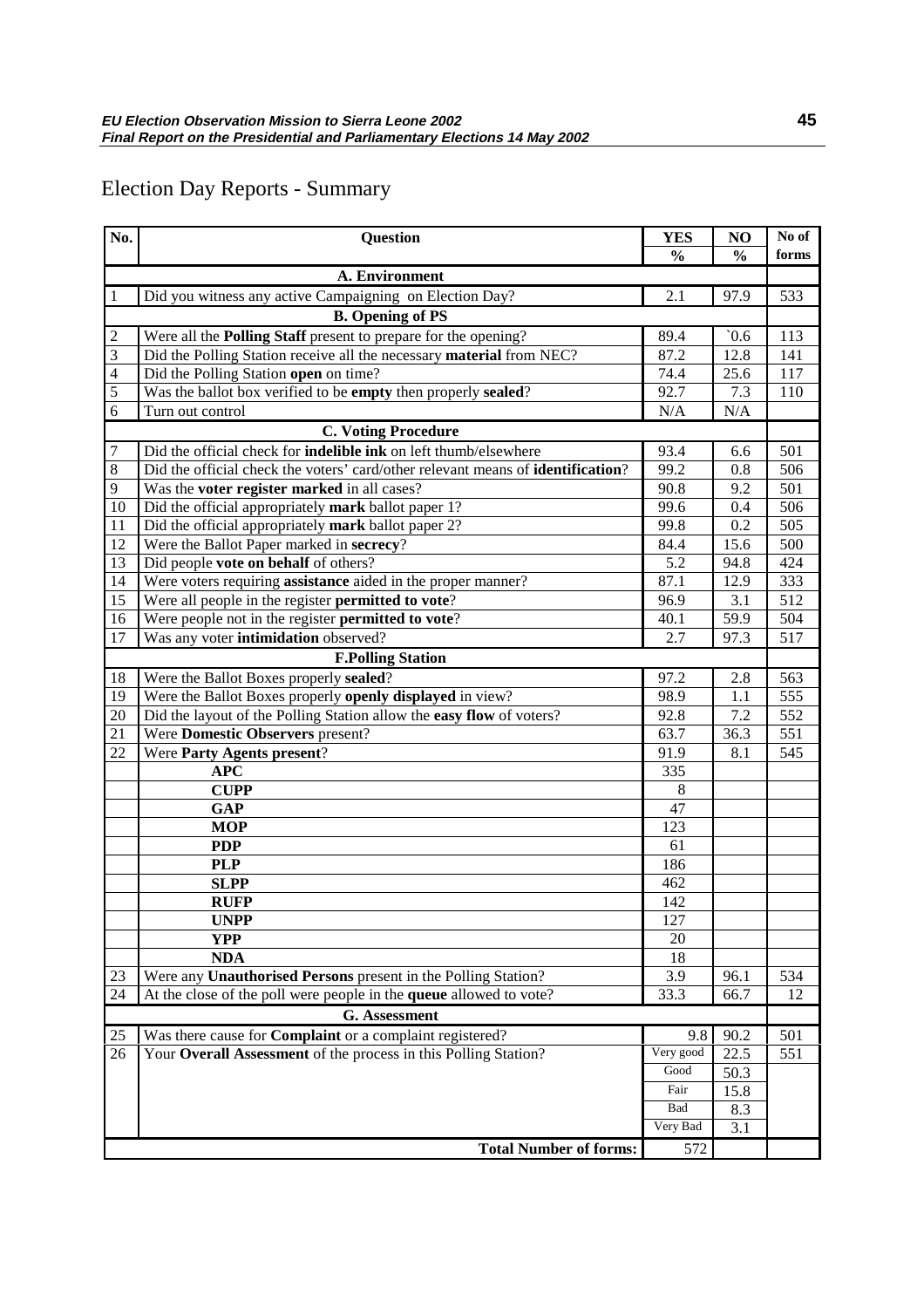## Counting Reports - Summary

| N <sub>0</sub> | <b>Question</b>                                                                        | YES           | N <sub>O</sub> | No of |
|----------------|----------------------------------------------------------------------------------------|---------------|----------------|-------|
|                |                                                                                        |               |                |       |
|                |                                                                                        | $\frac{0}{0}$ | $\frac{0}{0}$  | forms |
| 1              | Was the counting process <b>started immediately</b> following the close of poll?       | 88.6          | 11.4           | 45    |
| $\overline{2}$ | Were the Ballot Papers counted in an open and transparent manner?                      | 100           | $\Omega$       | 47    |
| 3              | Did the Counting Officer handle the <b>Invalid</b> Ballot papers according to the Act? | 84.8          | 15.2           | 47    |
| $\overline{4}$ | Did the Party Agents receive a copy of the Declaration of Results Form?                | 85.4          | 14.6           | 42    |
| 5              | Did any Party Agent file a complaint at the Counting Centre?                           | 11.1          | 88.9           | 46    |
| 6              | Were the Copies of Declaration of Results Form sent separately to the NRO and          | 92.0          | 8.0            | 26    |
|                | DCO?                                                                                   |               |                |       |
| 7              | Were there <b>Domestic Observers</b> present?                                          | 82.2          | 17.8           | 46    |
| 8              | What is your Overall Assessment of the Counting Process?                               |               |                |       |
|                |                                                                                        | Very Bad      | 0.0            | 45    |
|                |                                                                                        | Bad           | 6.8            |       |
|                |                                                                                        | Fair          | 11.4           |       |
|                |                                                                                        | Good          | 38.6           |       |
|                |                                                                                        | Very          | 43.2           |       |
|                |                                                                                        | good          |                |       |
|                | <b>Total Number of forms:</b>                                                          | 47            |                |       |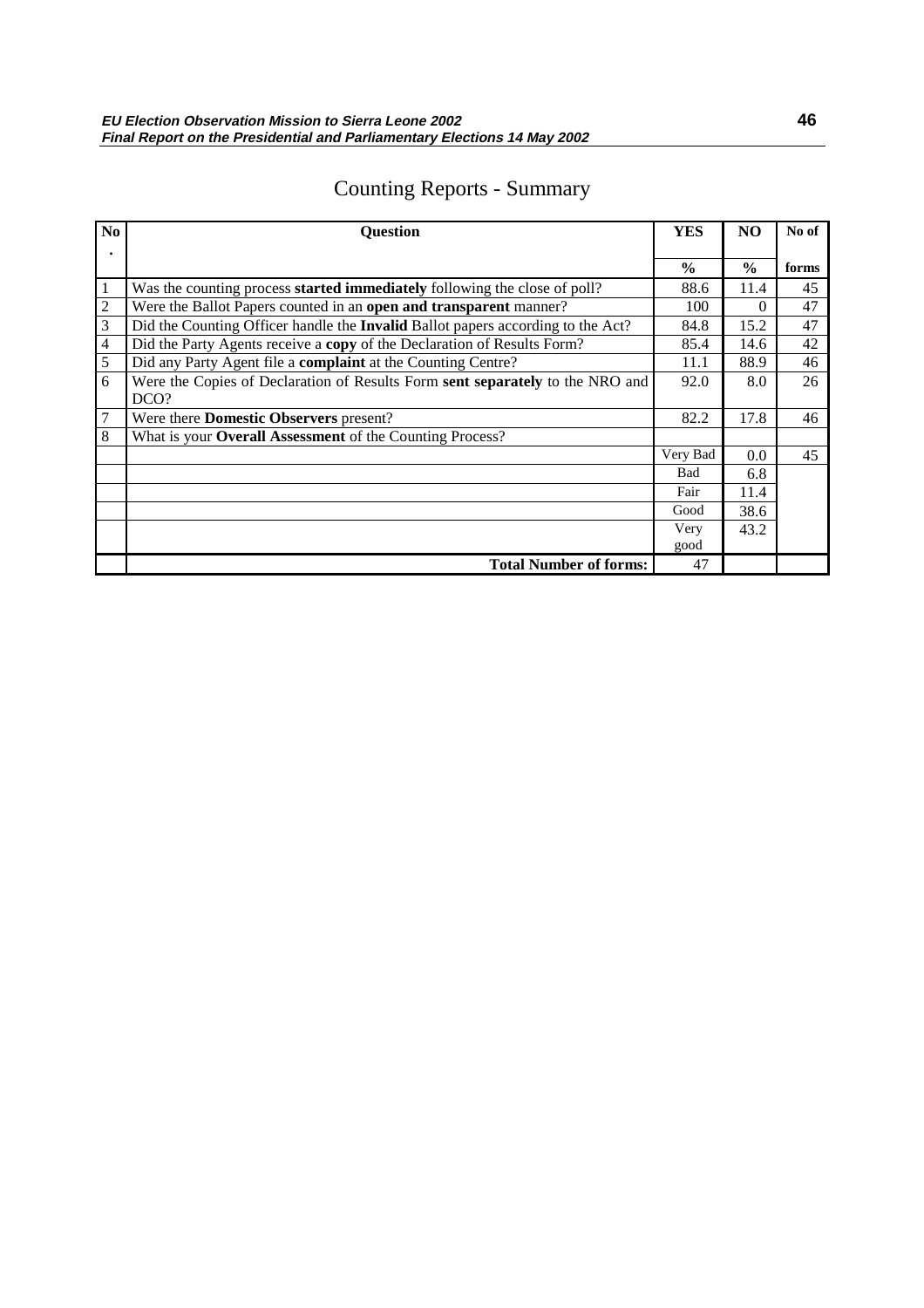## Number of Reports per Team

| Team            | <b>Region</b>                      | No of           |
|-----------------|------------------------------------|-----------------|
|                 |                                    | <b>Reports</b>  |
| 1               | Freetown (E/W)                     | 5               |
| $\overline{c}$  | Freetown (E/W)                     | 14              |
| $\overline{3}$  | $\overline{\text{Freetown}}$ (E/W) | 12              |
| 4               | Freetown (E/W)                     | 17              |
| 5               | Freetown (E/W)                     | 26              |
| 6               | Freetown (E/W)                     | 8               |
| 7               | Freetown (E/W)                     | 13              |
| 9               | Freetown (E/W)                     | 10              |
| $\overline{11}$ | Kambia/Port Loko                   | 10              |
| 12              | Kambia/Port Loko                   | 12              |
| 13              | Kambia/Port Loko                   | 10              |
| 14              | Kambia/Port Loko                   | 11              |
| 15              | Kambia/Port Loko                   | 11              |
| 21              | Bombali                            | 16              |
| 22              | Bombali                            | 15              |
| 23              | Bombali                            | 10              |
| 24              | Bombali                            | 11              |
| 31              | Tonkolili                          | 10              |
| 32              | Tonkolili                          | 15              |
| 33              | Tonkolili                          | 15              |
| 34              | Tonkolili                          | $\overline{12}$ |
| 41              | Koinadugu                          | 15              |
| 42              | Koinadugu                          | 11              |
| 43              | Koinadugu                          | 14              |
| 51              | Bonthe/Moyamba                     | 9               |
| 52              | Bonthe/Moyamba                     | 13              |
| 53              | Bonthe/Moyamba                     | 14              |
| 61              | Pujehun/Bo                         | 36              |
| 62              | Pujehun/Bo                         | 11              |
| 63              | Pujehun/Bo                         | 12              |
| 64              | Pujehun/Bo                         | 17              |
| 65              | Pujehun/Bo                         | 11              |
| 66              | Pujehun/Bo                         | $\overline{4}$  |
| 71              | Kenema                             | 16              |
| $\overline{72}$ | Kenema                             | 15              |
| 73              | Kenema                             | 14              |
| 74              | Kenema                             | 16              |
| 81              | Kono                               | 10              |
| 82              | Kono                               | 7               |
| 83              | Kono                               | 9               |
| 84              | Kono                               | 11              |
| 91              | Kailahun                           | 16              |
| 92              | Kailahun                           | $1\overline{5}$ |
| 93              | Kailahun                           | 13              |
|                 | <b>Total:</b>                      | 572             |
|                 |                                    |                 |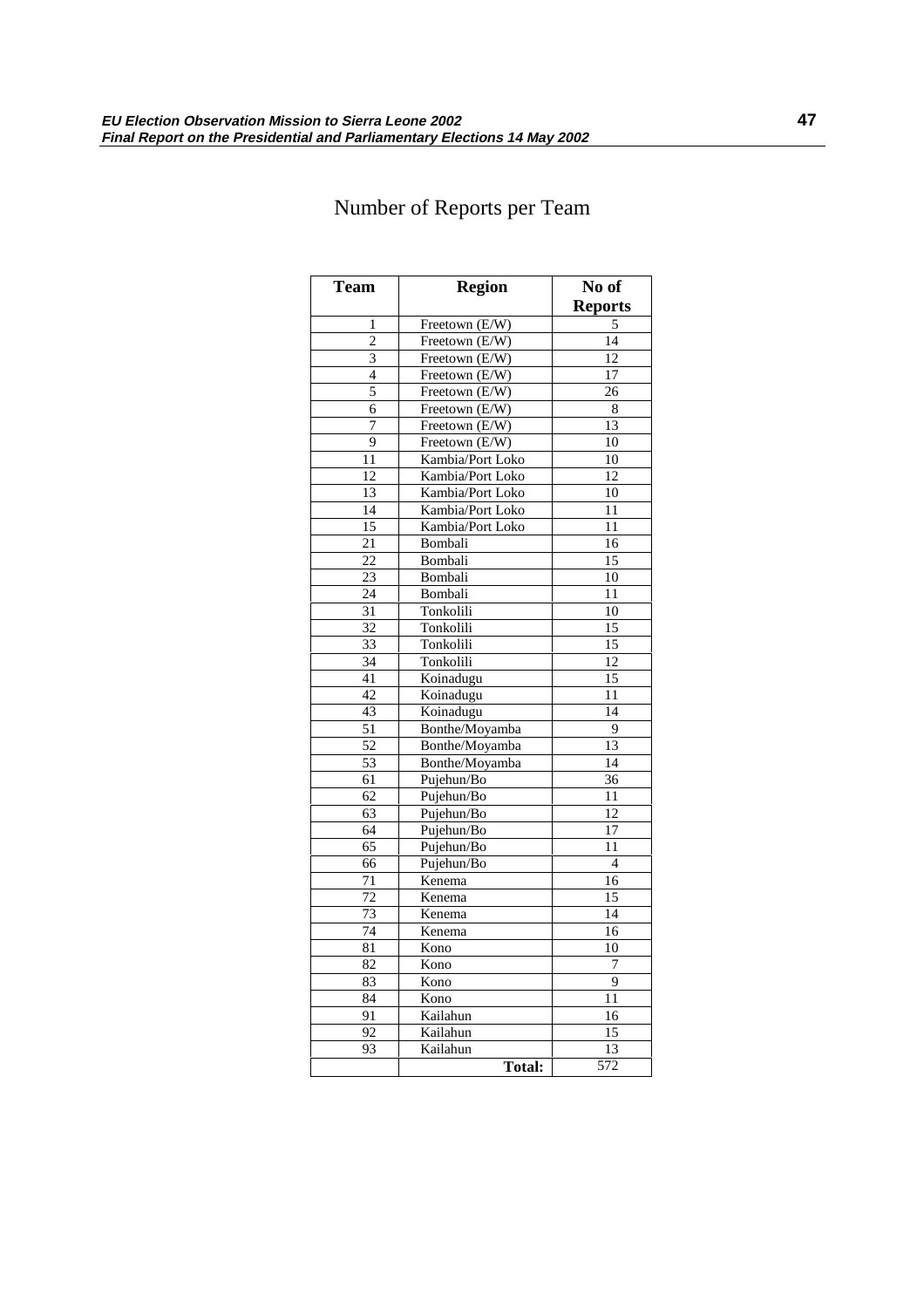| <b>Region</b>    | <b>Overall</b>      | <b>Frequence</b> | Per cent      |
|------------------|---------------------|------------------|---------------|
|                  | <b>Assessment</b>   |                  | in the region |
| $\boldsymbol{E}$ |                     |                  |               |
|                  | Very                | 20               | 15,4%         |
|                  | Good                | $\overline{69}$  | 53,1%         |
|                  | Fair                | $\overline{20}$  | 15,4%         |
|                  | Bad                 | 20               | 15,4%         |
|                  | Very bad            | 1                | 0,8%          |
|                  | Sum:                | <b>130</b>       |               |
|                  | Percent             | 23,6%            |               |
|                  |                     |                  |               |
| $\overline{N}$   |                     |                  |               |
|                  | Very                | 41               | 21,0%         |
|                  | Good                | 108              | 55,4%         |
|                  | Fair                | 30               | 15,4%         |
|                  | Bad                 | 12               | 6,2%          |
|                  | Very bad            | $\overline{4}$   | 2,1%          |
|                  | Sum:                | 195              |               |
|                  | Percent             | 35,4%            |               |
| S                |                     |                  |               |
|                  | Very                | 46               | 37,4%         |
|                  | Good                | $\overline{49}$  | 39,8%         |
|                  | Fair                | 17               | 13,8%         |
|                  | Bad                 | 5                | 4,1%          |
|                  | Very bad            | 6                | 4,9%          |
|                  | Sum:                | <b>123</b>       |               |
|                  | Percent             | 22,3%            |               |
| $\,W\,$          |                     |                  |               |
|                  | Very                | $\overline{17}$  | 16,5%         |
|                  | Good                | 51               | 49,5%         |
|                  | Fair                | 20               | 19,4%         |
|                  | Bad                 | 9                | 8,7%          |
|                  | Very bad            | $\overline{6}$   | 5,8%          |
|                  | Sum:                | 103              |               |
|                  | Percent             | 18,7%            |               |
|                  | <b>Grand Total:</b> | 551              |               |

# *Overall Assessment - Region*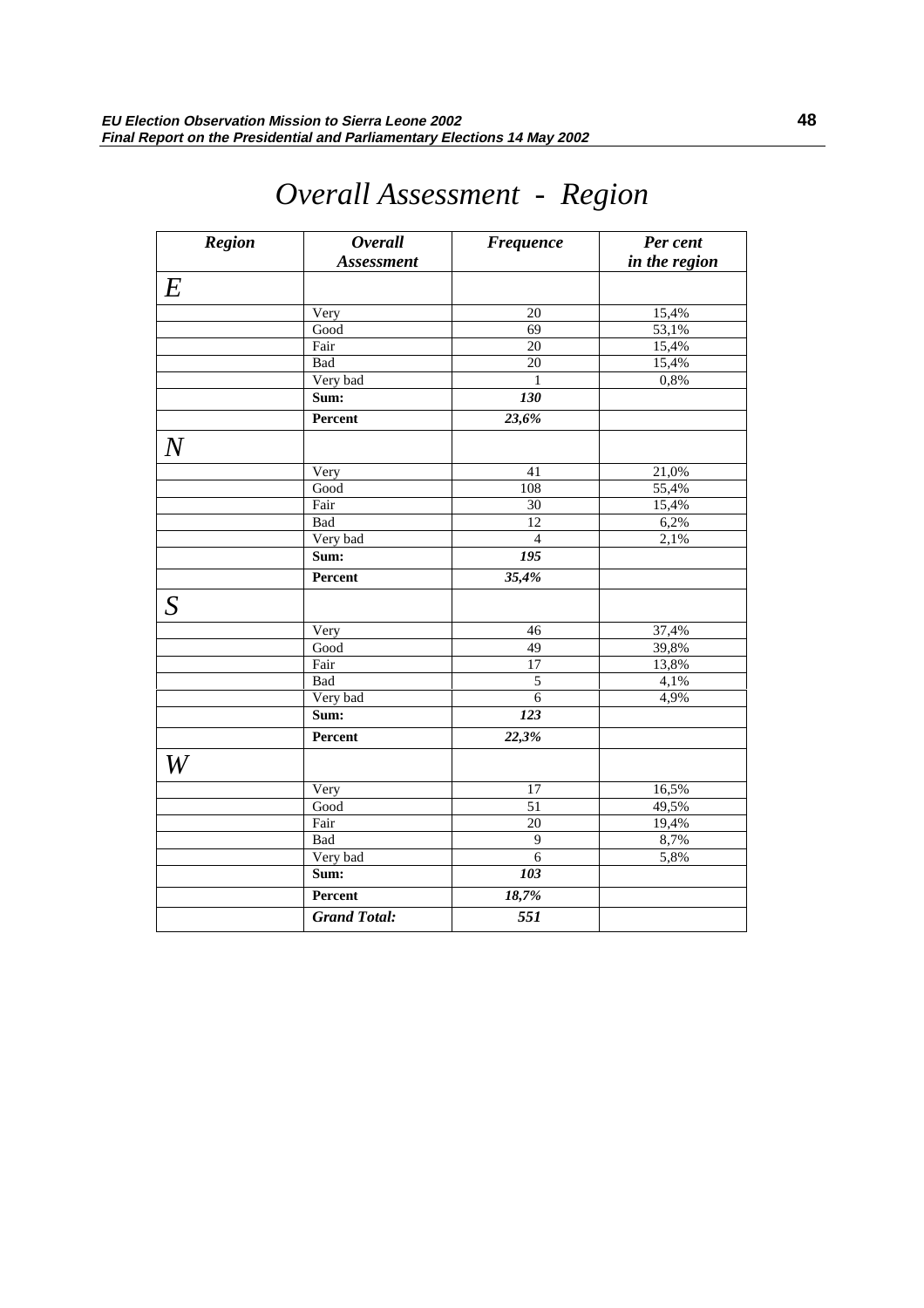| <b>District</b>                | Overall Assessment | <b>Frequence</b> | Per cent<br>in the district |
|--------------------------------|--------------------|------------------|-----------------------------|
|                                |                    |                  |                             |
| $\boldsymbol{B}\boldsymbol{O}$ |                    |                  |                             |
|                                | Very               | 29               | 35,4%                       |
|                                | Good               | 31               | 37,8%                       |
|                                | Fair               | 11               | 13,4%                       |
|                                | Bad                | $\sqrt{5}$       | 6,1%                        |
|                                | Very bad           | 6                | 7,3%                        |
|                                | Sum:               | 82               |                             |
|                                | Percent            | 14,9%            |                             |
| <b>BOMBALI</b>                 |                    |                  |                             |
|                                | Very               | $\,8\,$          | 15,4%                       |
|                                | Good               | 33               | 63,5%                       |
|                                | Fair               | 5                | 9,6%                        |
|                                | Bad                | 5                | 9,6%                        |
|                                | Very bad           | 1                | 1,9%                        |
|                                | Sum:               | 52               |                             |
|                                | Percent            | 9,4%             |                             |
| <b>BONTHE</b>                  |                    |                  |                             |
|                                | Good               | 6                | 85,7%                       |
|                                | Fair               | 1                | 14,3%                       |
|                                | Sum:               | $\boldsymbol{7}$ |                             |
|                                | Percent            | 1,3%             |                             |
| <b>EAST DISTRICT</b>           |                    |                  |                             |
|                                | Very               | $\sqrt{5}$       | 7,2%                        |
|                                | Good               | 39               | 56,5%                       |
|                                | Fair               | 16               | 23,2%                       |
|                                | Bad                | $\mathfrak s$    | 7,2%                        |
|                                | Very bad           | $\overline{4}$   | 5,8%                        |
|                                | Sum:               | 69               |                             |
|                                | Percent            | 12,5%            |                             |
| <b>KAILAHUN</b>                |                    |                  |                             |
|                                | Very               | $\sqrt{5}$       | 11,6%                       |
|                                | Good               | $27\,$           | 62,8%                       |
|                                | Fair               | $\sqrt{5}$       | 11,6%                       |
|                                | Bad                | 6                | 14,0%                       |
|                                | Sum:               | 43<br>7,8%       |                             |
| <b>KAMBIA</b>                  | Percent            |                  |                             |
|                                | Very               | 9                | 39,1%                       |
|                                | Good               | 6                | 26,1%                       |
|                                | Fair               | 7                | 30,4%                       |
|                                | Very bad           | $\mathbf{1}$     | 4,3%                        |
|                                | Sum:               | 23               |                             |
|                                | Percent            | 4,2%             |                             |
| <b>KENEMA</b>                  |                    |                  |                             |
|                                | Very               | 11               | 21,2%                       |
|                                | Good               | 19               | 36,5%                       |
|                                | Fair               | 11               | 21,2%                       |
|                                | Bad                | 11               | 21,2%                       |
|                                | Sum:               | 52               |                             |
|                                | Percent            | 9,4%             |                             |

# *Overall Assessment - District*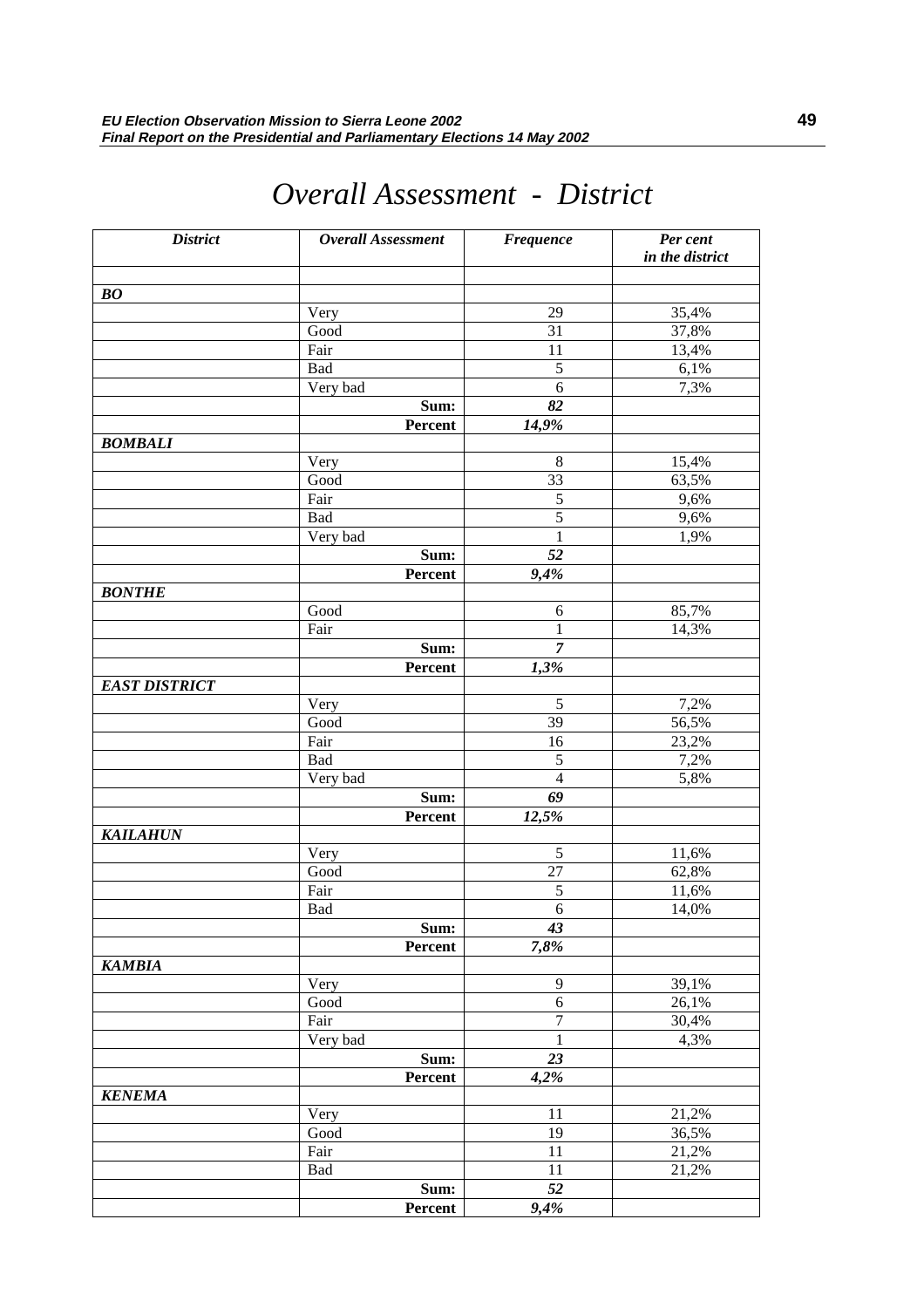| <b>KOINADUGU</b>     |                       |                    |       |
|----------------------|-----------------------|--------------------|-------|
|                      | Very                  | 15                 | 37,5% |
|                      | Good                  | 22                 | 55,0% |
|                      | Fair                  | $\overline{2}$     | 5,0%  |
|                      | Bad                   | 1                  | 2,5%  |
|                      | Sum:                  | 40                 |       |
|                      | Percent               | 7,3%               |       |
| <b>KONO</b>          |                       |                    |       |
|                      | Very                  | $\overline{4}$     | 11,4% |
|                      | Good                  | 23                 | 65,7% |
|                      | Fair                  | $\overline{4}$     | 11,4% |
|                      | Bad                   | 3                  | 8,6%  |
|                      | Very bad              | 1                  | 2,9%  |
|                      | Sum:                  | 35                 |       |
|                      | Percent               | 6,4%               |       |
| <b>MOYAMBA</b>       |                       |                    |       |
|                      | Very                  | 16                 | 57,1% |
|                      | Good                  | 9                  | 32,1% |
|                      | Fair                  | 3                  | 10,7% |
|                      | Sum:                  | 28                 |       |
|                      | Percent               | 5,1%               |       |
| <b>PORT LOKO</b>     |                       |                    |       |
|                      | Very                  | 5                  | 16,7% |
|                      | Good                  | 17                 | 56,7% |
|                      | Fair                  | 6                  | 20,0% |
|                      | Bad                   | $\overline{2}$     | 6,7%  |
|                      | Sum:                  | 30                 |       |
|                      | Percent               | 5,4%               |       |
| <b>PUJEHUN</b>       |                       |                    |       |
|                      | Very                  | 1                  | 16,7% |
|                      | Good                  | 3                  | 50,0% |
|                      | Fair                  | $\overline{2}$     | 33,3% |
|                      | Sum:                  | 6                  |       |
|                      | Percent               | 1,1%               |       |
| <b>TONKOLILI</b>     |                       |                    |       |
|                      | Very                  | $\overline{4}$     | 8,0%  |
|                      | Good                  | 30                 | 60,0% |
|                      | Fair                  | $\overline{10}$    | 20,0% |
|                      | Bad                   | $\overline{4}$     | 8,0%  |
|                      | Very bad              | $\overline{2}$     | 4,0%  |
|                      | Sum:                  | $\overline{50}$    |       |
|                      | Percent               | $\overline{9,1\%}$ |       |
| <b>WEST DISTRICT</b> |                       |                    |       |
|                      | Very                  | 12                 | 35,3% |
|                      | $\operatorname{Good}$ | 12                 | 35,3% |
|                      | Fair                  | $\overline{4}$     | 11,8% |
|                      | Bad                   | $\overline{4}$     | 11,8% |
|                      | Very bad              | $\overline{2}$     | 5,9%  |
|                      | Sum:                  | $\overline{34}$    |       |
|                      | Percent               | 6,2%               |       |
|                      | <b>Grand Total:</b>   | $\overline{551}$   |       |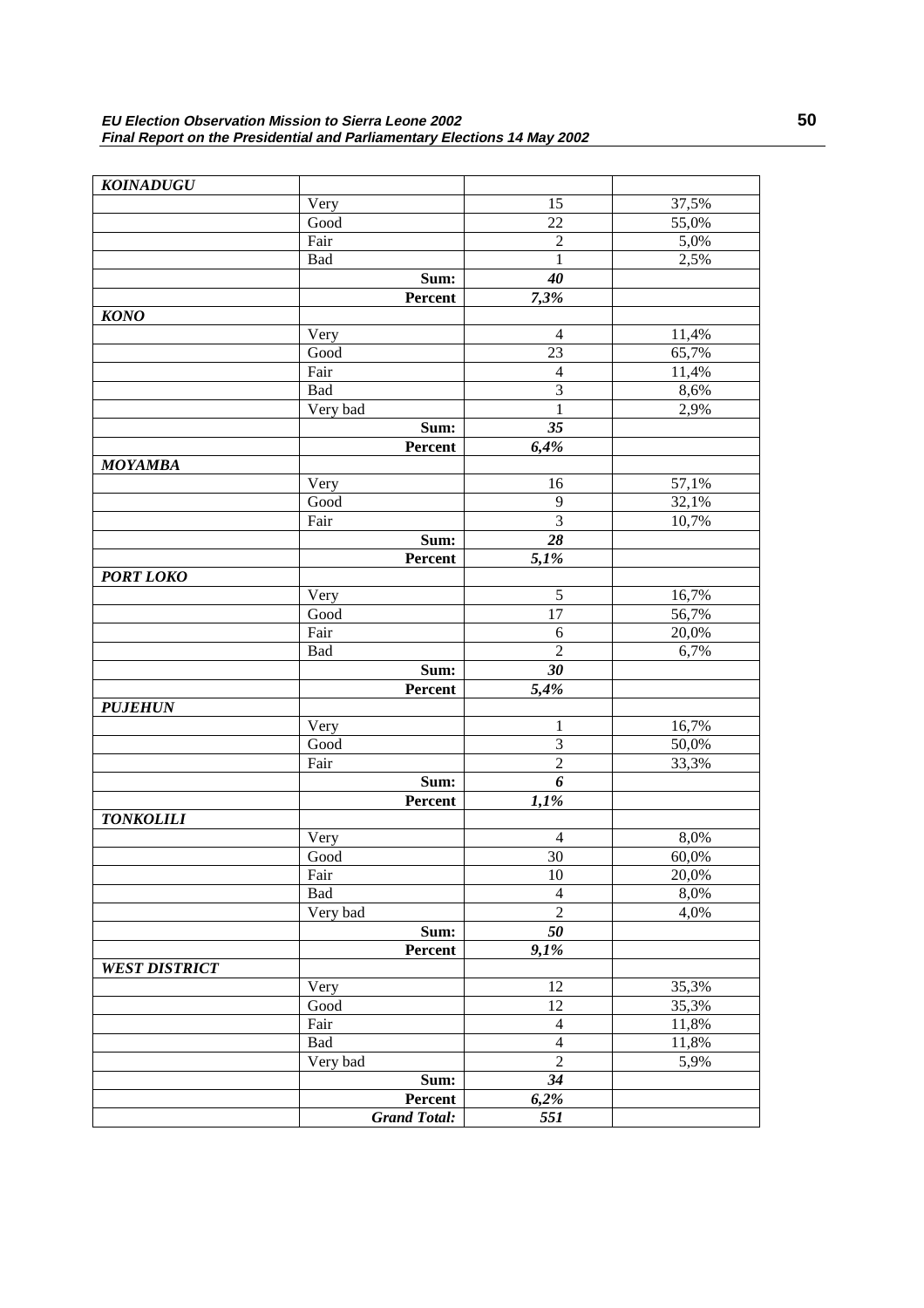| LTO                       | <b>Area</b>                | <b>Team</b>      | <b>Overall</b><br>Assessment | <b>Frequence</b>                 | Per cent       |
|---------------------------|----------------------------|------------------|------------------------------|----------------------------------|----------------|
| $\boldsymbol{l}$          | Freetown                   | $\,1$            |                              |                                  |                |
|                           |                            |                  | Bad                          | $\mathbf{1}$                     | 6,7%           |
|                           |                            |                  | Very bad                     | $\mathbf{1}$                     | 6,7%           |
|                           |                            | $\sqrt{2}$       |                              |                                  |                |
|                           |                            |                  | Bad                          | $\mathbf 1$                      | 6,7%           |
|                           |                            |                  | Very bad                     | $\overline{1}$                   | 6,7%           |
|                           |                            | $\overline{4}$   |                              |                                  |                |
|                           |                            |                  | Bad                          | $\overline{4}$                   | 26,7%          |
|                           |                            |                  | Very bad                     | $\overline{\mathbf{3}}$          | 20,0%          |
|                           |                            | $\sqrt{6}$       |                              |                                  |                |
|                           |                            |                  | <b>Bad</b>                   | $\mathbf{1}$                     | 6,7%           |
|                           |                            |                  | Very bad                     | $\overline{1}$                   | 6,7%           |
|                           |                            | $\boldsymbol{7}$ |                              |                                  |                |
|                           |                            |                  | <b>Bad</b>                   | $\overline{2}$                   | 13,3%          |
|                           |                            |                  | Sum:                         | $\overline{15}$                  |                |
|                           |                            |                  | Percent                      | 23,8%                            |                |
| $\overline{2}$            | <b>Kambia/Port</b><br>Loko |                  |                              |                                  |                |
|                           |                            | $\overline{11}$  |                              |                                  |                |
|                           |                            |                  | <b>Bad</b>                   | $\overline{1}$                   | 33,3%          |
|                           |                            | 14               |                              |                                  |                |
|                           |                            |                  | Bad                          | $\mathbf 1$                      | 33,3%          |
|                           |                            | 15               |                              |                                  |                |
|                           |                            |                  | Very Bad                     | $\,1$                            | 33,3%          |
|                           |                            |                  | Sum:                         | $\overline{\mathfrak{z}}$        |                |
|                           |                            |                  | Percent                      | 4,8%                             |                |
| $\overline{\mathfrak{z}}$ | <b>Bombali</b>             | 21               |                              |                                  |                |
|                           |                            |                  |                              |                                  |                |
|                           |                            |                  | <b>Bad</b>                   | $\overline{c}$<br>$\overline{1}$ | 33,3%<br>16,7% |
|                           |                            | $22\,$           | Very bad                     |                                  |                |
|                           |                            |                  | Bad                          |                                  | 16,7%          |
|                           |                            | $24\,$           |                              | $\mathbf{1}$                     |                |
|                           |                            |                  | Bad                          | $\overline{2}$                   | 33,3%          |
|                           |                            |                  | Sum:                         | $\overline{6}$                   |                |
|                           |                            |                  | Percent                      | 9,5%                             |                |
| $\overline{A}$            | <b>Tonkolili</b>           |                  |                              |                                  |                |
|                           |                            |                  |                              |                                  |                |
|                           |                            | $\overline{31}$  |                              |                                  |                |
|                           |                            |                  | Bad                          | $\sqrt{2}$                       | 33,3%          |
|                           |                            | $32\,$           | Very bad                     | $\overline{1}$                   | 16,7%          |
|                           |                            |                  |                              |                                  |                |
|                           |                            |                  | Bad<br>Very bad              | $\overline{2}$<br>$\overline{1}$ | 33,3%<br>16,7% |
|                           |                            |                  | Sum:                         | $\overline{6}$                   |                |
|                           |                            |                  | Percent                      | 9,5%                             |                |
|                           |                            |                  |                              |                                  |                |
|                           |                            |                  |                              |                                  |                |

# *Overall Assessment - LTO Area / Team*